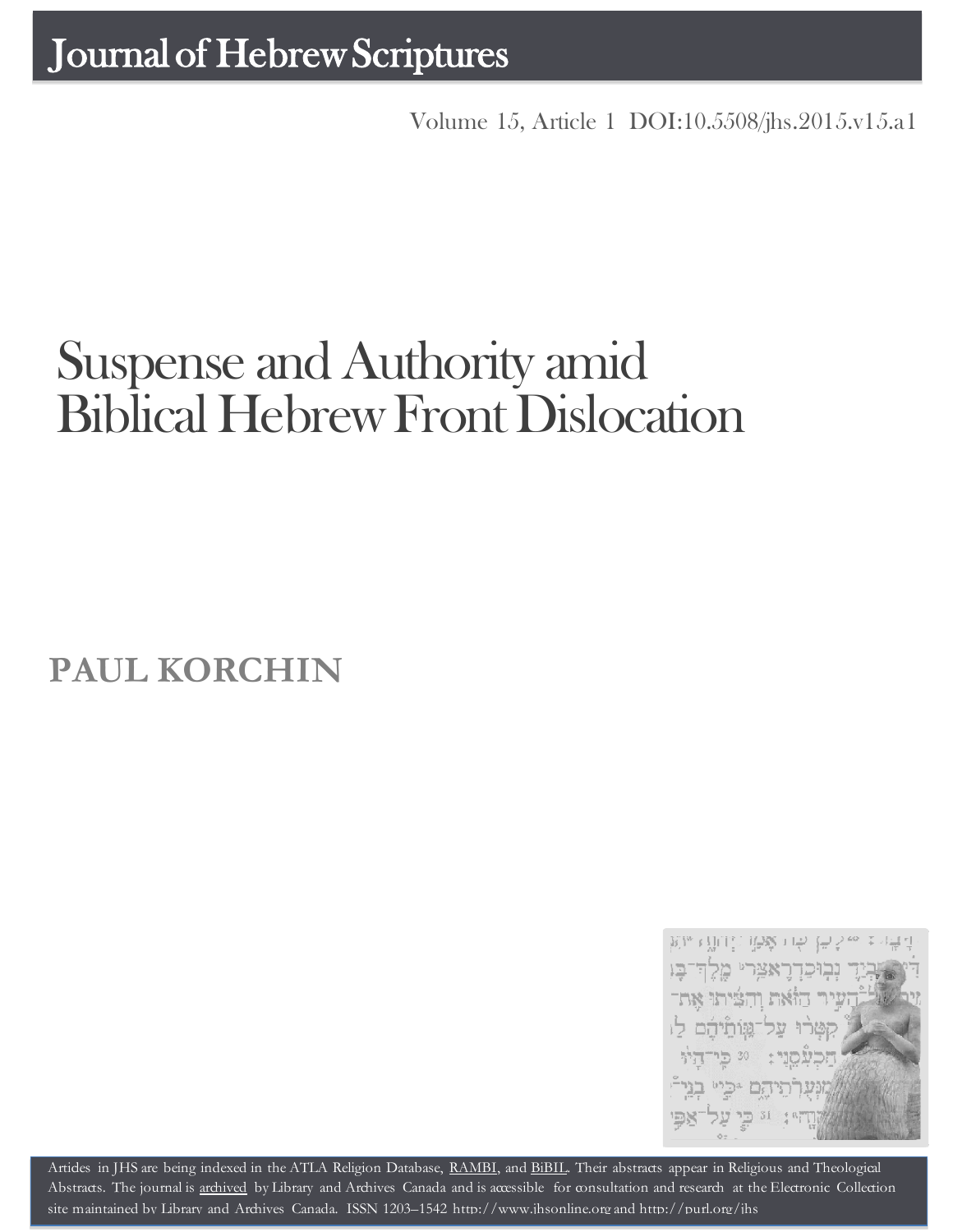# **SUSPENSE AND AUTHORITY AMID BIBLICAL HEBREW FRONT DISLOCATION**

## PAUL KORCHIN

BRIAR CLIFF UNIVERSITY, IOWA

#### **1.0. DELINEATING FRONT DISLOCATION**

 $\overline{a}$ 

The one piece of information that the injured King Ahaziah of Israel urgently wants to learn is whether or not he will recover from a fall through the lattice of his upper chamber in Samaria (2 Kgs 1:2). Alas, in finally receiving his answer, Ahaziah is not presented with this one piece of information. Instead, Elijah the Tishbite, mimicking the words from the angelically mediated oracle of Yahweh (2 Kgs 1:4), couches this singular bit of crucial data (בי מוֹת ותּמ ָּת (within a prefatory flourish that both delays and augments its full impact:

לָבֶן הַמְּטָּה אֲשֶׁר־עַלְיתַ שֵׁם לֹא־תֲרֵד מִמֵּנַּה

Therefore, *the bed which you have climbed onto*—you shall not descend from *it* (2 Kgs 1:6, 16).

Both Elijah and the angel of Yahweh deliberately speak here in a suspenseful and authoritative manner. Both of them, accordingly, resort to the linguistic device of *Front Dislocation* (FD).<sup>1</sup>

<sup>&</sup>lt;sup>1</sup> The construction under consideration has amassed a diverse nomenclature. Semitists have preferred *casus pendens* (Driver 1998 [1892]:264–74; Gesenius 1910:457–58 §143; Muraoka 1985:93–99; Joüon and Muraoka 2006:551-54 §156). A less frequent alternative is *nominative absolute* (Waltke and O'Connor 1990:76–77; Williams 2007:12). Both of these titles are technically anachronistic, given that Biblical Hebrew does not preserve a functioning case system. Other notable designations have included *Pendenskonstruktion* (Gross 1987), and *extraposition* (Khan 1988), although the former has also been applied to fronted constituents that are not syntactically detached, whereas the latter can refer to constituents that are relocated to the back of a syntagm. Linguists (following Ross 1967:421–28) have grown partial to the term *left dislocation* or, occasionally, *left detachment*  (e.g., Lambrecht 1994:181–84). But these descriptions apply literally only to languages that are *written* from left to right; in all other instances the terms are formally incongruent and descriptively confusing. *Front Dislocation* (e.g., Leech 2000) entails the important dual benefits of remaining formally and functionally accurate for this construction in whatever lan-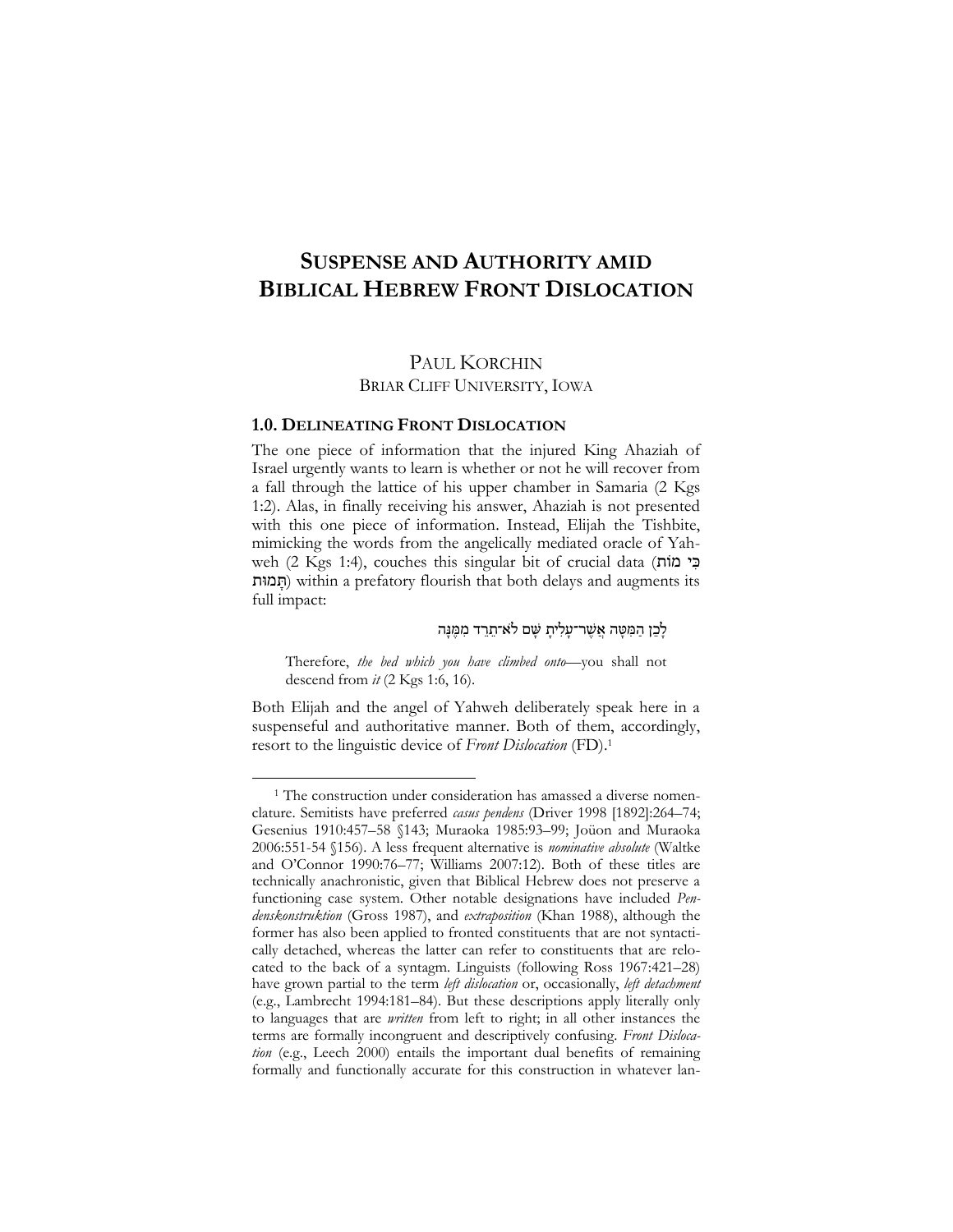The formal parameters of FD in Biblical Hebrew are fairly straightforward, conforming with broad cross-linguistic evidence.<sup>2</sup> Front Dislocation consists of an initial substantival (i.e., nominal, pronominal, or participial) phrase, the whole of which co-refers with a resumptive constituent occurring inside the juxtaposed subsequent clause.<sup>3</sup> Syntactically, the fronted substantival phrase remains unattached to—hence, dislocated from—its adjoining clause.<sup>4</sup> This is the case regardless of the resumptive's grammatical function, whether nominative:

וּהעִמר עשׂרית האיפה הוּא:

Concerning *the omer*—a tenth of the ephah is *it* (Exod 16:36).

Or, genitive (possessive):

הָאֵל תַּמִים דַּרְכּוֹ

As for *God*—perfect is *his* way (Ps 18:31).

Or, accusative (direct object):

## אֵת<sup>5</sup> כָּל־הַדָּבָר אֲשֶׁר אָנֹכִי מִצַּוֵּה אֶתְבֶם אֹתוֹ תִשְׁמִרוּ לַעֲשׂוֹת

Concerning *every matter which I am commanding you—it* you shall take care to do (Deut 13:1).

Or, prepositional (indirect object):

וְהַיִלַדִים הַאֲלֵּה אַרִבַּעְתָּם נָתַן לָהֶם הָאֱלֹהִים מַדָּע וְהַשְׂבֵל בִּכָל־סֵפֵּר וְחָכְמָה

As for *these four young men*—God gave *to them* knowledge and skill in all literature and wisdom (Dan 1:17).

Despite its overall morphosyntactic consistency, the semantic and pragmatic parameters of FD in Biblical Hebrew remain less sharply defined. The classic grammars tended to focus upon the formal

<u>.</u>

<sup>4 "The</sup> detached noun phrase is nonsyntactic, at least in the sense that it does not participate in the predicate-argument structure of the clause" (Gregory and Michaelis 2001:1667). On the purported relationship between FD and the copula in Biblical Hebrew, see Holmstedt and Jones 2014:75–76.

<sup>5</sup> For the accusative particle preceding FD, see Driver 1998 [1892]: 266; Joüon and Muraoka 2006:417 §125j4, 552–53 §156c.

guage that it occurs, graphically as well as orally.

<sup>2</sup> See Lambrecht 2001; also Givón 2001:265–67; Miller 2011:29–31, 68–74.

<sup>3</sup> Front Dislocation differs from *topicalization*, which involves fronting of a constituent that does not include a coreferential component in the subsequent predication (see Gregory and Michaelis 2001:1666). In terms of generative grammar models (Ross 1967:421–42; Riemsdijk 1997:1–2), topicalization arises from "chopping" rules, whereas FD is generated by "copying" rules.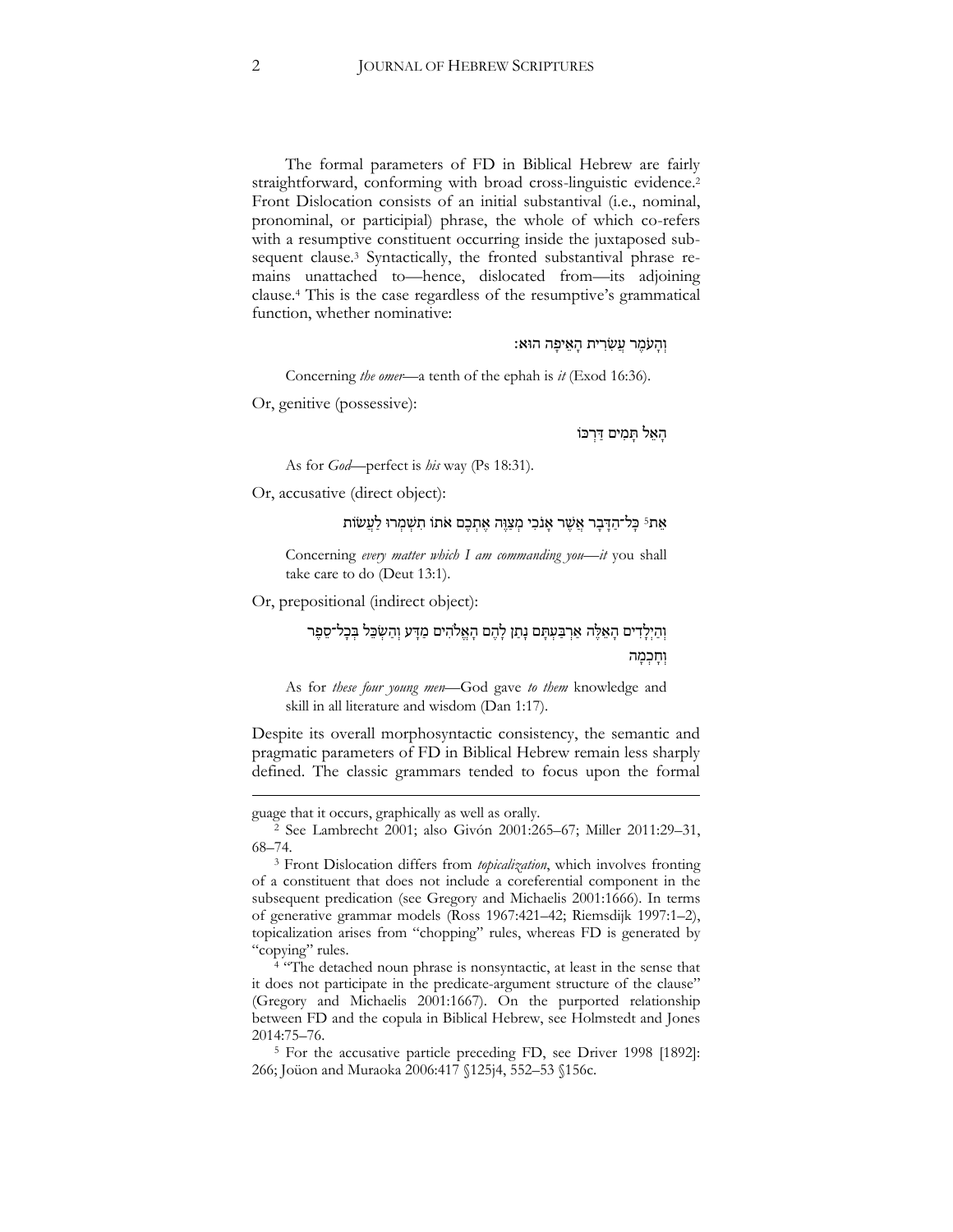boundaries of the construction, which inevitably impacted their functional explanations. Driver (1998 [1892]:265, 268) viewed the *casus pendens* as an "artifice . . . for the purpose of avoiding an unwieldy sentence . . . [to] give the subject (or object) a prominent place at the beginning, and ease the body of the sentence by permitting a light pronominal suffix to take its place . . . at once less cumbrous and less abrupt." Gesenius (1910:458 §143c) argued that "prominence is given to the principal subject<sup>6</sup> (by its mere separation from the context by means of a greater disjunctive, as a *casus pendens*) in a manner which would be quite impossible in a simple noun or verbal-clause." Brockelmann (1956:121–23 §123) characterized the construction as conveying "*die dominierende Vorstellung*" of a sentence. Joüon and Muraoka (2006:551–52 §156a) observed that *casus pendens* "is sometimes occasioned by the importance of the [front dislocated] noun, i.e., it is the element of the clause which first springs to the speaker's mind, and sometimes by a desire for clarity or smoothness of expression."

Subsequent studies continued to proceed mostly from within the framework of the construction's syntactic boundaries. The detailed work by Gross (1987) was largely descriptive and taxonomic, venturing only occasionally into the territory of broader functional claims.<sup>7</sup> Muraoka (1985:93) suggested that FD "may be motivated by many factors, one of which is possible emphasis." More specifically (ibid.:94), he claimed that "in most examples of *casus pendens*, the extraposed part announces the topic of a whole statement to be made." A subsidiary function can involve signaling some sort of contrast with a foregoing situation (ibid.:98–99). Similarly, Waltke and O'Connor (1990:76) argued that "the nominative absolute construction serves to highlight or focus one element of the main clause, [and] it may serve in context to contrast this element to a comparable item in another clause." Khan (1988:78–97) was among the first to apply a discourse analysis framework to FD (which he termed "extraposition"), concluding that it can alternately signal onset/closure boundaries for discourse topic spans, contrastive assertion, or anticipatory agreement.

In the wake of an influential cognitive linguistics study by Lambrecht (1994), numerous scholars have examined FD from the perspective of *information-structure theory*, which explores how speak-

<sup>6</sup> Or, to "other members of the sentence" (ibid.).

<sup>7</sup> Gross subscribed to inclusive formal criteria for the *Pendenskonstruktion* which did not mandate the overt presence of a resumptive coreferential element (*Aufnahme*). This yielded him more than one thousand examples which he categorized according to seventy sentence models. Yet given the morphosyntactic and pragmatic ambiguities that can arise between a dislocated phrase with a "null element" coreferential versus a topicalized constituent lacking any coreferential (see Lambrecht 2001:1056–57), my study will, out of due caution, consider an *overt*  resumptive coreferential element to be a necessary formal diagnostic criterion for the FD construction in Biblical Hebrew.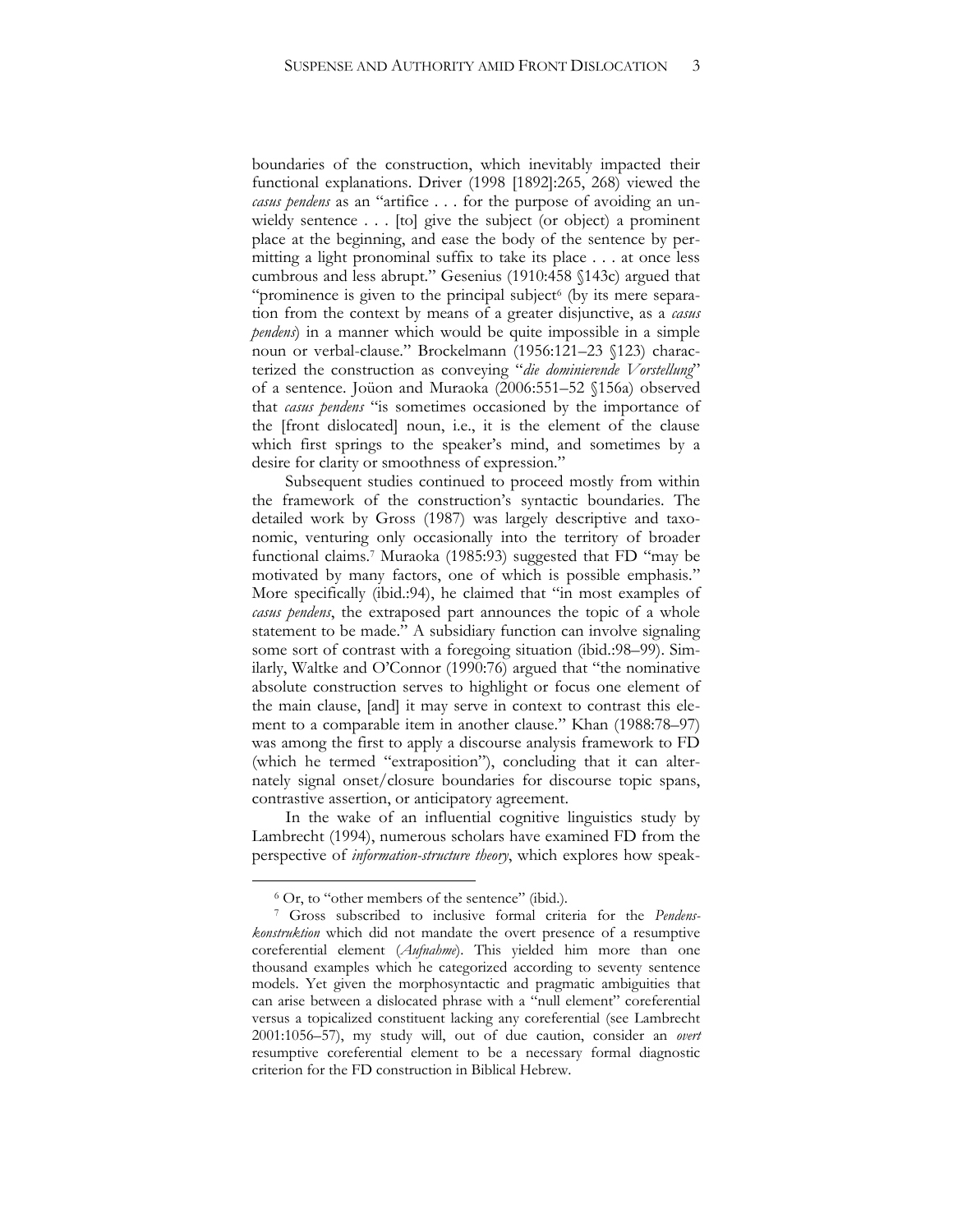ers build and package their language to integrate newer data with older data in a contextually effective manner.<sup>8</sup> Lambrecht (1994:183) argues that FD constructions are invoked by languages "pragmatically as a grammatical device used to promote a referent . . . from accessible to active status" within discourse. The syntagm, in other words, functions as "a topic-promoting device" (Gregory and Michaelis 2001:1665; cf. Lambrecht 2001:1072–74). Additional meanings—such as contrast, emphasis, anticipation—can co-occur with FD, but information-structure theorists tend to view these as pragmatically derivative from the superordinate function of topicpromotion.<sup>9</sup> Front Dislocation in Biblical Hebrew has consequently come to be understood as either establishing or reactivating a referent and raising it to the status of current discourse topic<sup>10</sup> (e.g., Heimerdinger 1999:151; Van der Merwe *et al*. 1999:346; Van der Merwe and Talstra 2002–2003:86; Floor 2004:85–88; Lunn 2006:33; Westbury 2010:104).<sup>11</sup>

Notwithstanding certain descriptive and functional insights, much of the foregoing scholarship on FD remains hampered by its limited explanatory efficacy with respect to the Biblical Hebrew data.<sup>12</sup> Resorting to FD in order to avoid unwieldy sentences, to

<sup>8</sup> Lambrecht (1994:5) formally defines *information-structure* as "That component of sentence grammar in which propositions as conceptual representations of states of affairs are paired with lexicogrammatical structures in accordance with the mental states of interlocutors who use and interpret these structures as units of information within given discourse contexts."

<sup>9</sup> So argue Gregory and Michaelis (2001:1695), *contra* Prince (1997; 1998), who contends that FD can encompass multiple language-specific functions. Lambrecht (1994:183) understands FD as "often used to mark a shift in attention from one to another of two or more already active topic referents," thereby yielding a contrastive function (cf. Givón 2001:229; Geluykens 1992:153–60). Westbury (2010:120) views contrastiveness amid Biblical Hebrew FD as an "additional optional pragmatic overlay" to topic (re)activation.

<sup>10</sup> Notions of *topic* in cognitive linguistics are as broad as they are vague. Information-structure models define topic, more or less, as "the matter of current interest which a statement is about and with respect to which a proposition is to be interpreted as relevant" (Lambrecht 1994:119).

<sup>11</sup> Khan (1988:230)—whose study predates Lambrecht's—perceptively observed that extraposition in Semitic languages "coincides either with a point where a certain topic referent is made cognitively dominant (= topic shift) or with a point where the cognitive dominance of a topic referent is renewed and confirmed (= shift on some other axis of the discourse)."

<sup>12</sup> In her syntactic and pragmatic analysis of Biblical Hebrew preposing, Moshavi (2010:81–83) devotes cursory attention to FD as a "marked word-order construction . . . [that] bears a close resemblance to preposing but has an entirely different syntactic structure," given that the clause subsequent to FD remains syntactically complete, unlike with a preposed construction. She provisionally concludes (ibid.:169) that FD entails a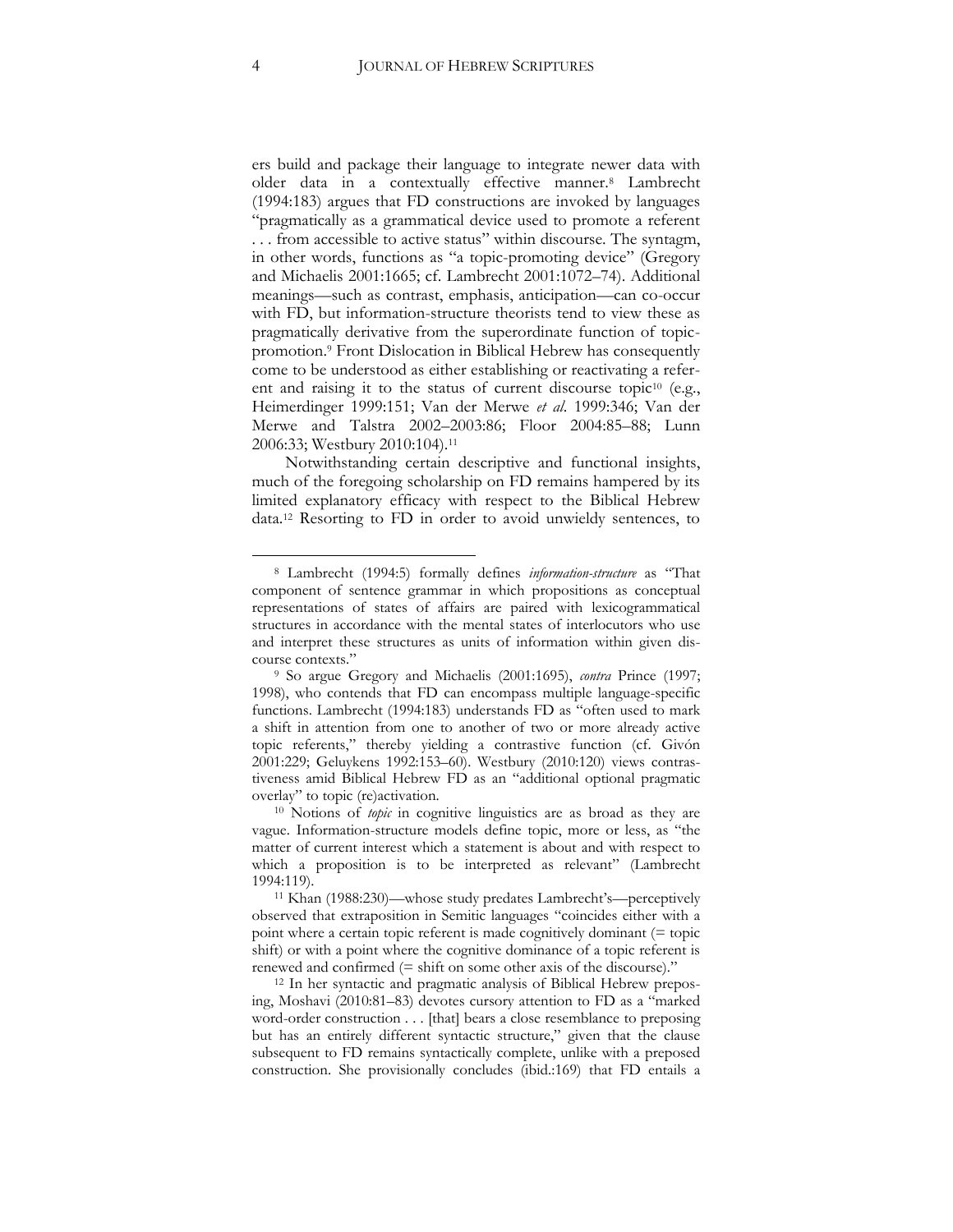increase sentence clarity, and/or to foster smoothness of expression is vaguely plausible concerning extended constructions, <sup>13</sup> such as:

> יְהוַה אֱלֹהֵי הַשַּׁמַיִם אֲשֶׁר לְקָחַנִי מִבֵּית אַבִי וּמֵאֶרֵץ מוֹלַדְתִּי וַאֲשֶׁר דִּבְּר־לִי וַאֲשֶׁר נִשְׁבַּע־לִי לֵאמֹר לְזַרְעֵדְּ אֵתֵן אֶת־הָאָרֶץ הַזֹּאת הוּא יִשְׁלַח מַלְאָֽכוֹ לְפָנֶיִךְ וְלָקַחְתָּ אִשָּׁה לִבְנִי מִשָּׁם:

*Yahweh, the God of Heaven, who took me from the house of my father and from the land of my birth, and who spoke to me, and who pledged to me, saying: "To your progeny I will give this land"—he* will send his angel before you, and you shall take a wife for my son from there (Gen 24:7).

Yet such conjectures do not account for the numerous succinct examples of FD, including:

הַ ּצּור תָּ מִּ ים פָּ עֳ לֹו

#### *The Rock*—perfect is *his* work (Deut 32:4).<sup>14</sup>

Furthermore, notions such as "prominence," "emphasis," "importance," "highlight," and "salience"<sup>15</sup> remain largely intuitive, amorphous, and *ad hoc*. Even the more linguistically refined concept of "topic promotion" turns out to be explanatorily constrained, since it typically does not proceed much deeper than the surface structures which sculpt the discourse topography. Information-structure dynamics might plausibly capture certain of the formats and procedures by which FD organizes its data into coherent discourse; yet these dynamics do not substantially address the underlying contents and intents of the information itself, as it is so organized. What, in other words, are such topics altogether *doing* with their promotions?<sup>16</sup> Without deeper descriptive and explanatory mechanisms,

1

functional overlap with preposing (i.e., focusing and topicalization), yet she concedes that an in-depth study into FD pragmatics still awaits.

<sup>&</sup>lt;sup>13</sup> The substance of Driver's suggestion (above) has been echoed and developed by some linguists. Prince (1997:138; cf. Westbury 2010:104) argues that one function of FD is "to simplify discourse processing by removing a discourse-new entity from a position in the clause which favors discourse-old entities, replacing it with a discourse-old entity (i.e., a pronoun)."

<sup>14</sup> See Khan 1988:xxxi.

<sup>15</sup> The Sixth International Workshop on Multidisciplinary Approaches to Discourse in 2005 achieved merely this anodyne description: "Salience defines the degree of relative prominence of a unit of information, at a specific point in time, in comparison to the other units of information" (Chiarcos *et al*. 2011:2).

<sup>16</sup> Nebulous notions of "aboutness" risk circular reasoning: viz., if a referent has high discourse saliency it will be promoted to an active topic, and if a topic is active it must be due to its high discourse saliency. For rigorous linguistic and philosophical attempts to define "aboutness" (and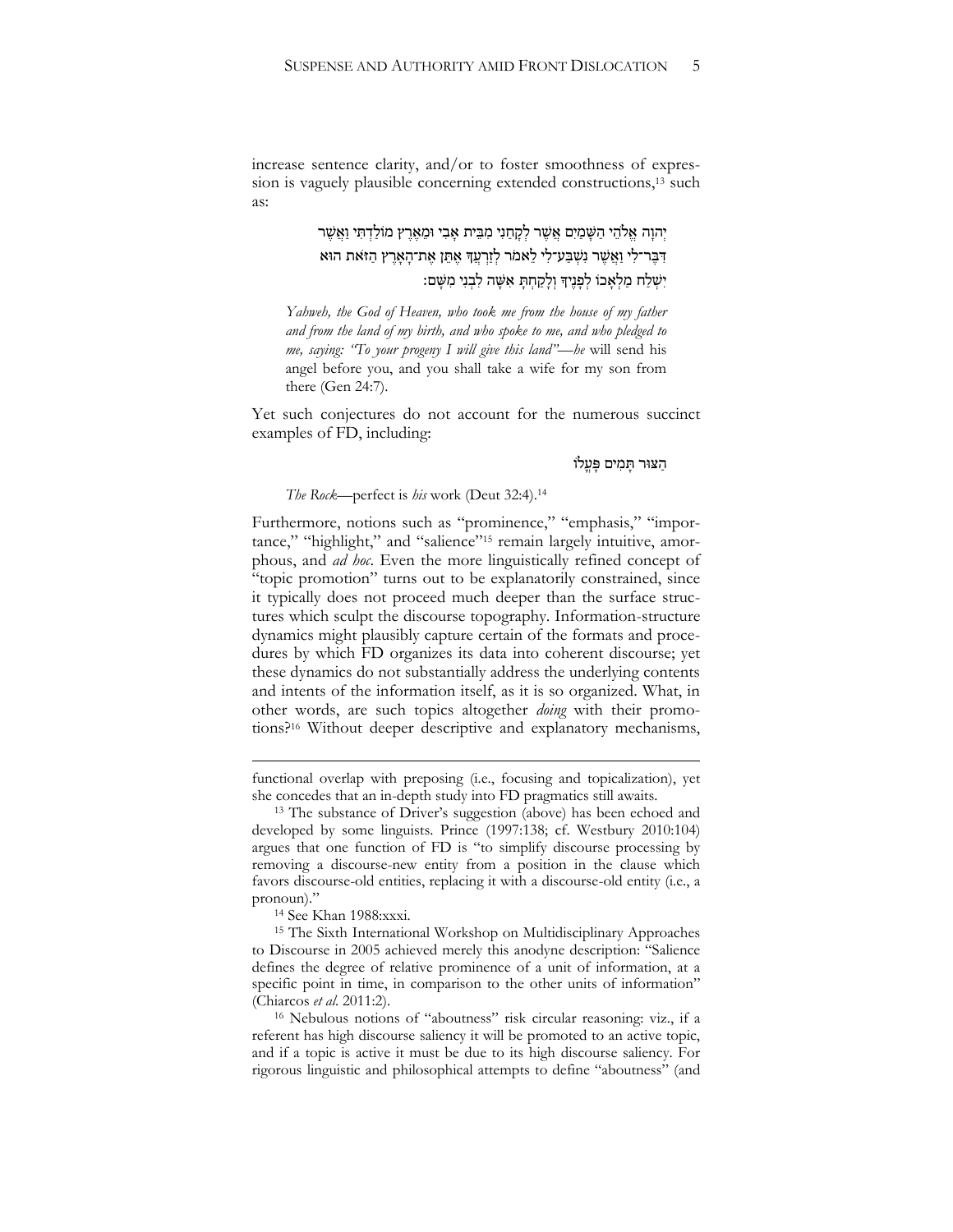our conceptions of Biblical Hebrew FD themselves remain rather topical. In here pursuing such mechanisms, it is first necessary to address the underlying semiotic structures and cognitive dynamics that are involved.

## **2.0. A COGNITIVE-SEMIOTIC APPROACH**

In terms of the classic structuralist models, every sign constituting language (or any other semiotic system) bifurcates into a perceptible component and an intelligible component, termed *signifier* and *signified*, <sup>17</sup> or *code* and *message*. <sup>18</sup> At an abstract semiotic level, language would operate most coherently wherever there existed a oneto-one correspondence between each signifier and each signified composing a sign.<sup>19</sup> Actual languages are never so perfectly aligned, of course; nor would their users wish them to be. For it is precisely the incongruity between signifier and signified—the *semiotic slippage*—that enables the construction of figurative language and the creation of rhetorical tropes, such as metaphor and metonymy. Front Dislocation is also structured upon semiotic incongruity, in that portions of its code end up preceding elements of its message. In being separated from its ensuing predication, and thereby distanced from its surrounding context, an FD substantival phrase will tend to default toward its denotative semantic core.<sup>20</sup> Only once the juxtaposed predication is expressed does the FD become fully situ-

<sup>18</sup> Most notably by Jakobson (1987 [1960]; 1990).

<sup>19</sup> Andrason (2011) rightly reminds Hebraists of the critical role that evolutionary processes (amid diachrony) exercise upon the systemic manifestations of language (amid synchrony)—a circumstance to which Jakobson (1985:11–24; 28–36) repeatedly drew attention. Yet Andrason (idem:29) overstates his case in claiming that linguistic "description in terms of binary oppositions is inadequate." Intersecting stages and pathways of development are variously (in)operative for any given gram, as Andrason recognizes, and they "can never be simplified to a single opposition between two domains" (ibid.). But this in no way prohibits crafting productive descriptive analyses of language in terms of binarisms predicated upon *multiple* oppositions across *multiple* domains, both synchronic and diachronic. Indeed, binarism likely even entails powerful explanatory capacities for language origins and usage, given the adaptive bilateral (a)symmetric morphology of *Homo sapiens* (see Corballis 2012) that evolved in response to selective pressures within *Hominin* (*sic*) environments (see Hodgson 2011).

<sup>20</sup> The extent of this semiotic drift toward lexical–semantic base forms will depend upon whether the FD contains a discourse-old referent or a discourse-new referent. If the former, then a greater degree of contextualized meanings will be rendered accessible; if the latter, then a lesser degree of such meanings will be available.

1

the persistent ambiguities involved), consult Salmon 2007; Endriss and Hinterwimmer 2007.

<sup>17</sup> Originally characterized by Saussure (1959 [1916]:11–12) as "soundimage" (*signifiant*) and "concept" (*signifié*). Latinized alternatives include *signans* and *signatum*.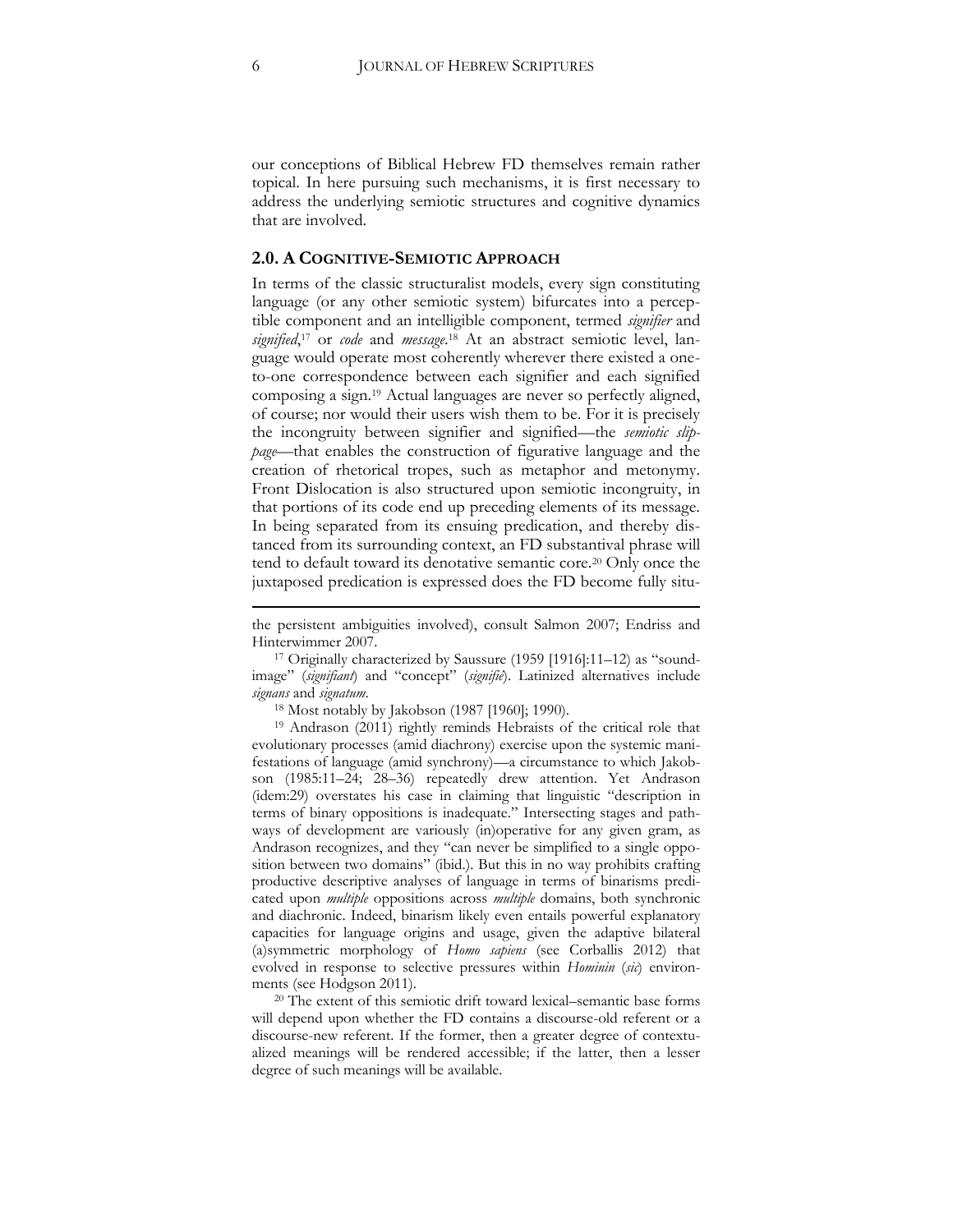ated semiotically, attaining its connotative pragmatic overlay. Yet until the moment that this happens—amid the communicative interim—the FD construction remains *over-*encoded and *under*informative. Even once the full *signatum* has been resolved, portions of the *signans* linger superfluously in the way of the FD phrase and its resumptive element. When evaluated purely against language's referential<sup>21</sup> function, FD constructions end up speaking more but saying less. What are the reasons for this structured redundancy? Why is a linguistic fissure deliberately fashioned between code and message?

Front Dislocation is evidently capable of conveying more than merely the referential contents of its signs. At an informationstructure level, cross-linguistic evidence does indeed suggest that FD can function as a discourse topic-promoting device. But from a cognitive-semiotic perspective, FD entails additional features which can be put to effective rhetorical use. By rendering a breach between a morphosyntactic unit's signifiers and signifieds, FD actively delays the cognitive resolution between code and message. This suspension, effected by the language-sender, establishes a tension between the unit's denotative and connotative meanings, producing within the language-receiver an awareness of uncertainty between what is expressed and what is meant.<sup>22</sup> Such contrived ambiguity provokes *suspense*<sup>23</sup> for the receiver even while it pro-

<sup>21</sup> Jakobson (1987 [1960]:66) astutely realized that "even though a set (*Einstellung*) toward the referent, an orientation toward the context briefly, the so-called referential . . . 'cognitive' function—is the leading task of numerous messages, the accessory participation of the other functions in such messages must be taken into account by the observant linguist." In distinguishing the poetic from the mimetic dimensions of language, Sternberg (1990:84) spoke of the "rich and subtle art of temporal deformation" which yields "a system of gaps" (Sternberg 1985:186) that must be actively bridged by the reader on behalf of narrative cohesion.

<sup>22</sup> In his classic philosophical treatise on conversational implicatures, Grice (1975:49) recognized that "a participant in a talk exchange may fail to fulfill a [cooperative] maxim in various ways . . . he may *flout* a maxim; that is, he may *blatantly* fail to fulfill it." Within a Gricean framework, FD can be characterized as flouting some or all of the following maxims under the category of Manner (i.e., *how* what is said is to be said): "1. Avoid obscurity of expression; 2. Avoid ambiguity; 3. Be brief (avoid unnecessary prolixity); 4. Be orderly" (ibid.:46).

<sup>23</sup> Sternberg (1985:264) provides the foundational definition: [S]uspense derives from incomplete knowledge about a conflict (or some other contingency) looming in the future. Located at some point in the present, we know enough to expect a struggle but not to predict its course, and above all its outcome, with certitude. Hence a discontinuity that extends from the moment of prospection on the unknown to the moment of enactment and release. Hence also the state of mind that characterizes the intermediate phase: expectant restlessness, awareness of gaps, gap-filling inference along alternative lines, with the attention thrown forward to the point in time that will resolve it all and establish closure by supplying the desired information.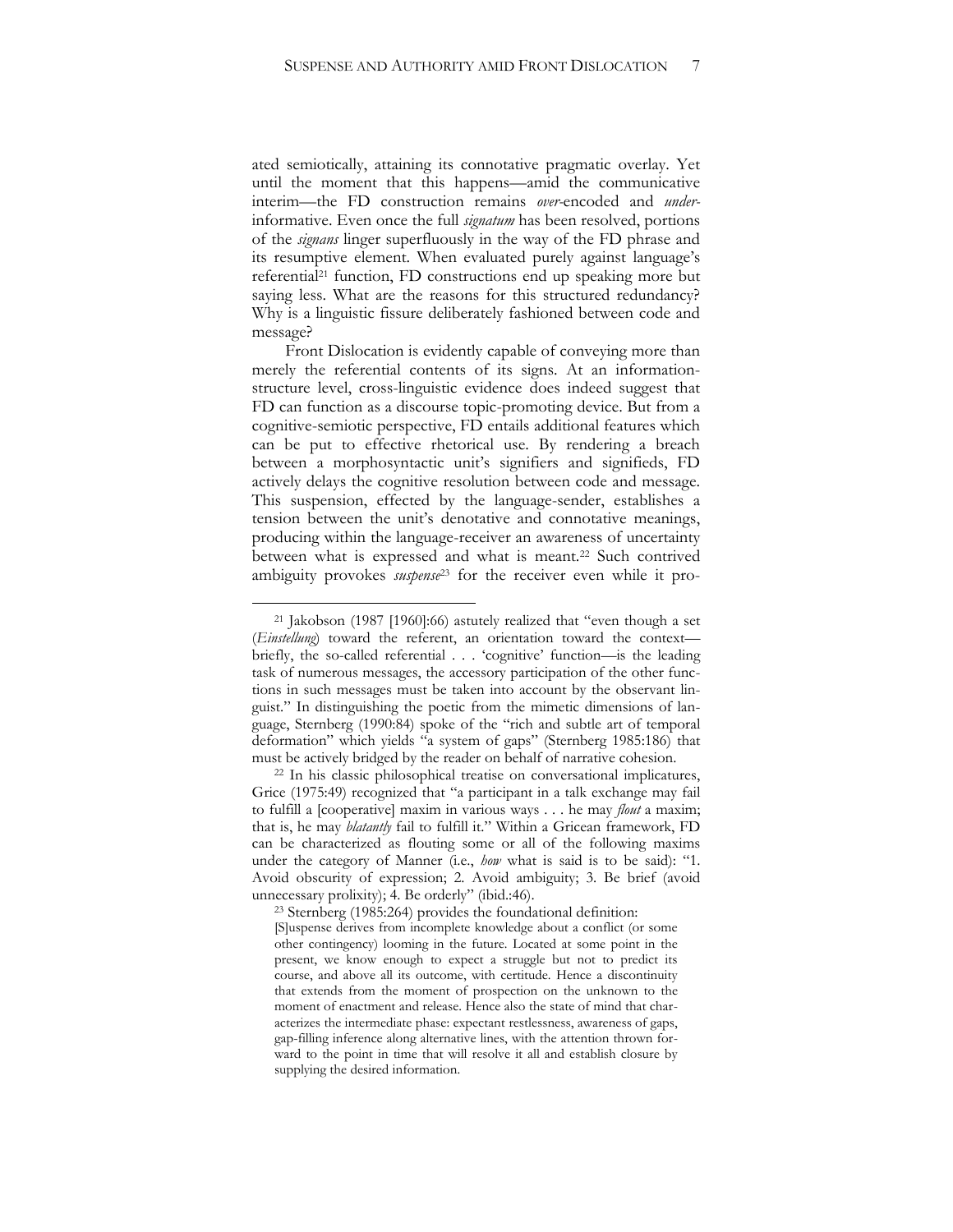motes *authority*<sup>24</sup> for the sender. In using an FD construction rhetorically, the sender deliberately places the receiver into a momentarily extended state of cognitive–semiotic vulnerability,<sup>25</sup> thereby exercising enhanced dominance over the communication event. It turns out that Biblical Hebrew employs this rhetorical trope frequently and to great effect, rendering FD largely synonymous with authoritative speaking: language that is variously categorical, prescriptive, didactic, declaratory.

#### **3.0. STRUCTURE BUILDING FRAMEWORK**

The rhetorical features of Biblical Hebrew FD proposed herein are not merely intuitive; they are grounded within dynamics of human cognition, and they receive empirical support via psychophysiological processes that have been captured experimentally. These scientific data, furthermore, are not only descriptive; they also provide explanatory insights into the semiotic means and mental mechanisms by which FD enhances suspense for the languagereceiver and bolsters authority for the language-sender. These insights are achieved through a model of cognition developed by M. A. Gernsbacher and her colleagues called the *Structure Building Framework* (SBF). The SBF approaches language as an integral component of a person's overall cognitive capabilities (Gernsbacher 1990:1; 1991:217).<sup>26</sup> The guiding goal for any mode of com-

<sup>24</sup> The dialogic definition of authority posited by Lincoln (1994:10–11) will serve as a sufficient heuristic, in which language-sender and languagereceiver dynamics "combine in such a way as to produce attitudes of trust, respect, docility, acceptance, even reverence, in the audience" toward the individual(s) exercising claims upon such influence.

<sup>&</sup>lt;sup>25</sup> This semiotic breach has a psychological impact because "the cognitive system attempts to integrate information elements of the locally constructed text base into the mental model as quickly as possible . . . any delay in these operations leads to an imbalance of the system and thereby forms the basis for the development of suspense experience" (Ohler and Nieding 1996:143). On the one hand, a cognitive-semiotic approach is not incongruent with the literary-critical model of Sternberg (e.g., 2003a:327– 28), which grounds itself upon three "universals of narrative" (and their attendant mental dynamics): *suspense* (prospection), *curiosity* (retrospection), and *surprise* (recognition). On the other hand, the generation of suspense is neither solely nor even chiefly dependent upon reader-response, which constitutes merely one among many modes of semiotic receivership. That a *reader* might not always experience the same suspense which is intrinsic to the *participants and episodes* of a given text does not mean that such suspense fails to register as a genuine psychological phenomenon (*contra*  Sternberg 2003b:518).

<sup>26</sup> Functional magnetic resonance imaging (fMRI) tests have confirmed that common regions of the human brain get activated regardless of whether a discourse comprehension task involves written, spoken, or graphic media (Gernsbacher and Robertson 2005:164–65). Concerning the ongoing scientific research and debate regarding cognitive modularity, see Barrett and Kurzban 2006.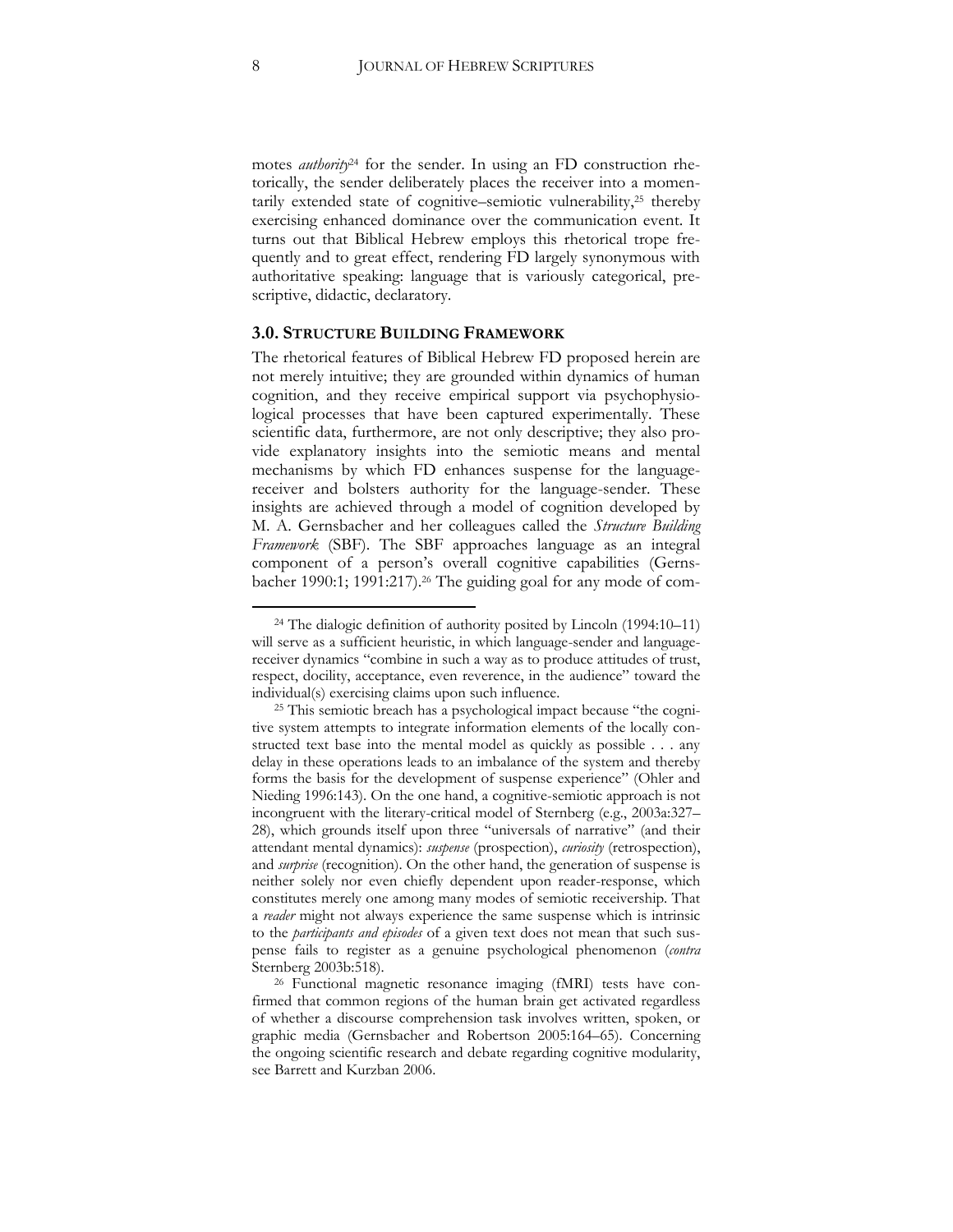prehension is to build a coherent mental representation (i.e., structure) of the information being presented. Several component processes are involved: "First, comprehenders *lay foundations* for their mental structures. Next, comprehenders develop their mental structures by *mapping* on information when that incoming information coheres with the previous information . . . if the incoming information is less coherent, comprehenders engage in another cognitive process: they *shift* to initiate a new substructure" (Gernsbacher 1990:1–2; italics added). For SBF, these interactive processes of laying, mapping, and shifting one's mental representations represent how comprehension gets constructed within the mind.

Cognitive psychologists have found that initial words in phrases, clauses, sentences, and paragraphs are read more slowly by test subjects than are post-initial words, and that even the exact same words take longer to read when positioned at the onset of a linguistic unit rather than farther back (Gernsbacher 1990:5–8; Gernsbacher and Hargreaves 1992). These comparatively slower reading times are taken to indicate that greater cognitive capacity is being devoted toward comprehending the initial signs of semiotic units,<sup>27</sup> and data garnered via electroencephalography (EEG) experiments confirm this hypothesis.<sup>28</sup> According to SBF, this increased cognitive effort happens because comprehenders are using initial words to lay the foundations for their communicatory mental structures; first words function as the cognitive cornerstones for their linguistic units. This results in what SBF terms the "Advantage of First Mention" (Gernsbacher 1990:10–12; Gernsbacher and Hargreaves 1992:88–96), whereby the initial participant of a sentence retains greater cognitive accessibility than subsequent participants.<sup>29</sup> This also has been verified empirically via faster

<sup>27</sup> Experimental results remain consistent for nonverbal (pictorial) signs, too. The first image within a picture story is viewed for a longer time by test-subjects than subsequent pictures (Gernsbacher 1990:8).

<sup>&</sup>lt;sup>28</sup> "A larger than average N400 brain wave is elicited by the first content word of a sentence (as opposed to words that occur later in the sentence). N400 brain waves are the (N) negative component of event-related brain waves that occur about 400 milliseconds after the stimulus. N400 brain waves are associated with difficulty in processing . . . less familiar words and words that are unexpected (from the context) also elicit large N400s" (Gernsbacher 1990:9). More sophisticated fMRI tests complement these data by showing that the English definite article, as a discourse coherence marker, elicits more limited brain activation patterns (and thus, less cognitive effort) during comprehension than an indefinite article, which marks discourse nonspecificity (Gernsbacher and Robertson 2005:158–62).

<sup>29</sup> This does not contradict another attested phenomenon in verbal comprehension which Gernsbacher (1991:223) terms the *Advantage of Clause Recency*: "words from the most recently read or heard clause are often more accessible than words from an earlier clause." Experiments (Gernsbacher *et al*. 1989; Gernsbacher 1991:223–27; Gernsbacher and Hargreaves 1992:96–107) confirm that a second-mentioned participant is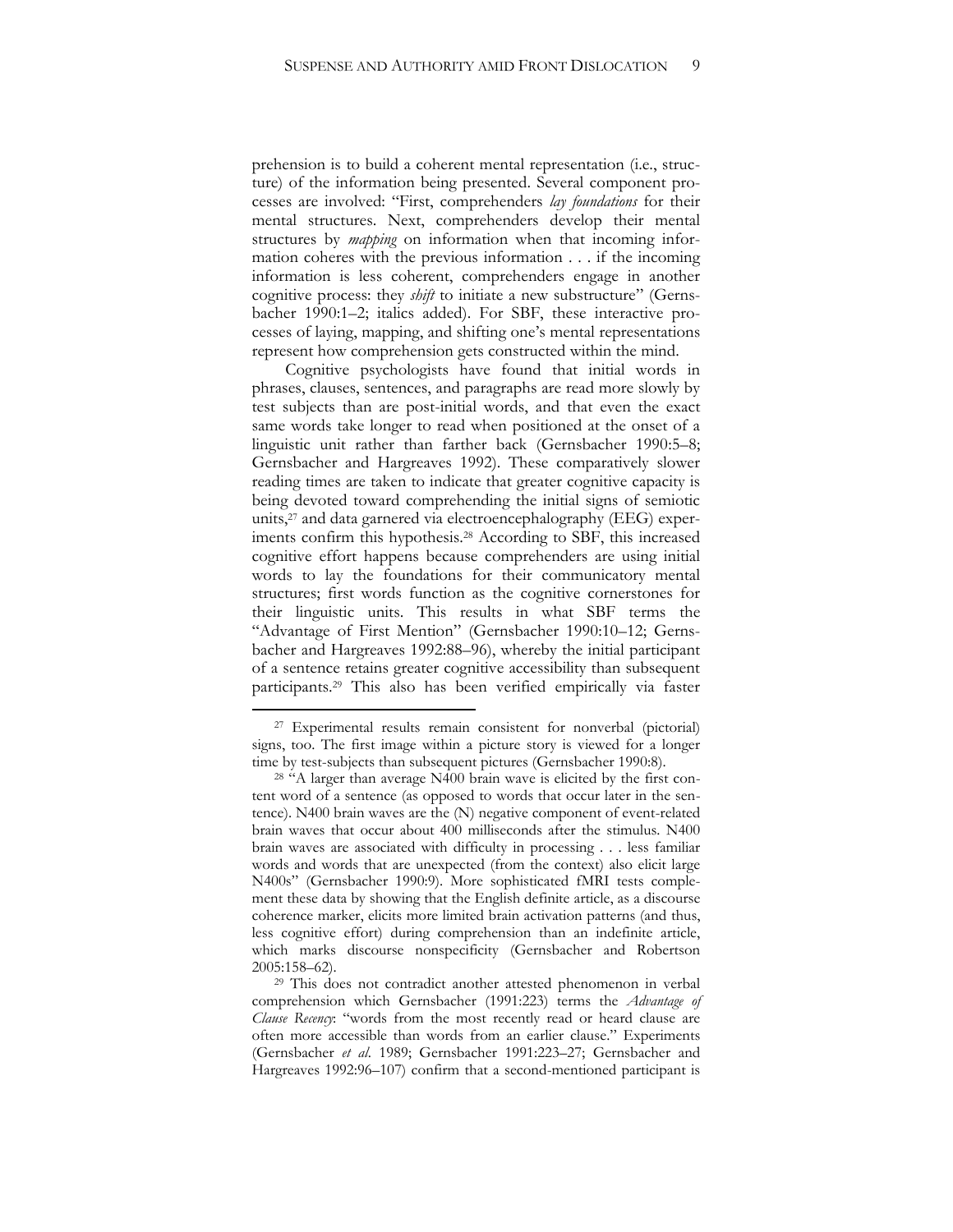recall times by test subjects for the first-mentioned participant of a sentence.<sup>30</sup> Initial words are read more slowly and first participants are recalled more quickly "because they form the foundation of their sentence-level representations, and because it is through them that subsequent information is mapped onto the developing representation" (Gernsbacher 1990:25; cf. Gernsbacher and Hargreaves 1992:89).<sup>31</sup>

According to SBF, the foundations of mental structures are established via the activation of *memory nodes* (Gernsbacher 1991:218).<sup>32</sup> If subsequent information is sufficiently coherent<sup>33</sup> with these foundations, then it will activate similar memory nodes, thereby mapping (i.e., attaching) onto the same mental structure. But if incoming data are insufficiently coherent with previous information, then different memory nodes will get activated, thereby shifting (i.e., detaching) away from the current structure and toward development of a new mental substructure. Because laying a new foundation consumes more cognitive effort than maintaining an existing foundation, more time is required to comprehend shifting structures than mapping structures, as verified by numerous reading experiments (see Gernsbacher 1990:64).

Gernsbacher has further demonstrated that the three structure building processes of foundation-laying, mapping, and shifting are regulated by two cognitive mechanisms: *suppression* and *enhancement*. These two mechanisms work to modulate levels of activation for

1

more cognitively accessible than a first-mentioned participant for a very brief moment after its introduction (within 150 milliseconds), after which it becomes increasingly less accessible relative to the first-mentioned participant.

<sup>30</sup> Advantage of First Mention persists regardless of whether the initial participant functions as a semantic agent versus patient, or a syntactic subject versus object (Gernsbacher 1990:12–25).

<sup>31</sup> Psychologists have long known about the *Primacy Effect*, whereby information that occurs earlier within a discourse unit retains greater cognitive salience. Narrative critics have not remained unaware of the rhetorical possibilities: "That a literary text cannot yield its information all at once is not just an unfortunate consequence of the linear character of language. Literary texts may effectively utilize the fact that their material is grasped successively; this is at times a central factor in determining their meanings" (Perry 1979:36).

<sup>32</sup> Originally termed "memory cells" in Gernsbacher 1990.

<sup>33</sup> Gernsbacher (1990:52–63) operationalizes coherence in terms of its referential (*who/what*), temporal (*when*), locational (*where*), and causal (*why*) dimensions, citing numerous empirical studies that record faster reading and comprehension of sentences in which information is perceived as being related/sequential as opposed to nonrelated/nonsequential. Coherence thus entails information "connectedness" within cognitive representations (Sanders and Gernsbacher 2004:80). Giora (1996:423–24) argues for the added necessity of a "discourse-topic proposition" in order to maintain coherence at a superordinate (rather than merely sentence-tosentence) level.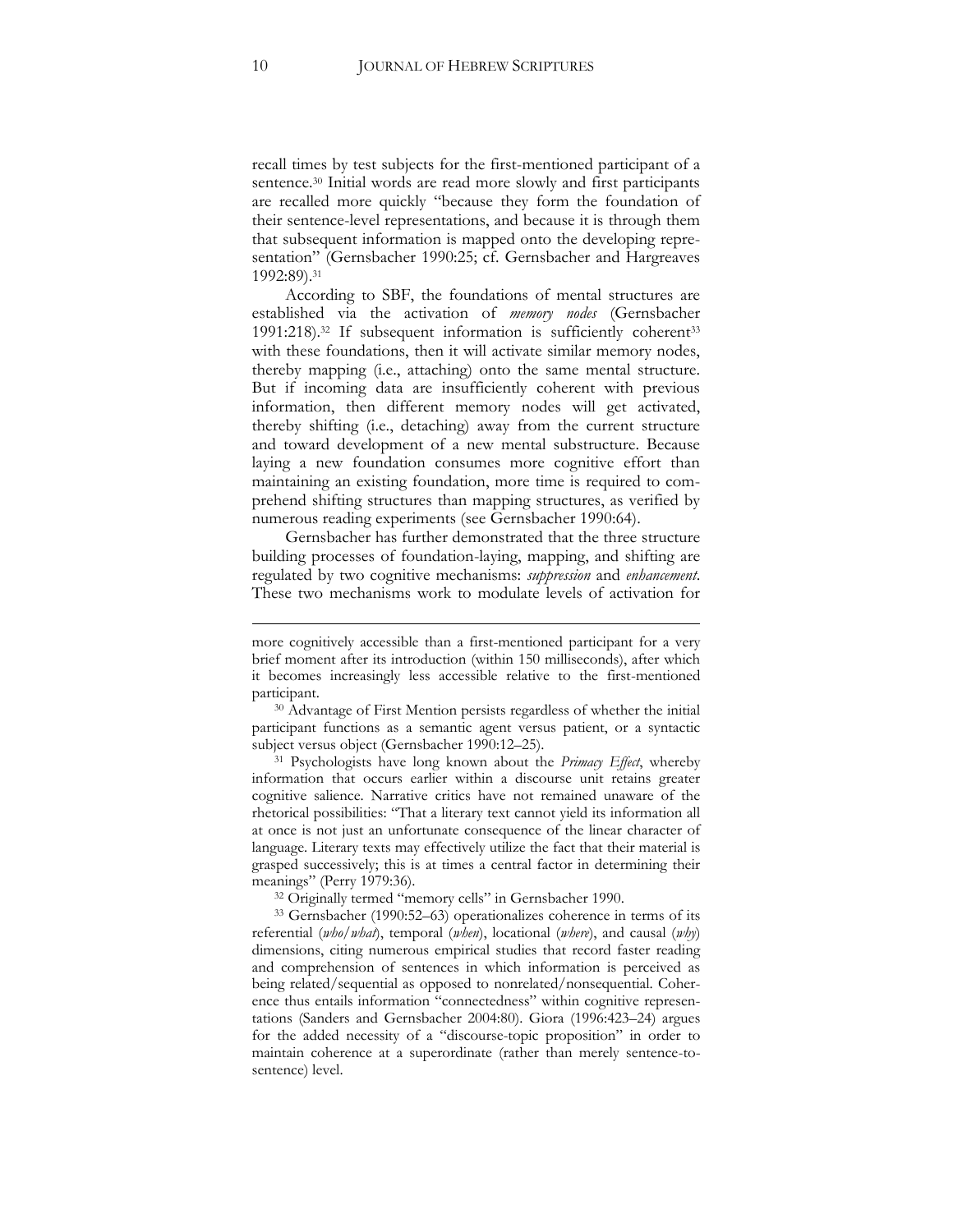memory nodes by transmitting processing signals via the brain's neural activity: "Suppression decreases or dampens the activation of memory [nodes] when the information they represent is no longer as necessary for the structure being built.<sup>34</sup> Enhancement increases or boosts the activation of memory [nodes] when the information they represent is relevant to the structure being built" (Gernsbacher 1990:87).<sup>35</sup> Suppression and enhancement are themselves triggered by the particular configurations of the linguistic signs composing a speech event. Two especially effective triggers are *anaphora* and *cataphora*. Anaphora stimulates memory nodes in relation to a foregoing referent, thereby enhancing the mental activation of that referent while also suppressing surrounding nonreferents.<sup>36</sup> Cataphora stimulates memory nodes in relation to a subse-

<sup>34</sup> Comprehension experiments involving homonyms (Gernsbacher and Faust 1991; 1995; Gernsbacher and Jescheniak 1995:48–52; Gernsbacher 1997:88–90; Gernsbacher and St. John 2002:48–65) show that *all*  of a lexeme's possible meanings get activated initially (within one hundred milliseconds) in accord with their respective usage frequencies (*bug* = *insect; virus; defect; listening device; to pester*). But very soon thereafter (within two hundred milliseconds), the lexeme's contextually inappropriate meanings get *actively suppressed*—they neither decay, nor are they inhibited—by the neural activity associated with the developing sentence-level structure (*The bug flew away* = *insect*;  $\neq$  *virus*; *defect*; *listening device*; *to pester*). The same process is attested with homophones (*patience* vs. *patients*). Suppression even operates (Gernsbacher and Robertson 1999; Gernsbacher *et al*. 2001) with morphosyntactic parsing (*Time flies like an arrow* vs. *Fruit flies like a banana*), as well as with figurative language such as metaphor (*Lawyers are sharks = aggressive*;  $\neq$  *aquatic*). Suppression is thus "a directed reduction in activation" (Gernsbacher and St. John 2002:48), and in all cases it functions to attenuate interference to comprehension posed by "extraneous, unnecessary, or inappropriate" (Gernsbacher and Robertson 1999:1619) units of information.

<sup>&</sup>lt;sup>35</sup> Enhancement effects have been empirically demonstrated with respect to metaphor comprehension (Gernsbacher *et al*. 2001), wherein a metaphorical sentence (*That lawyer is a shark*) produces faster verification response times in relation to a superordinate target property statement (*Sharks are tenacious*) than does either a simple baseline sentence (*That fish is a shark*) or a nonsensical sentence (*My house is a shark*). Enhancement is also operative amid homonym comprehension, as measured by faster response times to target sentences that follow same-meaning prime sentences, versus either neutral-meaning or different-meaning prime sentences (Gernsbacher *et al*. 2002).

<sup>36</sup> Because anaphora functions as a memory retrieval cue, the degree of an anaphor's explicitness about its referent is directly scalar with the amount and rapidity of enhancement and suppression involved. Experimental results (Gernsbacher 1989; 1990:110–27; 1991:240–44) confirm that suppression and enhancement are triggered more quickly and strongly by a repeated proper name anaphor (*Spot chased the ball, and Spot got tired*), than by a pronominal anaphor (*Spot chased the ball, and he got tired*), than by a zero anaphor (*Spot chased the ball, and Ø got tired*).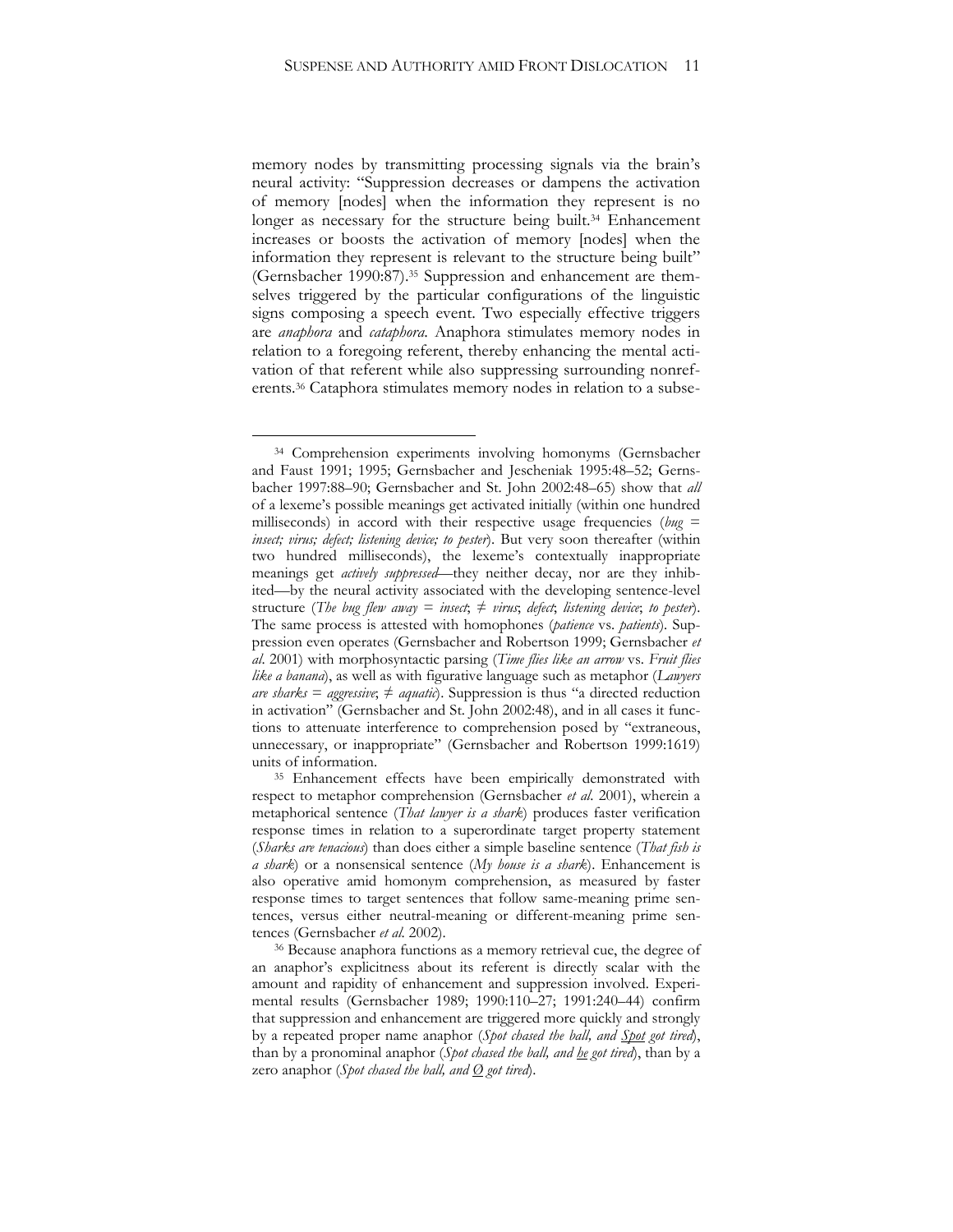quent referent, enhancing that referent's representational status and suppressing accessibility to foregoing and following nonreferents.<sup>37</sup>

Structure Building Framework delineates an empirically verifiable cognitive matrix for human comprehension that entails rich explanatory capacities for the rhetorical uses of FD in Biblical Hebrew. This is because the aforementioned three processes (*foundation-laying*, *mapping*, *shifting*), two mechanisms (*suppression*, *enhancement*), and two triggers (*anaphora*, *cataphora*) belonging to SBF *all* turn out to be operative within Biblical Hebrew FD constructions. By being positioned at the beginning of its associated discourse unit, a front dislocated substantival phrase functions as the cognitive foundation upon which ensuing components of the discourse unit get constructed. Because foundation-laying for a new mental structure demands more cognitive effort than continuing on with an established mental structure, comprehenders take longer to process unit-initial information than subsequent information. Given that these cognitive dynamics have been proven to operate consistently across spoken, written, and pictorial discourse modalities (Gernsbacher and Robertson 2005:164–65), it is reasonable to expect that they obtain also for Biblical Hebrew. Thus, a reader/listener will need to invest more time in comprehending an FD construction's initial substantival phrase than its subsequent juxtaposed clause (and any ensuing associated information). So, for example, upon encountering

#### עַמִּי נֹגְשַׂיו מְעוֹלֵל וְנַשִּׁים מַשְׁלוּ בוֹ

#### *My people*—*his* oppressor is a suckling, and women rule over him (Isa 3:12),

a reader/listener will slow down, spending measurably (even if imperceptibly) more time and mental energy processing the initial constituent (עָמָי), and thereby establishing it as the base for comprehending what follows. This up-front mental investment yields cognitive dividends via the Advantage of First Mention, whereby the front dislocated substantival phrase becomes—and remains, notwithstanding the Advantage of Clause Recency—the most cognitively accessible (i.e., rapidly and accurately retrievable) portion of information within its discourse unit.

The SBF process of shifting is also frequently attested with Biblical Hebrew FD, precisely because shifting entails new foundation-laying which gives rise to "branching substructures" (Gerns-

<sup>&</sup>lt;sup>37</sup> Cataphora clears a cognitive pathway for heightened mental activation of its associated subsequent concept. This too has been verified empirically (Gernsbacher 1990:142–61; 1991:244–46; Gernsbacher and Jescheniak 1995) via experiments involving the unstressed indefinite article *this* (*There was this dog* :: *There was a dog*), as well as spoken stress (*There was a DOG* :: *There was a dog*). Referents marked with these cataphoric devices get recognized more rapidly and accurately by test subjects (enhancement) than nonmarked nonreferents (suppression).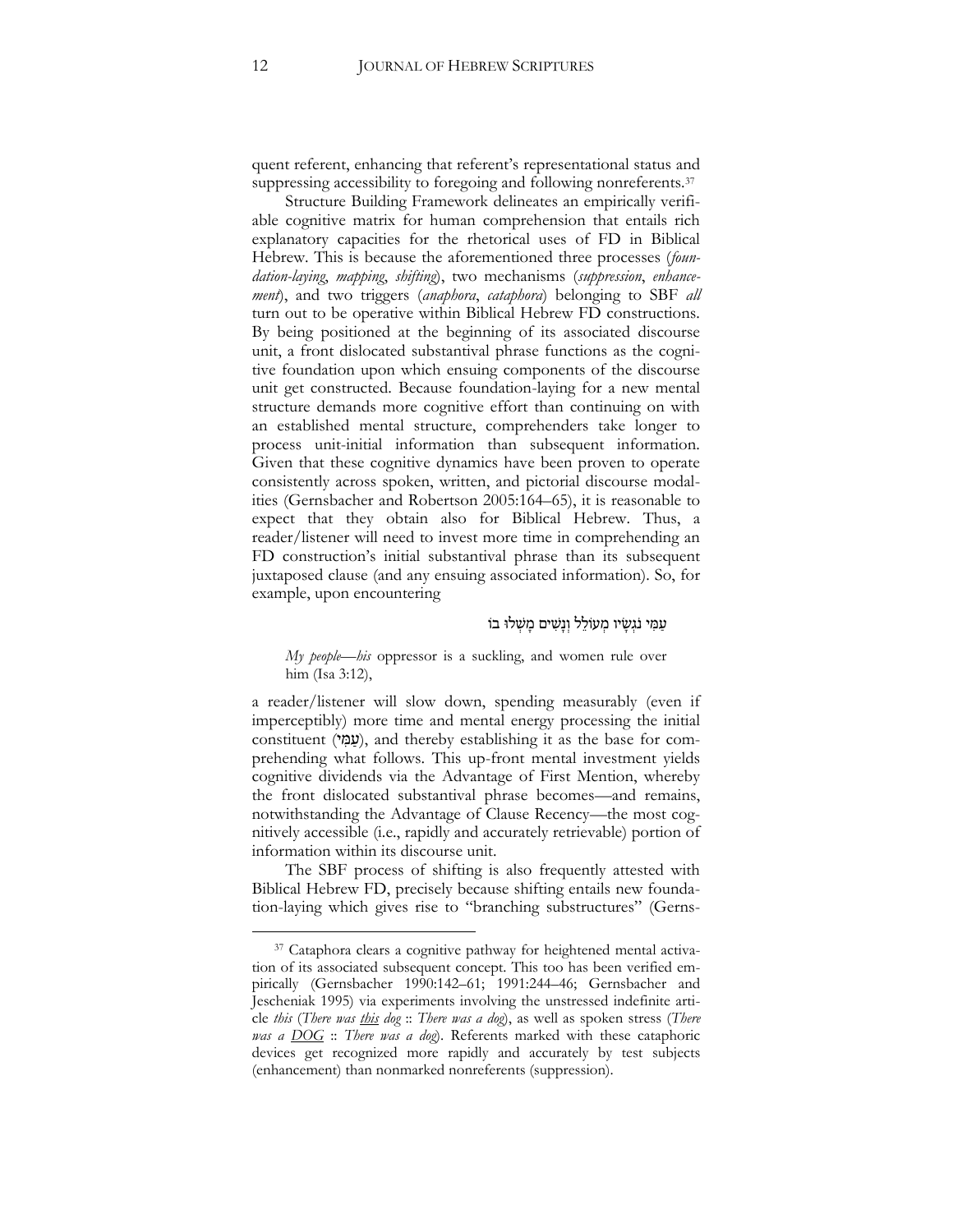bacher 1990:2).<sup>38</sup> As a result, "words and sentences that change the topic, point of view, location, or temporal setting [thereby diminishing discourse coherence and connectedness] take substantially longer to comprehend" (Gernsbacher 1990:223), since these shifts initiate the buildings of new (and cognitively costly) foundations. So, for example, upon encountering

# וַיָּבֹאוּ בִּנֵי יִשְׂרָאֵל לִשְׁבֹּר בְּתוֹךְ הַבְּאִים כִּי־הָיָה הָרָעָב בְּאֶרֶץ כְּנָעַן: וְיֹוֹסֵף הוּא הַשַּׁלִּיט עַל־הַאָרֵץ הוּא הַמַּשְׁבִּיר לְכָל־עַם הָאָרֵץ

The sons of Israel came to buy grain among those who arrived, since there was the famine in the land of Canaan. *As for Joseph—he* was the governor over the land; he was the grainseller to all the people of the land (Gen 42:5–6),

a reader/listener is, via the FD, presented with a break in discourse coherence regarding topic (sons of Israel  $\rightarrow$  Joseph), viewpoint  $\langle \text{sojournals/buyers} \rightarrow \text{governor/seller} \rangle$ , location (Canaan  $\rightarrow$  Egypt), and temporality (punctual event  $\rightarrow$  durative situation).<sup>39</sup> Consequently, the comprehender must shift away from actively developing the cognitive substructure containing the prior clause, and toward developing a new substructure encompassing the FD construction.<sup>40</sup>

Inside the morphosyntactic parameters of the FD construction the process of mapping is prominent. This happens because the same (or similar) memory nodes that get activated by the data within the dislocated substantival phrase remain activated by the data contained in the adjoining clause. Since there is cognitive coherence, the comprehender can continue to develop one and the same mental (sub)structure, augmenting existing information with incoming information. So, for example, upon encountering:

## וְחֵלֶק הָאֲנָשִׁים אֲשֶׁר הָלְכוּ אִתְּי עָנֵר אֵשְׁכֹּל וּמַמְרֵא הֵם יִקְחוּ חֵלְקָם:

Concerning *the share of the men who went with me*—Aner, Eshkol, and Mamre—let them take *their share* (Gen 14:24),

<sup>38</sup> Foundation-laying does not necessarily presuppose shifting, however, since the inaugural foundations of a discourse unit (*Once upon a time, there lived a king*) constitute the unit's bedrock structures for comprehension.

<sup>39</sup> Cf. the FDs which introduce Deborah (Judg 4:4) and Abishai (2 Sam 23:18; 1 Chr 11:20) into their respective narratives.

<sup>40</sup> Gernsbacher (1990:70–83) cites numerous empirical studies showing that, after the onset of a new clause boundary, comprehenders become measurably less capable of accurately and rapidly recalling and recognizing words that occurred in the immediately preceding clause. The same findings hold for episode boundaries within narrative stories. This occurs, according to SBF, because the mind packages coherence-disjunctive information into distinct branching mental substructures.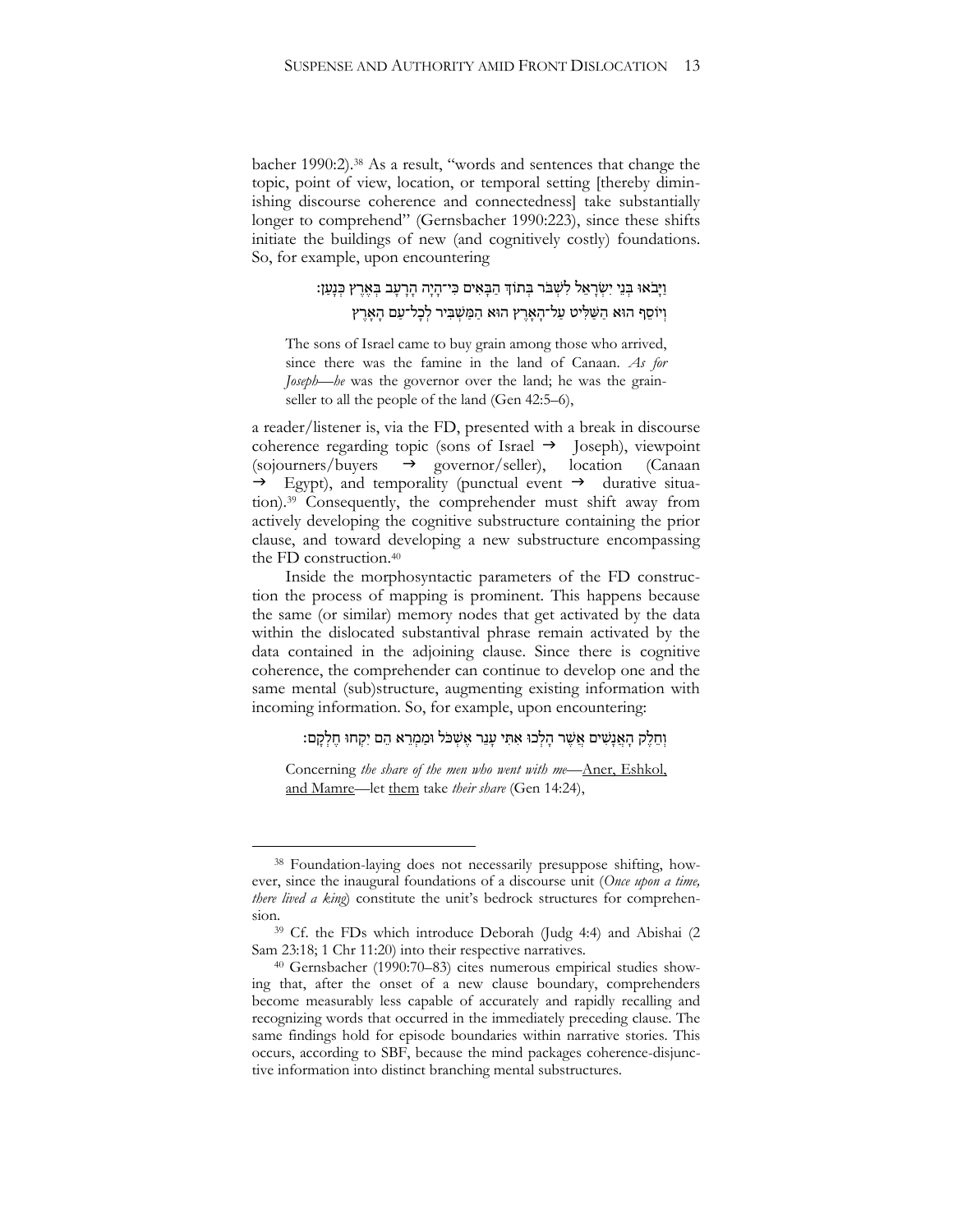a reader/listener is presented with two embedded FDs (*the share of the men* as well as *Aner, Eshkol, and Mamre*) which exhibit strong discourse coherence with constituents located in the subsequent main clause (*their share* and *them*, respectively), thereby permitting the latter to be mapped onto the former as cognitively integral and cumulative.

The SBF posits that enhancement and suppression are the mechanisms by which foundation-laying, mapping, and shifting get activated (via boosting) and deactivated (via dampening). These mechanisms get triggered for the language-receiver by various configurations of morphological, lexical, syntactic, semantic, and discourse structures employed by the language-sender. Anaphora and cataphora are two such triggers, and both of them are operative within Biblical Hebrew FD. For example, when encountering:

## וְהָאִישׁ מִיכָה לו בֵית אֱלֹהִים

#### As for *the man Micah*—to *him* there was a shrine (Judg 17:5),

a reader/listener comes upon a third person masculine singular pronoun (i) within the main clause, the referent<sup>41</sup> of which is located within the antecedent front dislocated phrase (הָאִישׁ מְיכָה). This renders the pronoun *anaphoric* (lit. "back-carrying"), thereby improving cognitive access to the previously mentioned referent. Conversely, the front dislocated phrase—because it is syntactically detached and semantically deferred from its full referential context—directs a comprehender's cognitive energies in a *cataphoric* (lit. "down [forward]-carrying") direction, toward the coreferential constituent in the juxtaposed clause. Experimental results confirm that concepts marked with cataphoric devices are more highly activated (i.e., recalled more quickly and accurately by test-subjects) than are concepts which lack such devices (Gernsbacher 1990:146– 49). Because the FD construction entails *both* cataphora and anaphora (in this mutually reinforcing sequence), it substantially amplifies the cognitive mechanisms of referent enhancement and nonreferent suppression. Front Dislocation is not only an attention-*getting*  device, but also an attention-*creating* and attention-*directing* device.<sup>42</sup>

<sup>41</sup> A pronoun's specific deictic value gets determined by initial activation of *all* its contextually present and potential referents, followed by suppression (via grammatical well-formedness constraints) of less (or, non)relevant referents, as well as enhancement (via activation of similar memory nodes) of the most relevant referent (see Gernsbacher 1990:110– 37). Experimental results show that "information from other sources (such as semantic, syntactic, and pragmatic context) also triggers suppression, but it does so more slowly and less powerfully" (ibid.:142).

<sup>42</sup> Cross-linguistic evidence indicates that the pertinent semiotic mechanisms also include a *prosodic* dimension. A spoken FD in French manifests a perceptible rise in pitch and gain in length to its ultimate or penultimate stressed syllable (De Cat 2004:71–79). These features constitute an "obligatory prosodic boundary" (Mertens 2006:86–87) that segregates the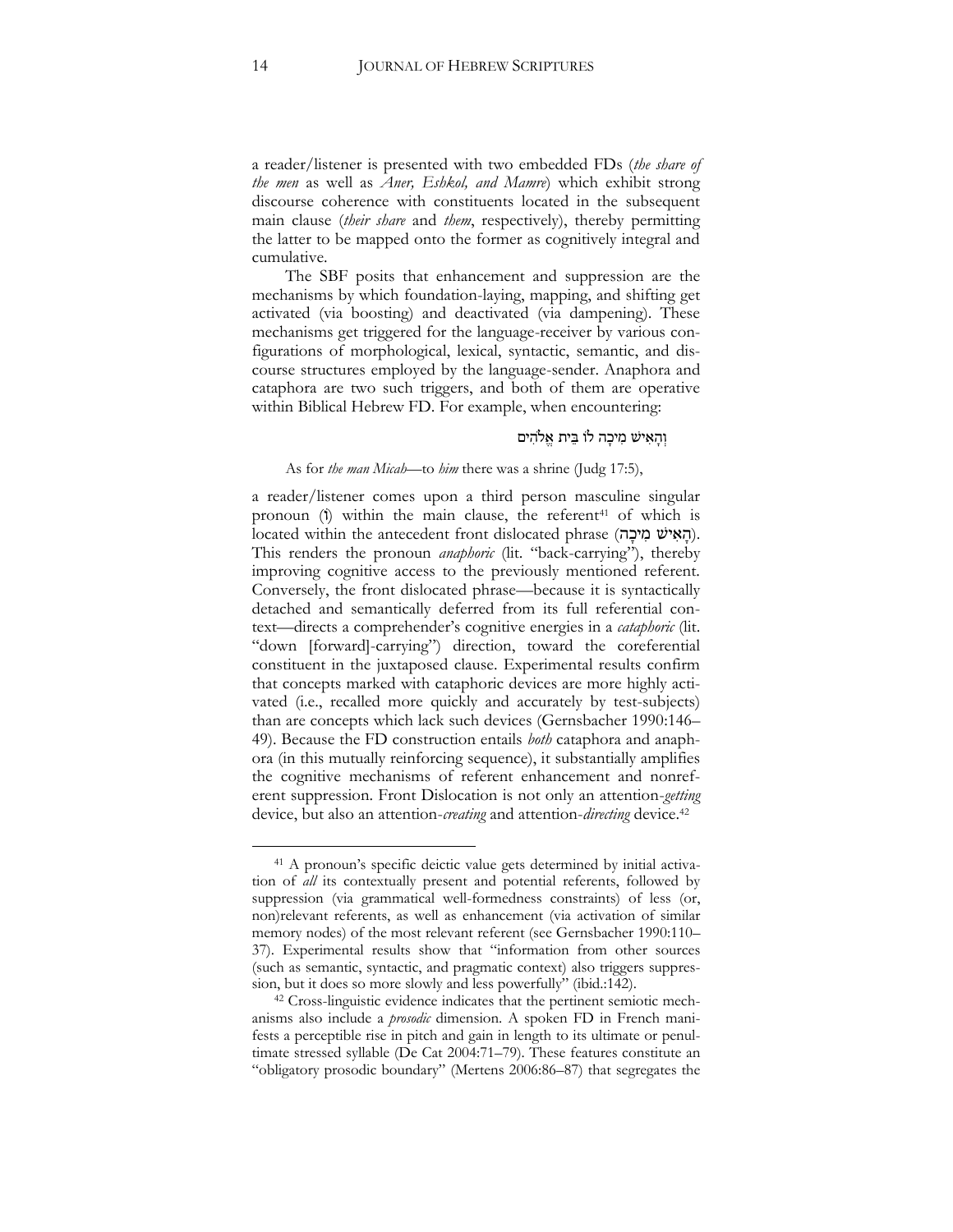#### **4.0. THE BIBLICAL DATA**

1

The semiotic structures and cognitive dynamics composing FD are, time and again, put to powerful rhetorical usage within the texts of the Hebrew Bible. The language-sender's manipulation of a communication event by combining cataphora with the Advantage of First Mention serves to amplify anticipation on the part of the language-receiver.<sup>43</sup> Such anticipation is, of course, rapidly defused: simply upon full syntagmatic integration of the anaphoric constituent into its clause adjacent to the dislocated phrase.<sup>44</sup> Yet the con-

FD from its subsequent main clause into a distinct "intonation group," thereby forming a "prosodic island" (De Cat 2006:63–66). Such intonational breaks occur consistently with FDs in other Romance languages, including Italian (Cecchetto 1999:40), Spanish (Casielles-Suárez 2003:331– 32), and Catalan (Feldhausen 2010:165–71). A similar prosodic profile is operative within several Indo-European languages, including the Germanic subgroup's English (Geluykens 1992:97–114), and German (Grohmann 2003:143–44), as well as the Slavic subgroup's Russian (Pereltsvaig 2008:64–65), Czech (Sturgeon 2008:39–41), and Bulgarian (Krapova and Cinque 2008:259). This broad consistency for FD is not surprising, given that "stronger syntactic boundaries are more likely to be associated with the tonal and break index properties of an intonational phrase boundary" (Warren 1999:166). This association occurs because

linguistic practice in real time is constrained by speakers' and hearers' capacities of cognitive processing . . . [and] this constraint guides the packaging of information in prosodic and syntactic units . . . [therefore] establishing a referent is often a full-blown action by itself. It is performed by clausal and phrasal constructions which separate it from the following predication and serve as a starting point for it . . . Moreover, referential act and predicative act *each occupy an intonational unit of their own* (Deppermann 2011:431–32; italics added).

These prosodic dynamics of FD structurally distinguish it from topicalization, where referent and predication both occur within one and the same intonational unit (Frey 2004:207; cf. Lambrecht 2001:1052, 1071). Front Dislocation, unlike topicalization, leverages discourse features at both morphosyntactic and prosodic levels to activate cataphora and anaphora, thereby heightening attention and amplifying anticipation amid the language-receiver's comprehension process. The more prominently these discourse features are invoked, the greater their cognitive-rhetorical impacts. The spoken cross-linguistic data strongly suggest, furthermore, that Biblical Hebrew FDs preserve discernible residues and recoverable patterns of intonation within their graphic medium (*contra*, e.g., Westbury 2010:6).

<sup>43</sup> Cataphoric devices "are not used primarily for the representation or the exposition of the narrative course of events, but rather for the *manipulation* of the anticipated course . . . [cataphora operates] in an 'open' textual field of reference where further developments have not yet become manifest and where they can only be forecast with more or less probability from the respective place of reading . . . cataphora are *constructions of attention*" (Wulff 1996:2–3, italics added).

<sup>44</sup> Whether the coreferential (anaphoric) constituent is situated at the beginning, middle, or end of its clause appears to result from a combination of syntactic constraints and stylistic preferences. Verbal clauses, for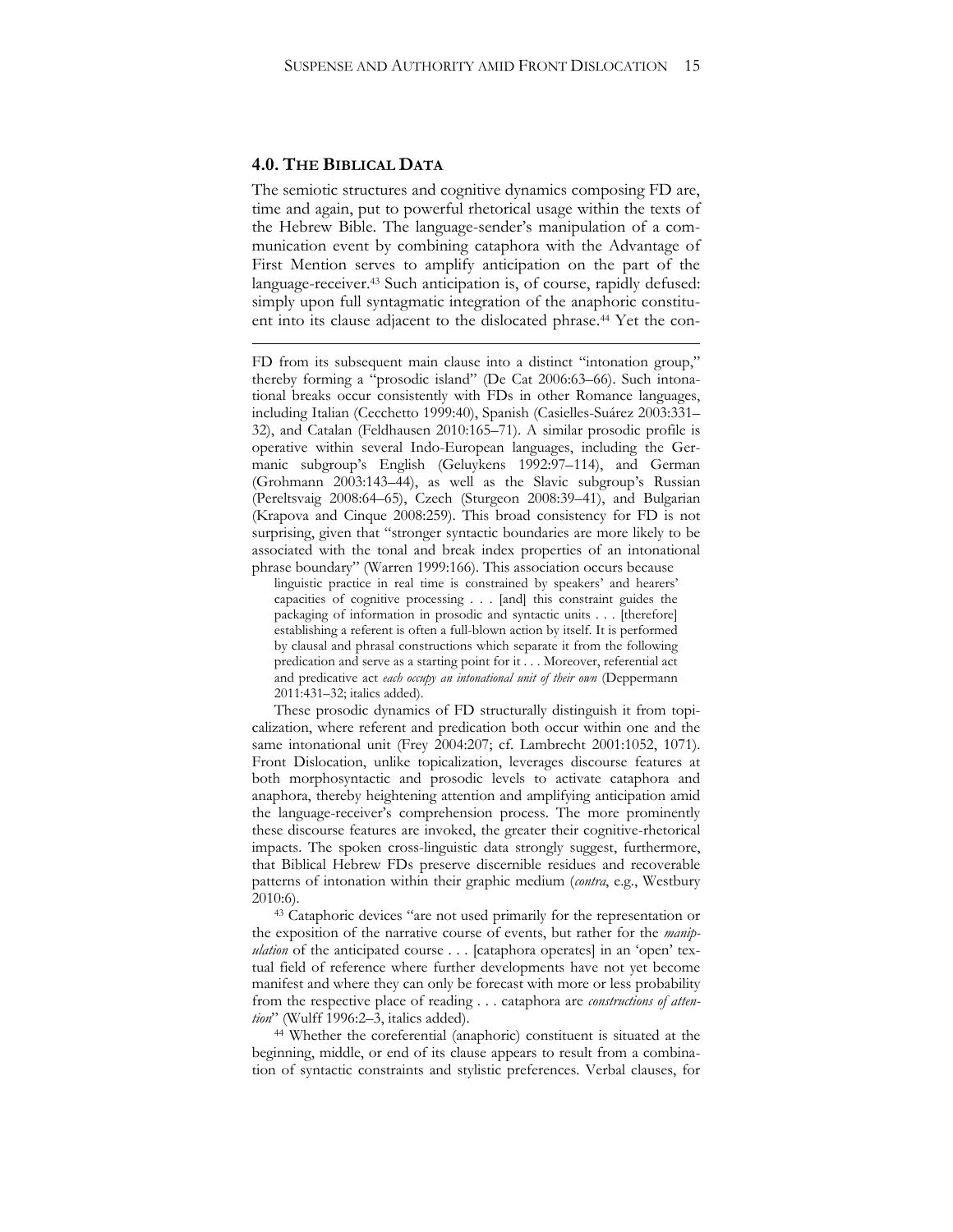cern here is not with literary or cinematic genres of sustained narrative suspense, but rather with the semiotic structures, cognitive dynamics, and rhetorical impacts composing punctuated uses of a particular suspense-building device.<sup>45</sup> It is this device—Front Dislocation—that can be applied authoritatively to produce heightened yet deferred comprehension. A survey of the biblical corpus reveals that FD constructions are often so utilized within contexts which can be broadly categorized as *narrative*, *juridical*, *oracular*, *lyrical*, and *Yahwistic*. Examples from each category will be examined in turn.

## **4.1. NARRATIVE CONTEXTS**

Biblical *narrative* texts contain numerous instances of rhetorical FD. Following the joyous birth of her own son Isaac (Gen 21:9–11), Sarah's jealousy toward her slave-woman's and husband's son Ishmael abruptly triggers not only domestic tension among the characters but also cognitive tension within the audience. A conflict has erupted, but the narrative has not yet clarified whether and how it can be defused. The initial resolution arrives quickly via God's instructions to Abraham—yet not as quickly as it otherwise might have, since the text incorporates two FDs:

# כֹל אֲ שֶׁ ר ת ֹאמַ ר אֵ לֶׁ יָך שָּ רָּ ה שְ מַ ע בְ קֹלָּ ּה כִּ י בְ יִּצְ חָּ ק יִּקָּ רֵ א לְ ָך זָּ רַ ע׃ וְגָם אֶת־בֵּן־הָאָמָה לְגוֹי אֵשִׂימֵנּוּ כִּי זַרְעֵךְ הוּא:

*All which Sarah says to you*—heed *her voice*; for by Isaac your progeny will be called. As for even *the son of the slave-woman* into a nation I will establish *him*, because your progeny is he (Gen 21:12–13).

Two acute uncertainties produced by this episode involve whether Abraham will yield to his wife's demands and what fate will befall his firstborn son. Via the FDs, both of these uncertainties get resolved in a manner that is semiotically, and thereby cognitively, protracted. In terms of the SBF rubric, the language-receiver is confronted with information from the language-sender which entails the Advantage of First Mention, yet which also lacks suffi-

1

example, tend to shunt the anaphor farther down the syntactic chain than non-verbal clauses (see note 70), though not always (e.g., Deut 1:36, 38, 39). Regardless of the sequence employed, both the anaphor and its associated clausal constituents must be comprehended before the front dislocated phrase can get fully integrated into the accumulating cognitive structures of the communication event.

<sup>45</sup> "At a formal level we generate suspense when[ever] the distance that is, the duration experienced together with other moments of consciousness—between two elements is greater than normal, which means greater than expected" (Stutterheim 1981:177). Similarly, "suspense has also been treated as the result of any retardation in closing the structure, in a wide sense, of a narrative text" (Tan and Diteweg 1996:150). Consult Sternberg (1985:278) for a discussion of "retardatory suspense" in biblical narrative.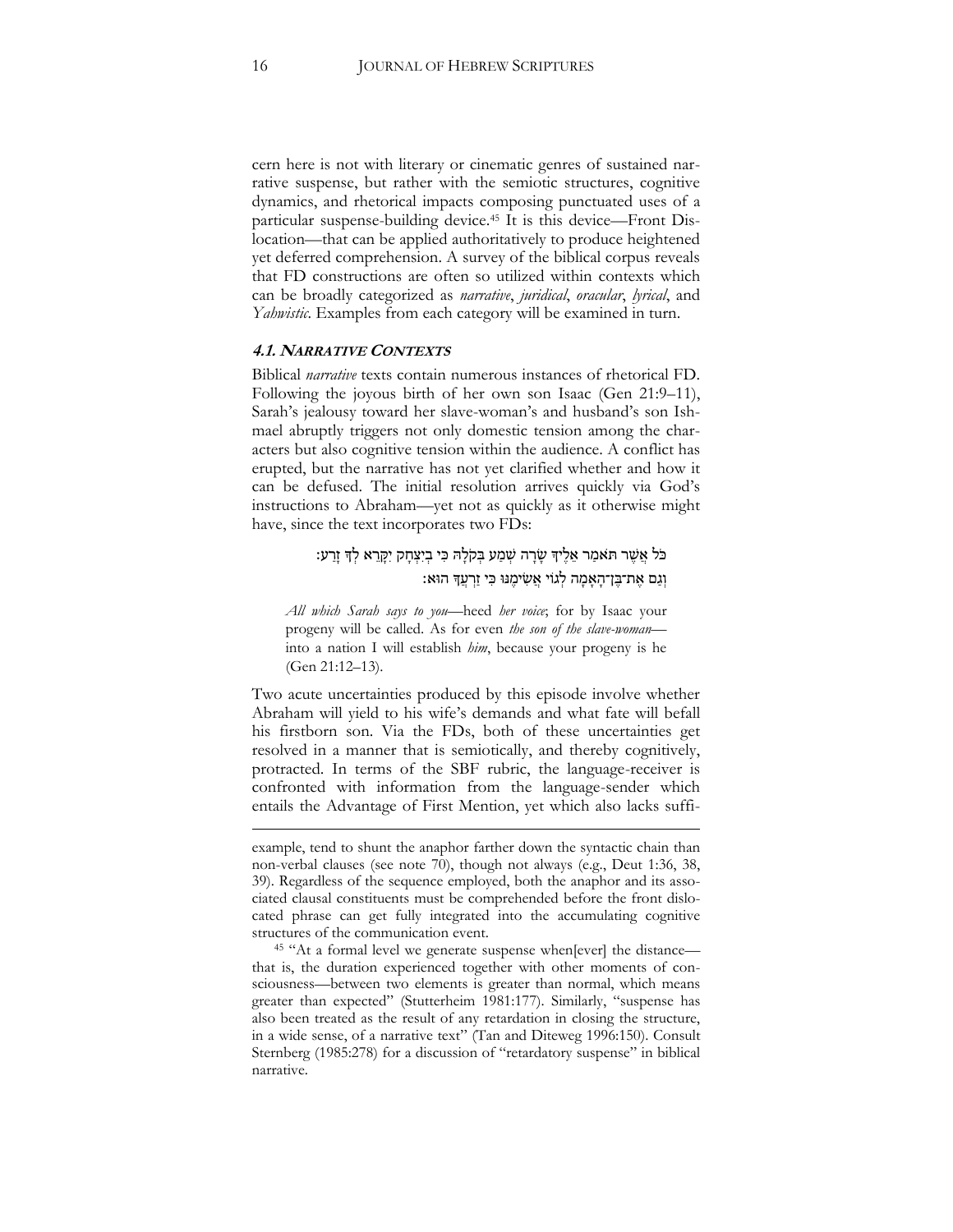cient contextual cues for signaling whether this information should be mapped onto the receiver's preceding cognitive structure, or whether it requires shifting to build a new structure. The unit-initial position of the FD, coupled with its immediate contextual ambiguity, demand additional cognitive effort for decipherment. Comprehension is momentarily retarded until the front dislocated constituents can be coherently integrated into their associated syntagms. Amid the interim, moments of *micro-suspense*<sup>46</sup> get generated for the language-receiver, as the language-sender manipulates the semiotic constituents of the communication event by structuring a rift between code and message, thereby exercising enhanced dominance over the information exchange.

Earlier in the Abr[ah]am story (Gen 15:2–3), the would-be patriarch laments his lack of progeny and the impending necessity of having to bequeath his household to a steward. Yahweh soon puts an end to such talk—although not quite as soon as he otherwise could have, had he used a simple declarative sentence instead of this FD:

## ל ֹא יִּירָּ שְ ָך זֶׁ ה כִּ י־אִּ ם אֲ שֶׁ ר יֵצֵ א מִּ מֵ עֶׁ יָך הּוא יִּירָּ שֶׁ ָך׃

This one will not succeed you; only *one who comes forth from your loins—he* shall succeed you (Gen 15:4).

Abraham—and by narrative extension, all Israel—is here confronted with a looming existential crisis. This threat is duly defused, but the *answer* to the problem ("one who comes forth from your loins") is syntactically detached from the *solution* ("he shall succeed you") by means of FD. The language-sender demands greater cognitive processing efforts from the language-receiver, rhetorically prolonging the latter's suspense and amplifying the former's authority.<sup>47</sup>

At the cusp of the Israelites' entry into Canaan, Moses recites divine judgments making it painfully clear that possession of the land remains contingent upon loyalty to Yahweh. Neither a single person from the faithless generation (Deut 1:34–35), nor even Moses himself (Deut 1:37), will be permitted entry into the promised land. The narrative here intentionally cultivates apprehension and anxiety on the part of its audience: Of what ultimate good are the triumphant exodus from Egypt and the mighty travails in the wilderness if all Israel is condemned to perish beyond the Jordan?

<sup>46</sup> Proceeding from pragmatic insights by literary and cinematic critics, cognitive psychologists acknowledge that suspense can be a componential phenomenon consisting of multiple elements ("mini suspense and resolution episodes" [Brewer 1996:116], "episodic suspense" [Zillman 1996:207]) that contribute cumulatively to a larger narrative structure (cf. Sternberg 1990:84).

<sup>47</sup> This same technique with FD is employed when Yahweh variously pledges the land to Abraham and his descendants (Gen 13:15; 35:12; Josh 1:3; 13:6; 23:9).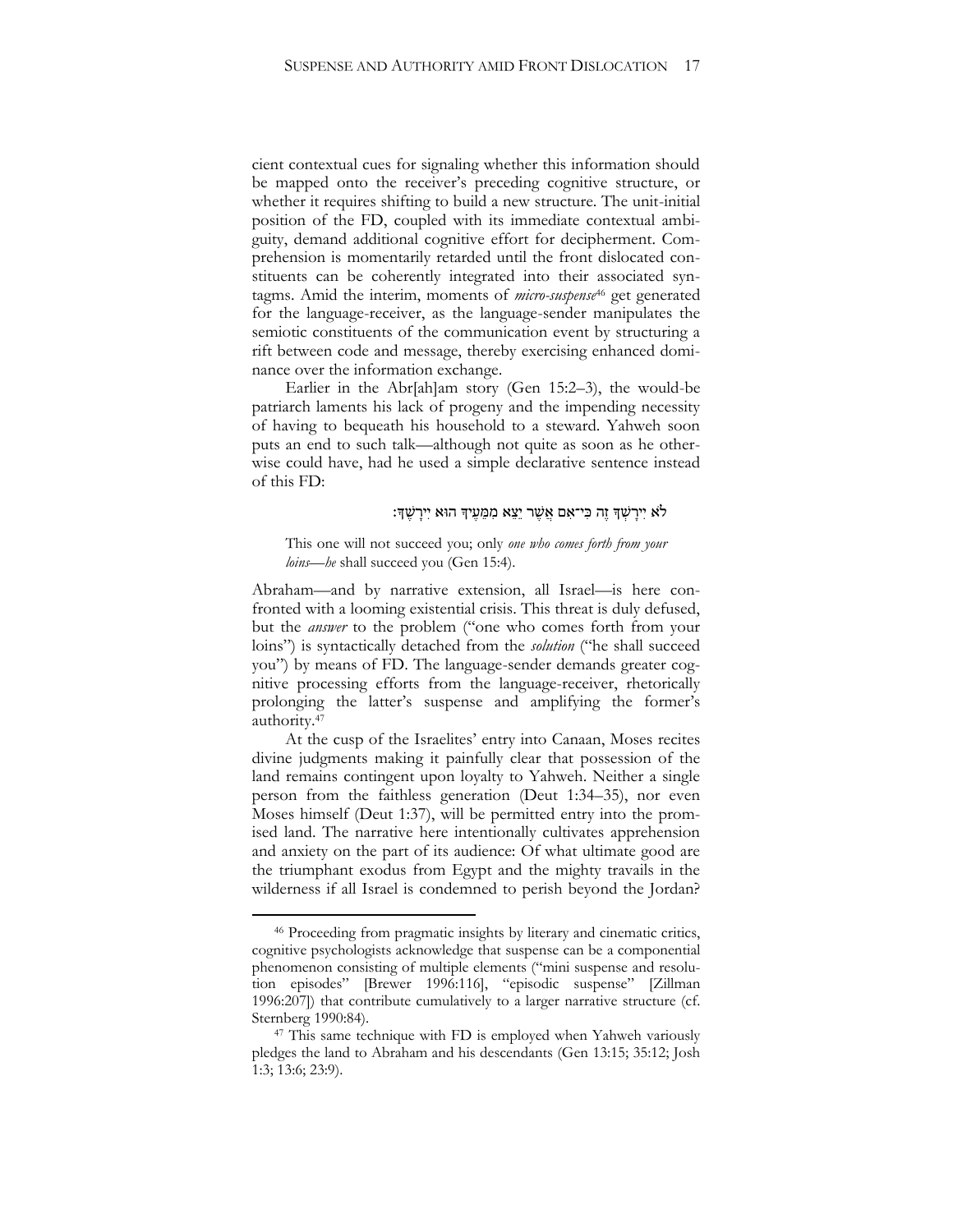It turns out that there are some key exceptions interspersed with Yahweh's restrictions, all of which are conveyed via FDs:

## זּולָּ תִּ י כָּ לֵ ב בֶׁ ן־יְפֻ נֶׁ ה הּוא יִּרְ אֶׁ נָּ ה

However, *Caleb the son of Yephunneh—he* shall see it [the land] (Deut 1:36).

#### יְהוֹשָׁעַ בִּן נוּן הַעֹמֶד לְפָּנֵיךָ הוּא יָבֹא שָׁמַּה

*Joshua the son of Nun, the one standing before you—he* shall enter there (Deut 1:38).

## וְטַפְּבֶם אֲשֶׁר אֲמַרְתֶּם לָבָז יִהְיֶה וּבְנֵיכֶם אֲשֶׁר לֹא־יָדְעוּ הַיּוֹם טוֹב וָרָע המה יִבֹאוּ שִׁמַּה

*Your younglings whom you said would become prey, and your sons who still do not know good and evil—they* shall enter there (Deut 1:39).

Each of these constructions generates moments of micro-suspense within the unfolding narrative, directing the audience to focus attention upon linguistic structures and cognitive values that are acutely ambivalent. Caleb is explicitly exempted from the fate of his generation—but is this for better, or perhaps for even worse? The FD in v. 36 momentarily postpones Yahweh's decree by channeling the audience's cognitive energy into a specific referent situated amid an ambiguous context. If the incomparable Moses can be excluded from the promised land, then what is to become of his loyal deputy Joshua? The slightly longer FD in v. 38 defers clarification until the syntactic arrival at, and cognitive processing of, the associated main clause. Given that the entire generation of rebellious adults is doomed to extinction, what fate can possibly be in store for their offspring? The extended FD of v. 39 suspends the language-sender's answer for an even greater space and longer time, thereby requiring increased cognitive effort from the languagereceiver to ensure integration of its data into the accruing mental structures of comprehension.

Biblical Hebrew FD elsewhere gets employed by Israel's patriarchs on behalf of rhetorically augmenting their authority. Joseph's dream interpretations are practically formulaic in this regard, each beginning with a front dislocated phrase that simultaneously highlights and yet postpones the very information most sought after by Pharaoh's cupbearer and baker, respectively:

#### זֶה פִּתְרֹנוֹ שָׁלֹשֶׁת הַשַּׂרְגִים שְׁלֹשֶׁת יַמִּים הֶם:

This is its interpretation: *The three branches*—three days are *they*  (Gen 40:12).

## זֶׁ ה פִּ תְ רֹנֹו שְ ֹלשֶׁ ת הַ סַ לִּ ים שְ ֹלשֶׁ ת יָּמִּ ים הֵ ם׃

This is its interpretation: *The three baskets*—three days are *they*  (Gen 40:18).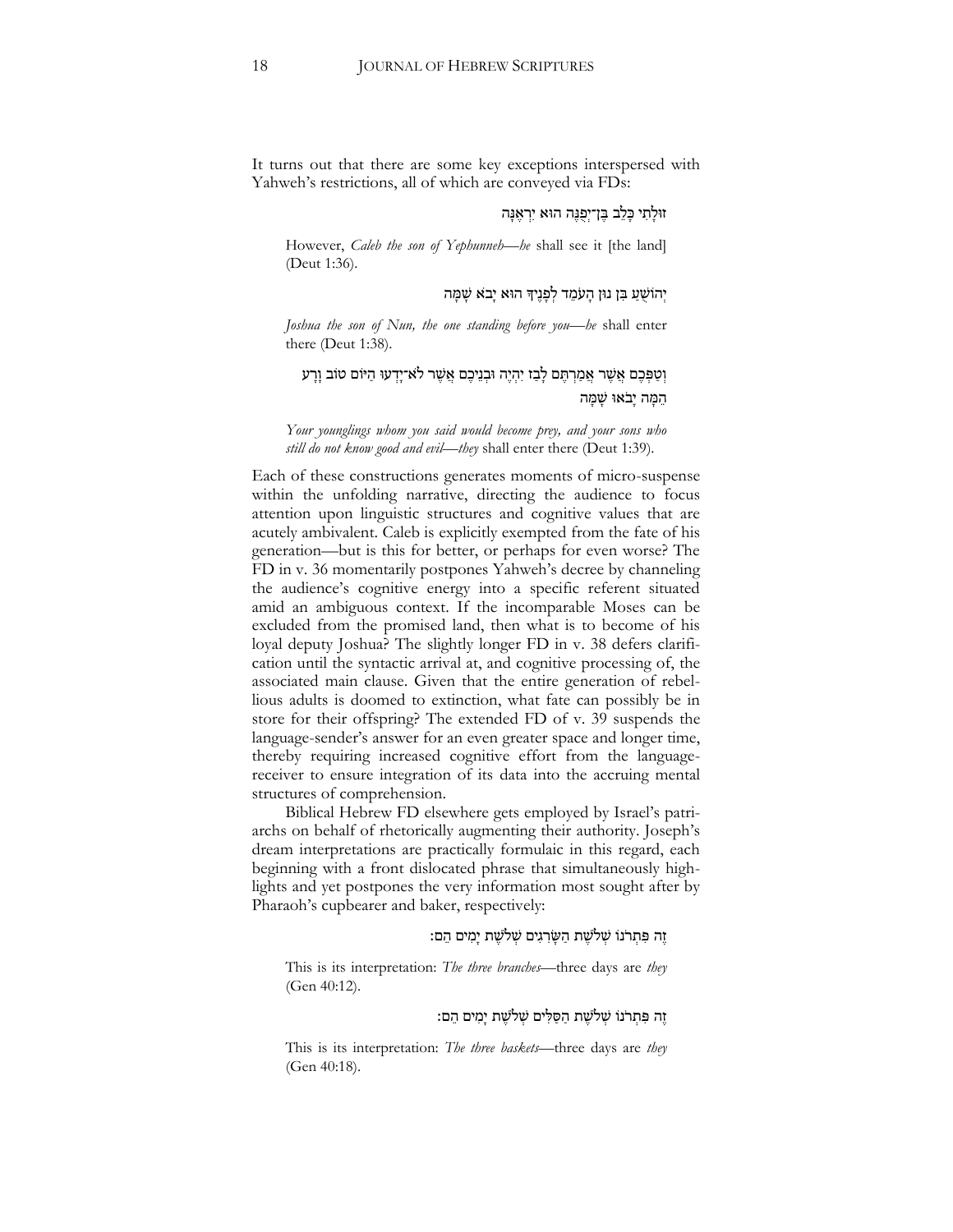FDs become even more frequent and prominent when Joseph first addresses Pharaoh, rhetorically accentuating Joseph's divinely sanctioned authority by means of the syntactic structures and cognitive dynamics that his language invokes:

חֲלֹוֹם פַּרְעֹה אֶחֲד הוּא אֶת אֱשֶׁר הַאֱלֹהִים עֹשֶׂה הִגִּיד לְפַרְעֹה: שֶׁבַע פַּרֹת הַטֹּבֹת שֵׁבָע שַׁנִים הֵנָּה וְשֵׁבַע הַשְּׁבֵּלִים הַטֹּבֹת שֵׁבָע שַׁנִים הֵנָּה חֲלֹוֹם אֱחָד הוּא׃ וְשֶׁבַע הַפָּרוֹת הָרַקוֹת וְהָרָעֹת הָעֹלֹת אַחֲרֵיהֵן שֶׁבַע שָׁנִים הֶנָּה וְשֶׁבֵע הַשְּׁבֵלִים הַרֵקוֹת שִׁדָפוֹת הַקַּדִים יְהִיוּ שֶׁבַע שָׁנֵי רַעֲב:

*The dreaming of Pharaoh*—identical is *it*. <sup>48</sup> That which God is about to do he has announced to Pharaoh. *The Seven good cattle*—seven years are *they*; and *the seven good ears*—seven years are *they*. *The dreaming*—identical is *it*. As for *the seven gaunt and bad cattle which arose after them*—seven years are *they*, as are the seven empty wind-scorched ears. They will be seven years of famine (Gen 41:25–27).<sup>49</sup>

Joseph's father Jacob is also no stranger to FD, using it to decree the patrilineal and covenantal fate of Joseph's sons—and by extension, Israel's dominant tribes—Ephraim and Manasseh:

## וְעַתָּה שְׁנֵי־בָנֵיִךְ הַנּוֹלָדִים לְךָ בִּאֲרֵץ מִצְרַיִם עַד־בֹּאִי אֵלֵיךָ מִצְרַיִמָה לִי־ הֵ ם

So now, *the two of your sons who were born to you in the land of Egypt before I came to you at Egypt*—mine are *they* (Gen 48:5);

and also to assure the site of his own final resting place (as recounted by Joseph to Pharaoh's household, in efforts to bolster the authority of his father's request):

## ּ אֲבִי הִשְׁבִּיעַנִי לֵאמֹר הִנֵּה אֲנֹכִי מֵת בִּקְבְרִי אֲשֶׁר כַּרְיתִי לִי בִּאֶרֵץ כִּנַעַן שַׁמַּה תִּקְבְּרֵנִי

My father made me pledge, saying: "Behold, I am dying; *in my grave which I carved for myself in the land of Canaan*—*there* you must bury me" (Gen 50:5).

As an episode of micro-suspense, Jacob's demise is skillfully crafted. Jacob uses his dying words (Gen 49:29–32) to make it unmistakably clear that he wants to be buried with his wife and forebearers inside the cave at Machpelah. But Joseph soon after (Gen 50:2–3) initiates formal Egyptian embalming and lamentation

<sup>48</sup> Cf. the reliability of Daniel's vision (Dan 8:26), which is also reinforced via FD.

<sup>49</sup> Also note the FD in Gen 47:21 which relates Joseph's authoritative and suspenseful decision regarding the fate of the famished Egyptian people; and cf. Solomon's similarly structured ruling (1 Kgs 9:20–21) concerning the human remnants of the Israelite conquests.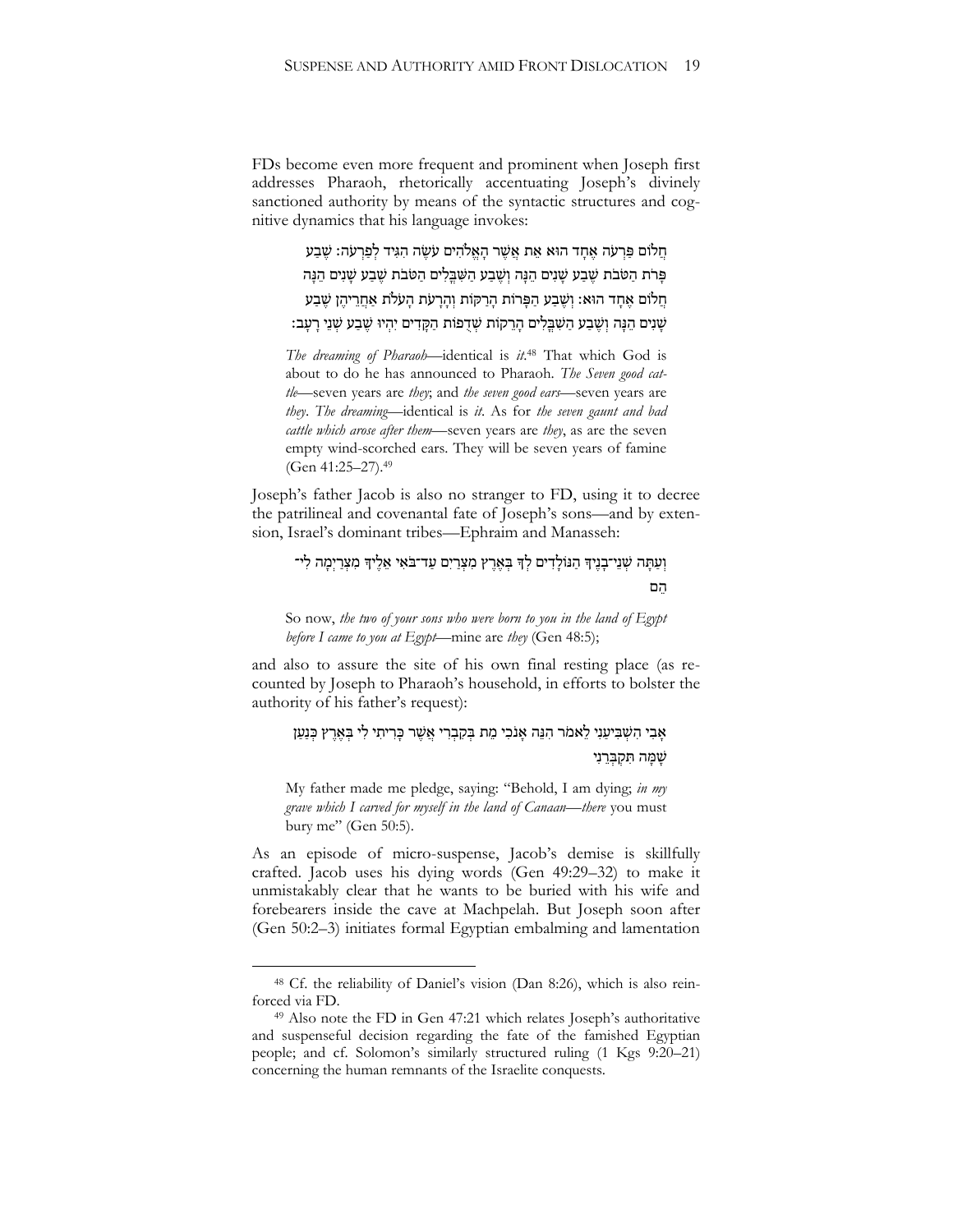rituals for his father, raising the question whether Jacob's last request will be honored. As the audience encounters the front dislocated constituents of Gen 50:5, it remains uncertain whether Egyptian funerary pomp and circumstance will trump patriarchal fidelity: Did Jacob carve out his tomb in the land of Canaan for nothing? Will the powerful son pay heed to his father's dying words? This suspense is relieved precisely at the moment when the FD gets integrated syntactically and cognitively into its adjoining clause ("bury me *there*"), making it clear that Joseph has indeed remembered Jacob's wish, and that he does intend to fulfill it (as Gen 50:5–14 duly illustrates).<sup>50</sup>

The motif of divine plague is amenable to FD's rhetorical dynamics of suspense and authority, as with Yahweh's decree of hail against Egypt: 51

# ָּ כָּל־הָאָדָם וְהַבְּהֶמָה אֲשֶׁר־יִמְּצֵא בַשָּׂדֶה וְלֹא יֵאָסֶף הַבַּיִתָה וְיָרַד עֲלֶהֶם הַבָּרָד וָמֵתוּ:

*Every man or beast who is found in the field and who is not gathered indoors*—the hail shall come down upon *them*, and they shall die (Exod 9:19).<sup>52</sup>

לֹא־אֲדֹנִי שִׁמְעֵנִי הַשָּׂדֵה נָתַתִּי לָדְ וְהַמִּעָרָה אֲשֵׁר־בֹוֹ לִדְ נִתַתִּיהָ

No, my lord, hear me: The field I give to you; as for *the cave which is in it* to you I grant *it* (Gen 23:11).

Even as the transaction reaches its monetary stage, Ephron remains cagy, *naming* a price within the FD phrase, yet not explicitly *acceding* to that price until the juxtaposed clause:

#### אֲדֹנִי שְׁמָעֵנִי אֶרֶץ אַרְבַּע מֵאֹת שֶׁקֶל־כֶּסֶף בֵינִי וּבִינְךָ מַה־הִוא

My lord, hear me: *A land, four hundred shekels of silver*—between me and between you, what is *that*? (Gen 23:15).

Note elsewhere the bargaining undertaken by the Reubenites and Gadites with Moses to secure Transjordanian cattle country (Num 32:3– 4), as well as Jephthah's theological-territorial parley amid tense negotiations with the Amorite king Sihon (Judg 11:24; cf. 1 Kgs 18:24). A different kind of currency (human life) gets arbitrated between King David and the Gibeonites (2 Sam 21:5–6), as the latter finally present their terms via an FD.

<sup>51</sup> References to divine retribution and reward are similarly structured in Deut 4:3–4 concerning fidelity to Baal-Peor versus Yahweh.

<sup>52</sup> Although the syntagmatic ambiguity triggered by the FD phrase here gets resolved at the object pronoun of the subsequent clause (עֲלָהֶם), the micro-suspense is not fully defused until the language-receiver

<sup>50</sup> The importance of the cave at Machpelah is also evidenced by the account of its sale in Gen 23. Amid their business transaction Ephron the Hittite twice incorporates FDs into his responses, leveraging his language to render Abraham (and the audience) momentarily off-kilter, thereby enhancing his influence over the communication event (and the deal). Abraham expressly wants to purchase the *cave* within Ephron's field (Gen 23:9), yet this is precisely the object over which the Hittite delays resolution: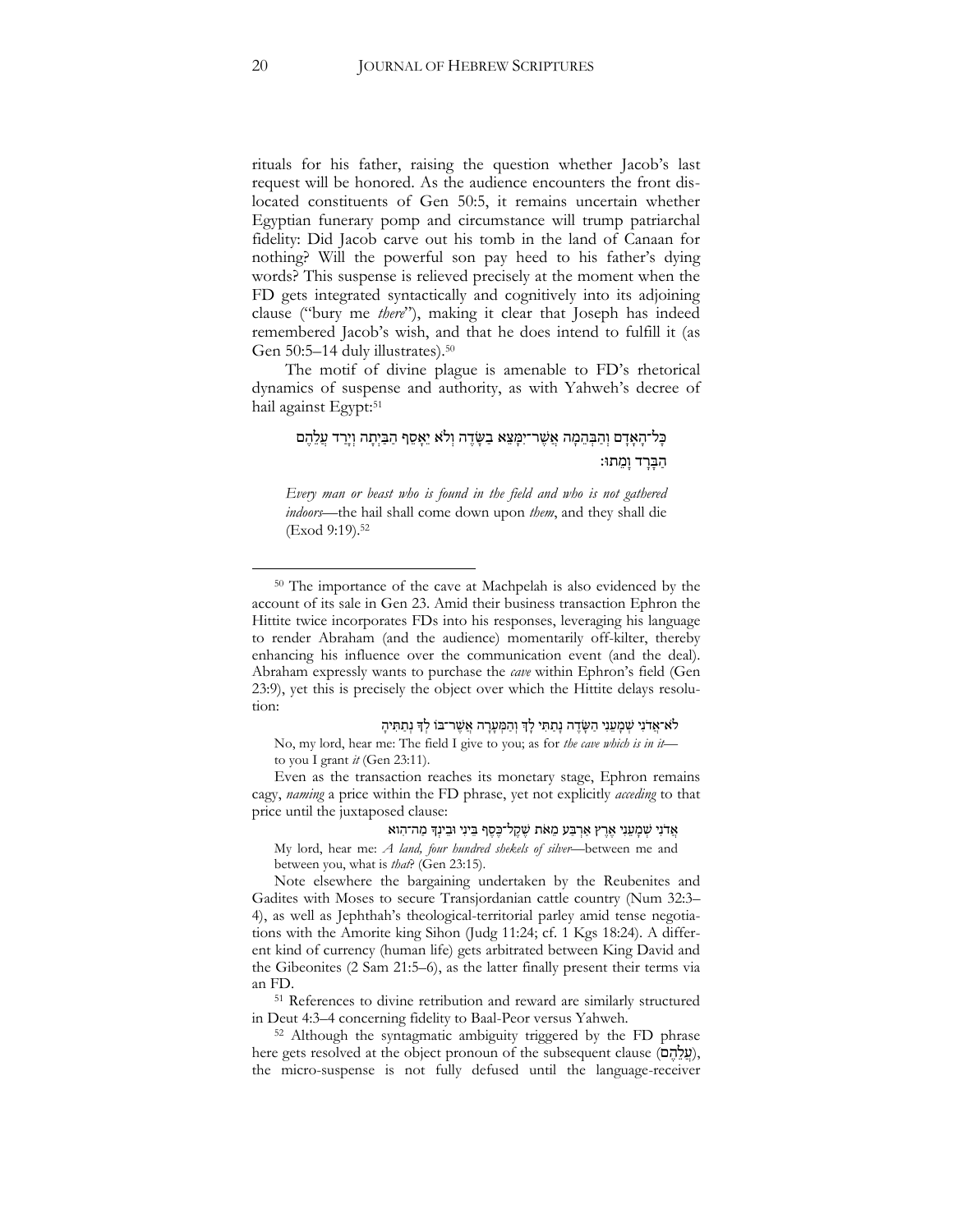The Israelite memory—and dread—of Yahweh's plagues against Egypt are also invoked amid the Deuteronomic blessings promised for covenant loyalty:

> וְהֵסִיר יְהוַה מִמְּךָּ כָּל־חֹלִי וְכָל־מַדְוֵי מִצְרַיִם הַרַעִים אֲשֶׁר יַדֲעָתָּ לֹא יְשִּ ימָּ ם בָּ ְך ּונְ תָּ נָּ ם בְ כָּ ל־שֹנְ אֶׁ יָך׃

Yahweh will deflect from you every sickness; regarding *all the pestilences of Egypt, the evil ones about which you know*—he will not set *them* against you, but he will inflict them upon all your enemies (Deut 7:15).<sup>53</sup>

Deuteronomy later inverts this promised blessing into a threatened curse for covenant infidelity, employing another FD that ups the ante rhetorically in terms of language-receiver suspense and language-sender authority:

וְהֵשִׁיב בְּךָ אֵת כָּל־מַדְוֵה מִצְרַיִם אֲשֶׁר יָגִרְתָּ מִפְּנֵיהֶם וְדָבְקוּ בְּדָּ: גַּם כָּל־ חֵלִי וְכַל־מַכֵּה אֲשֶׁר לֹא כַתּוּב בִּסֶפֶר הַתּוֹרָה הַזֹּאת יַעְלֵם יְהוַה עַלֵּיךָ עד הַשָּׁמְדָךָ:

He will bring back upon you every pestilence of Egypt which you have dreaded, and they will cling to you. Furthermore, *every sickness and every affliction which is not written in this Book of Instruction*—Yahweh will raise *them* against you, until your destruction (Deut 28:60–61).<sup>54</sup>

Leaders attempting to incentivize their forces toward martial action sometimes resort to FDs. In a tradition preserved identically by two texts, Caleb employs this rhetorical tactic when encouraging his soldiers to press their campaign against the Canaanites:

אֲשֶׁר־יַכֶּה אֶת־קִרְיַת־סֵפֶר וּלְכָדָהּ וְנָתַתִּי לוֹ אֶת־עַכְסָה בִתִּי לְאִשָּׁה:

*The one who attacks Kiryath-Sepher and captures it*—I will grant to *him* Achsah my daughter for a wife (Josh 15:16; Judg 1:12).

<u>.</u>

encounters the additional coreferential element via the ensuing verbal subject (וּת ֵמ ָּו(. Cf., e.g., Gen 42:5–6, where Joseph is not only Egypt's governor but also the manager of its grain resources. Thus, one suspenseepisode dissipates (*Will Joseph and his brothers have occasion to meet in Egypt?*), even as another coagulates (*What will be the outcome of such an encounter?*).

<sup>53</sup> The Philistines are acutely apprehensive about this fearsome reputation of Israel's deity, as the FD in 1 Sam 4:8 makes clear.

<sup>54</sup> Cf. the FDs in vv. 54, 56, where even the most genteel men and women of Israelite society will eventually succumb to barbarity for defiance of Yahweh's covenant. Encounters with divine proximity and/or agency elsewhere avail themselves of FD, such as with Moses' inaugural encounter of Yahweh upon the mountain (Exod 3:5), and with his receiving the divinely inscribed law (Exod 32:16, below).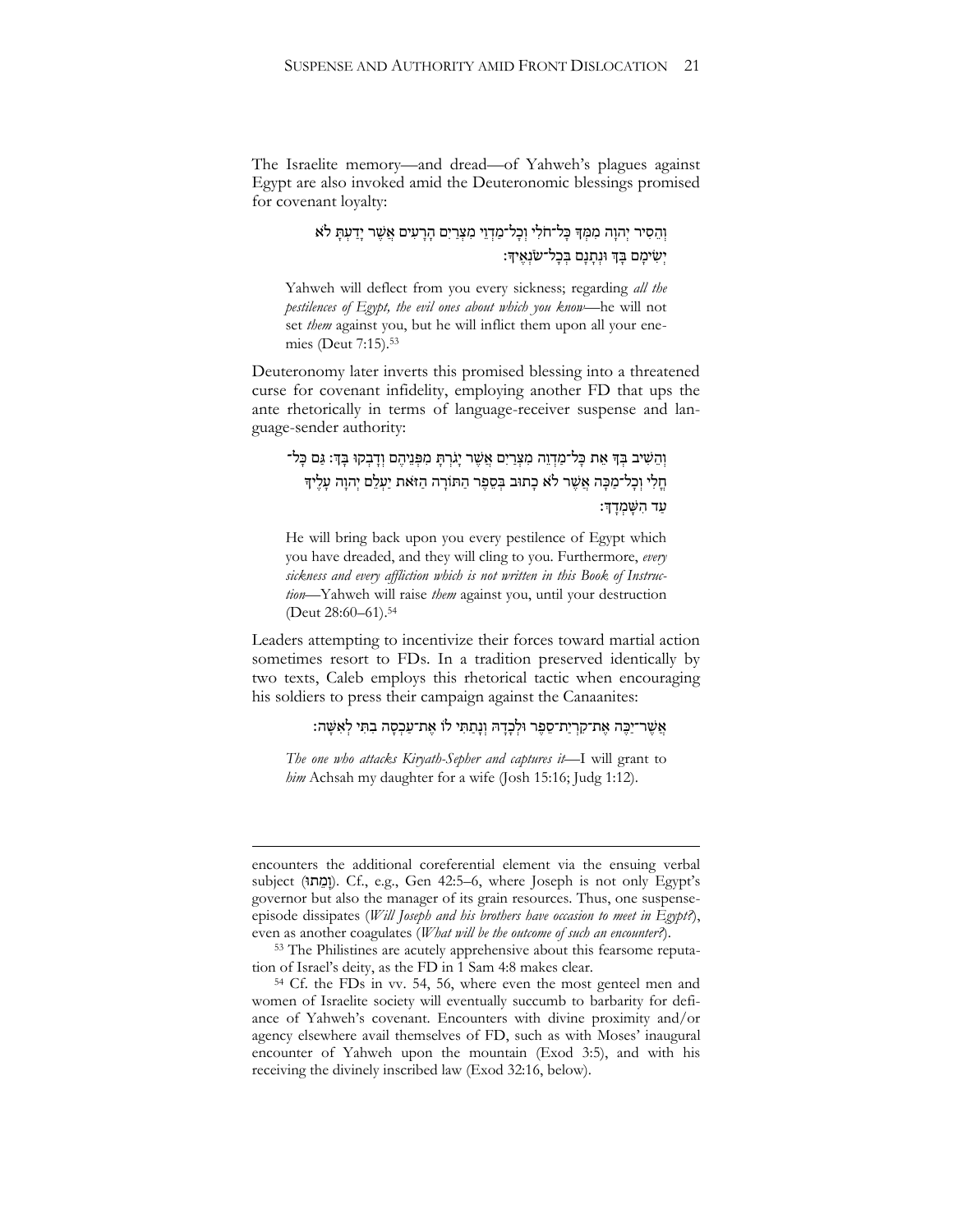Whereas Caleb invokes his military and paternal authority to dangle a reward before his men for success, Jehu summons his royal authority to proffer punishment for failure:

> הָאִישׁ אֲשֶׁר־יִמֲלֵט מִן־הָאֲנָשִׁים אֲשֶׁר אֲנִי מֵבִיא עַל־יִדֵיכֶם נַפְשׁוֹ תַּחַת נַ פְ שֹו׃

*The man who lets escape any of the men whom I have brought into your hands—his* life in place of his life (2 Kgs 10:24).

Similar attention-grabbing, incentivizing language by King Saul even gets reported as hearsay by the men of Israel while they tremble pitifully before the Philistine warrior Goliath:

וְהָיָה הָאִישׁ אֲשֶׁר־יַכֶּנּוּ יַעְשְׁרֶנּוּ הַמֶּלֶדְ עֹשֶׁר גָּדוֹל וְאֶת־בִּתּוֹ יִתֲן־לוֹ וְאֵת בֵית אָבִיו יַעֲשֶׂה חַפְּשִׁי בִּיְשָׂרָאֱלֹ:

So be it:<sup>55</sup> *the man who smites him*—the king will reward *him* with great riches, and his daughter he will grant to him, and the house of his father he will render exempt in Israel" (1 Sam 17:25).<sup>56</sup>

Although the Deuteronomistic movement was surely familiar with the Yahwistic temple in Jerusalem, the book of Deuteronomy in its redacted form rhetorically leverages the narrative conceit that Jerusalem has not yet been acquired and that the temple has not yet been built. The attendant FDs turn out to be not merely formulaic but also theologically authoritative and literarily suspenseful:

> הִשָּׁמֶר לְךָ פֵּן־תַּעֲלֵה עֹלֹתֵיךְ בִּכָל־מַקוֹם אֲשֶׁר תִּרְאֶה: כִּי אִם־בַּמָּקוֹם אֲשֶׁר־יִבְחַר יְהוַה בְּאַחַד שְׁבָטֶיךְ שָׁם תַּעֲלֶה עֹלֹתֵיךְ וְשָׁם תַּעֲשֶׂה כֹּל אָשָׁר אָנִכִי מַצוּךָ

Control yourselves, lest you offer up your burnt sacrifices at any place that you see. Only *at the place which Yahweh chooses amid one of your tribes*—*there* shall you offer up your burnt sacrifices, and there shall you do all which I command you (Deut 12:13– 14; see also Deut 12:5, 11; 16:6).

When construction of the temple finally does happen, Solomon twice quotes from Yahweh's decrees to his father David: once to his Phoenician ally Hiram, and once to the entire Assembly of

<sup>55</sup> Where הָּי ָּה ְו prefaces an FD (e.g., Gen 24:14, 43; Deut 12:11; Josh 2:19; 1 Kgs 18:24), it functions pragmatically as a declaratory construction to frame the (future) temporal context of the front dislocated substantive phrase. See the discussion of clausal adverbs by Moshavi (2010:68–75, 83).

<sup>56</sup> Cf. 1 Sam 21:10 where the fugitive David, desperate for any weapon with which to defend himself, gets directed—slowly and suspensefully by the priest Abimelek's FD to the powerful sword of Goliath which is stashed behind the ephod at Nob.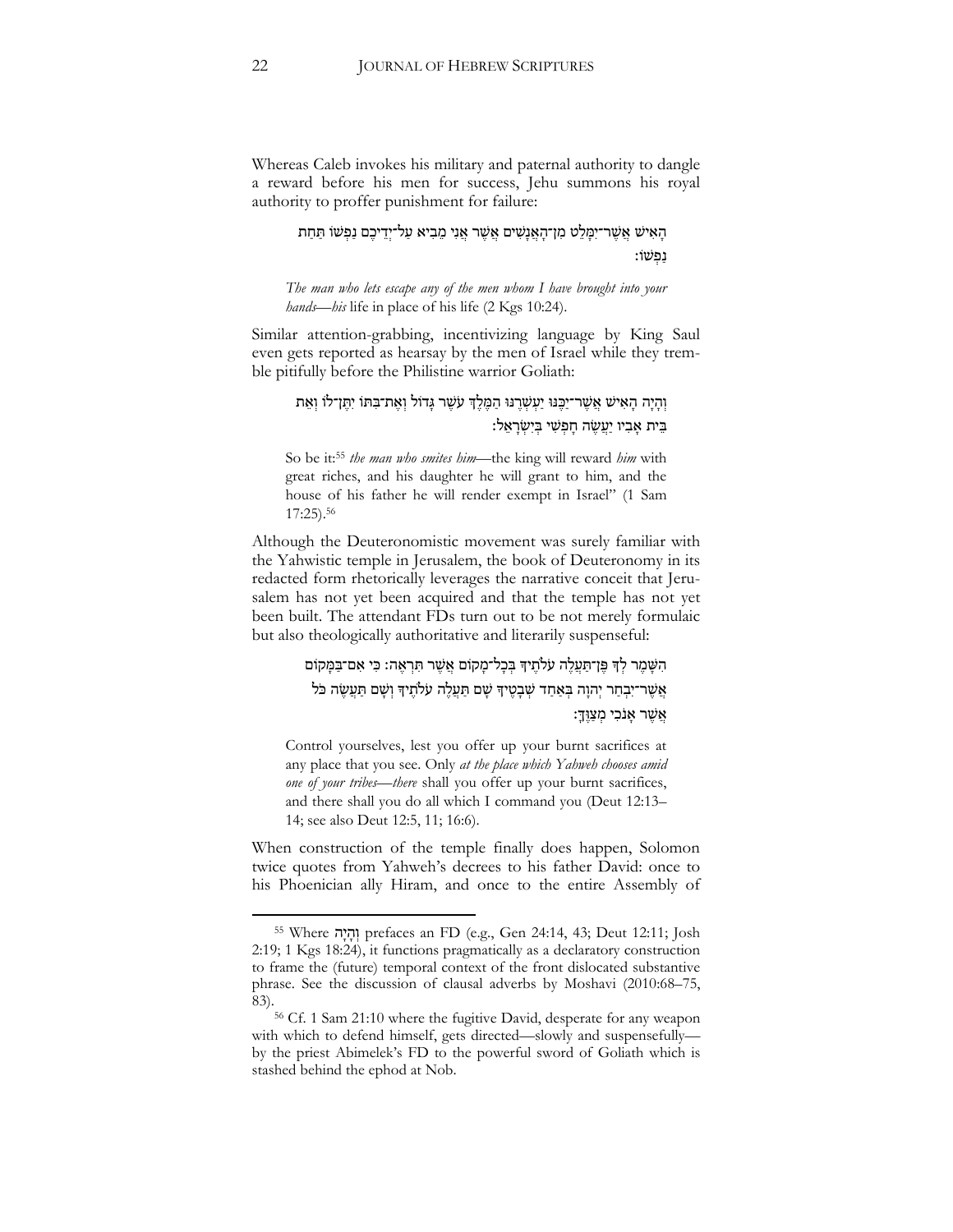Israel. On both occasions, Solomon invokes FDs which augment the attentions of his audience and which reinforce his ascendancy over kingdom and cult:

# וְהִנְנִי אֹמֵר לִבְנוֹת בַּיָּת לְשֵׁם יְהוַה אֱלֹהֵי כַּאֲשֶׁר דִּבֵּר יְהוַה אֱל־דַּוְד אָבִי לֵ אמֹר בִּנְךָ אֲשֶׁר אֶתֶּן תַּחְתֵּיךְ עַל־כִּסְאֶךְ הוּא־יִבְנֵה הַבַּיִת לִשְׁמִי:

I indeed propose to build a house for the name of Yahweh my god, just as Yahweh decreed to David my father, saying: "*Your son whom I shall set in your place upon your throne*—*he* will build the house for my name" (1 Kgs 5:19).

# וַיֹּאמֶר יְהוָה אֵל־דָּוִד אָבִי יַעַן אֲשֶׁר הָיָה עִם־לְבָבִךְ לִבְנוֹת בַּיִת לְשָׁמִי הֱ טִּ יבֹתָּ כִּ י הָּ יָּה עִּ ם־לְ בָּ בֶׁ ָך׃ רַ ק אַ תָּ ה ל ֹא תִּ בְ נֶׁ ה הַ בָּ יִּת כִּ י אִּ ם־בִּ נְָך הַ יֹצֵ א מִחלִצִידִּ הוּאִ־יִּבְנָה הַבִּיִת לִשְׁמִי:

Yahweh said to David my father: "Because it was in your heart to build a house for my name, you did well that it was in your heart. Nevertheless, you yourself will not build the house. Instead, *your son, the one who comes forth from your loins*—*he* shall build the house for my name" (1 Kgs 8:18–19; cf. 2 Chr 6:8– 9).<sup>57</sup>

Given that this section of 1 Kgs is attributed by many scholars to (largely) pro-Solomonic factions, the use of FD in these syntagms is not surprising. Solomon is structuring his own words in manners that amplify the attentions and protract the expectations of his listeners (who themselves possess considerable authority as the King of Tyre and the Assembly of Israel). In so doing, Solomon enhances his own dominance over the semiotic structures and the cognitive-rhetorical dynamics of these momentous communications.<sup>58</sup>

Israel's kings are not the only monarchs who put FD to powerful use. Having besieged Ahab's royal city of Samaria, Ben-Hadad

<sup>57</sup> Solomon's architectural prowess extends beyond Jerusalem and into the cities ceded to him by the Tyrian king Huram (2 Chr 8:2; *contra* 1 Kgs 9:12–13). At an information-structure level, this FD does introduce a (novel) topic shift in the discourse. But it also functions rhetorically to reinforce Solomon's growing royal and territorial dominion. Compare this with the FDs in 1 Kgs 12:17 and 2 Chr 10:17 that suspensefully (*will any tribes remain?*) demarcate Rehoboam's shrinking kingdom and diminished authority—a monarchy that nevertheless encompasses the *legitimate* Jerusalemite cult, as the FD at 2 Chr 13:10 underscores. Also note the FD employed in 2 Kgs 23:15 to describe Josiah's climactic destruction of Jeroboam's apostate altar at Bethel.

<sup>58</sup> It is further noteworthy that the original oracle to which Solomon is referring (insofar as it is preserved by 2 Sam 7:12–13) does *not* employ FD constructions on the royal son's behalf (*contra* 1 Chr 28:6), since the focus of 2 Sam 7 remains politically, theologically, and rhetorically fixed upon David.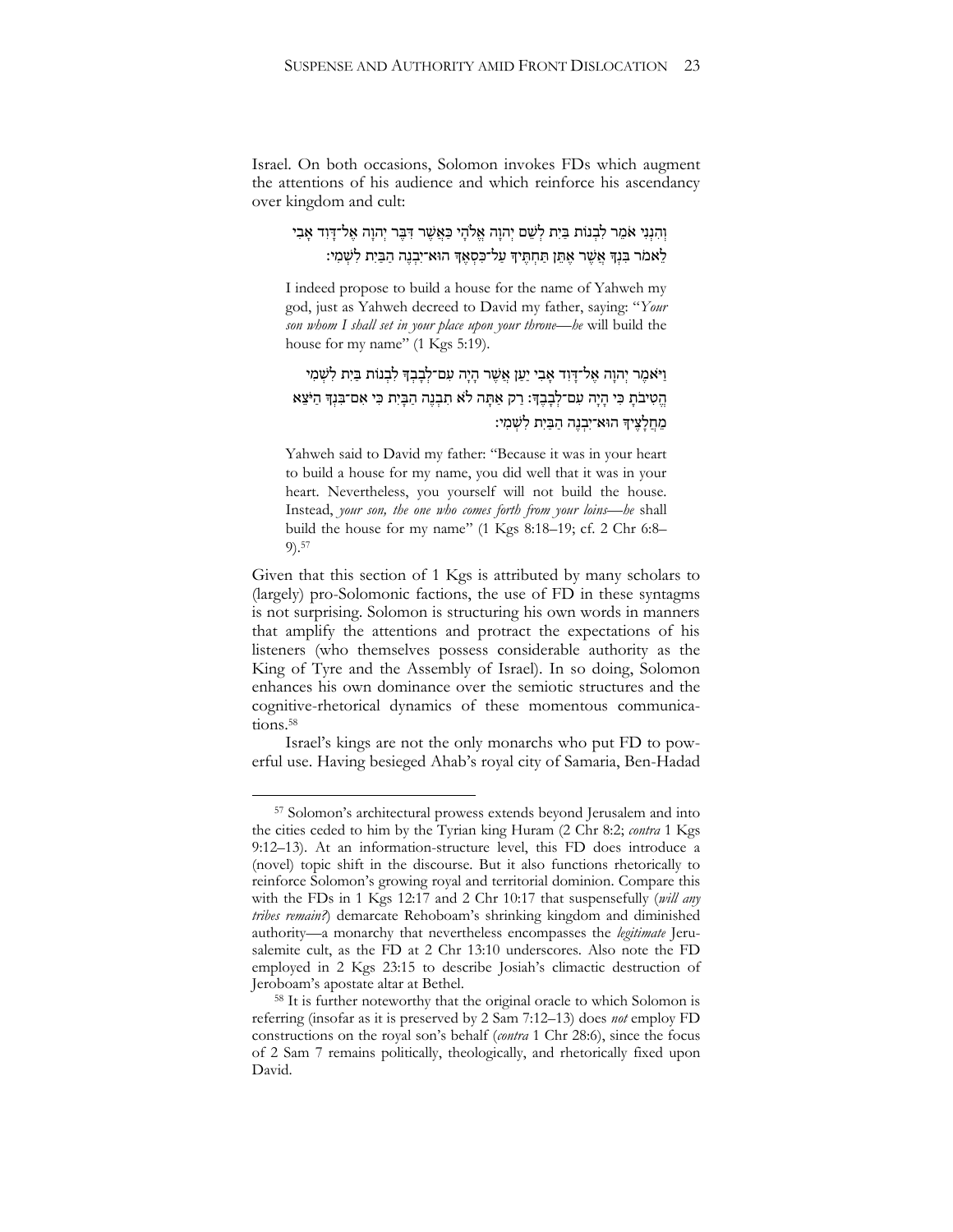of Aram structures his terms of surrender in a manner that cognitively destabilizes the conquered and rhetorically solidifies the victor:

## כַּסְפְּךָ וּזְהַבְךָ לִי־הוּא וְנַשֵׁיךָ וּבַנֵּיךָ הַטּוֹבִים לִי־הֵם:

*Your silver and your gold*—to me *it* [belongs]. As for *your lovely wives and sons*—to me *they* [belong]" (1 Kgs 20:3).<sup>59</sup>

The tables are soon turned on the Arameans, which the Biblical Hebrew artfully conveys via another FD, contrasting prospective Israelite mercy with past Aramean severity:

## הִנֵּה־נַא שַׁמַעְנוּ כִּי מַלְּכֵי בֵּית יִשְׂרַאֵל כִּי־מַלְכֵי חֵסֵד הֵם

Please now, we have heard that *the kings of the House of Israel* kings of magnanimity are *they* (1 Kgs 20:31).

Front Dislocation in Biblical Hebrew narrative often gets employed in syntagms that function, broadly speaking, to *categorize* the status of the referent(s) with respect to the discourse context. In some cases the construction takes on a contractual tone, delineating the involved parties and their expected roles. Gen 17 contains a prime instance of this, wherein four FDs are voiced by God to declare the respective positions of the covenant participants: of God himself ;"you with is covenant *my* ,indeed—*me* for As "אֲ נִּי הִּ נֵ ה בְ רִּ יתִּ י אִּ תָּ ְך) v. 4); of Abram (יְאֵתָּה אֶת־בִּרִיתִי תִּשְׁמֹר) (As for *you*—my covenant  $you$  shall keep"; v. 9); of Abram's male descendants (יְעָרֵל זָכָר אֵשֵׁר *cumcised male whose foreskin-flesh is not circumcised*—cut off shall that life ימול אָת־בְּשָׂר עַרְלַתוֹ וְנִכְרְתָה הַגַּפֵּשׁ הַהִוא מֵעָמֵיה "As for *any uncir* be from its people"; v. 14); and of Sarai (אֶת־ שָׂרַי אִשְׁתְּךָ לֹא־תִקְרָא י ָּר ָּש הּ ָּמ ְש" As for *Sarai your wife*—you shall not call *her* name Sarai"; v. 15).<sup>60</sup> Elsewhere FD categorization concerns definitive measurements of noteworthy objects, especially involving Yahweh's tem-

<sup>59</sup> Cf. Nebuchadnezzar's dealings—all conveyed via FD—with Judah's military elite (2 Kgs 24:16), with the conquered people who remained in Judah (2 Kgs 25:22), and with the sacred temple objects (2 Chr 36:18). A more beneficent yet no less anticipation-laden exercise of royal authority is preserved in Cyrus of Persia's edict at Ezra 1:3–4 which also employs FD (cf. 2 Chr 36:23). Note, too, Solomon's subjugation of the Israelites' residual adversaries to forced labor (2 Chr 8:7–8), a decision that gets revealed only amid the FD's juxtaposed clause, up to which point (within the FD itself) the prospects for even worse fates remain. Asa's removal of Maakah as גְּבִירָה for her ostensible idolatry is also conveyed by FD (1 Kgs 15:13; 2 Chr 15:16), thereby undermining her (and Asherah's) influence while bolstering his (and Yahweh's) authority.

<sup>60</sup> Cf. Exod 14:16–17 where Yahweh decrees both Moses' and his own roles in effecting the Israelites' escape from Pharaoh through the sea. Also note Gedeliah's address (Jer 40:10) to the unexiled poor of the land, stipulating his authority from the Babylonians along with the people's right to glean and settle.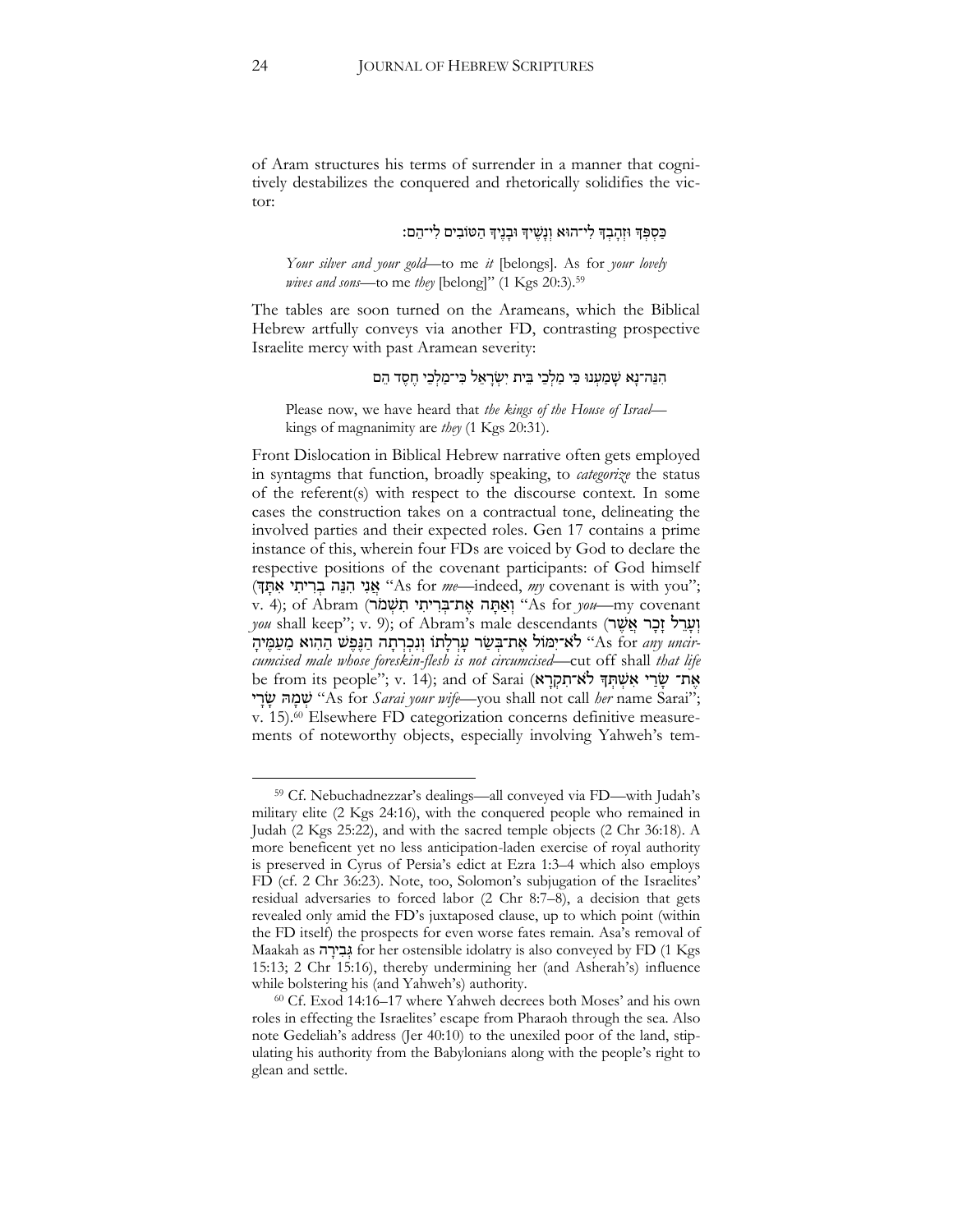ple.<sup>61</sup> In some instances FD demarcates subgroups contained within larger categories.<sup>62</sup> But the most frequent and formulaic categorizing function of FD occurs with the *royal acts* motif, by which the numerous unnarrated actions and events of a king's reign get generically dangled before the audience—only to be promptly deferred via an explicit rhetorical question:

## וְיָתֵר דִּבְרֵי שְׁלֹמֹה וְכָל־אֲשֶׁר עַשָׂה וְחַכְמַתוֹ הֲלוֹא־הֶם כְּתְבִים עַל־סֶפֶּר דִּבְרִי שַׁלֹּמֹה:

Regarding *the rest of the acts of Solomon, and everything that he accomplished, and his wisdom*—are not *they* written in the Book of the Acts of Solomon? (1 Kgs 11:41).<sup>63</sup>

The story *could* indeed continue, as the narrator teasingly informs the audience within the front dislocated phrase. But the story will *not* continue biblically, as the juxtaposed clause with its resumptive element finally reveals.<sup>64</sup>

 $\overline{a}$ 

ּ הַדְּבָר אֲשֶׁר יָשִׂים אֱלֹהִים בְּפִי אֹתוֹ אֲדַבֵּר:

*The word which God places in my mouth*—*it* I shall proclaim (Num 22:38; see also 22:20, 35; 23:12, 26; 24:13).

 $61$  These include the temple's dimensions (1 Kgs 6:2, 3, 6); the value of the ritual objects and size of the bronze pillars (Jer 52:20–21); the length of the cherubim wings within the holy of holies (2 Chr 3:11); and even the building's raw materials (1 Chr 29:16).

<sup>62</sup> See Yahweh's instructions to Gideon concerning which men to take into battle and which ones to leave behind (Judg 7:5); also Ezra's proclamation shunning those among the returned exiles who do not assemble in a timely manner at Jerusalem (Ezra 10:8).

<sup>63</sup> The royal acts FDs occur at 1 Kgs 14:19, 29; 15:7; 23, 31; 16:5, 14, 20, 27; 22:39, 46; 2 Kgs 1:18; 10:34; 12:20; 13:8, 12; 14:15, 18, 28; 15:6, 11, 15, 21, 26, 31, 36; 16:19; 20:20; 21:25; 23:28; 24:5; 1 Chr 29:29; 2 Chr 9:29; 12:15; 16:11; 20:34; 24:27; 25:26; 27:7; 28:26; 32:32; 33:18, 19; 35:26–27; 36:8; Esth 10:2.

<sup>64</sup> The frequent occurrence of the royal acts formula does not automatically deprive it of rhetorical effect. Perry (1979:357) contends that "a second reading of a text is a sort of conscious reconstruction of the naive reading." The resiliency of narrative suspense has been empirically verified, even though its precise cognitive-affective mechanisms remain debated (e.g., Brewer 1996; Uidhir 2011). One influential theory holds that suspense endures repetition because human cognition has adaptively evolved to "incorporate an *expectation of uniqueness*: because life is made up of unique experiences—we undergo repeated types, but not repeated tokens—readers [and listeners] do not ordinarily have reason to search memory for *literal* repetitions of events" (Gerrig 1996:102–3; cf. 1989). Note in this regard the front dislocated refrain throughout the Balaam cycle (Num 22–24), wherein the nefarious designs of the Moabite king Balak repeatedly get frustrated by the superior authority of Israel's patron deity: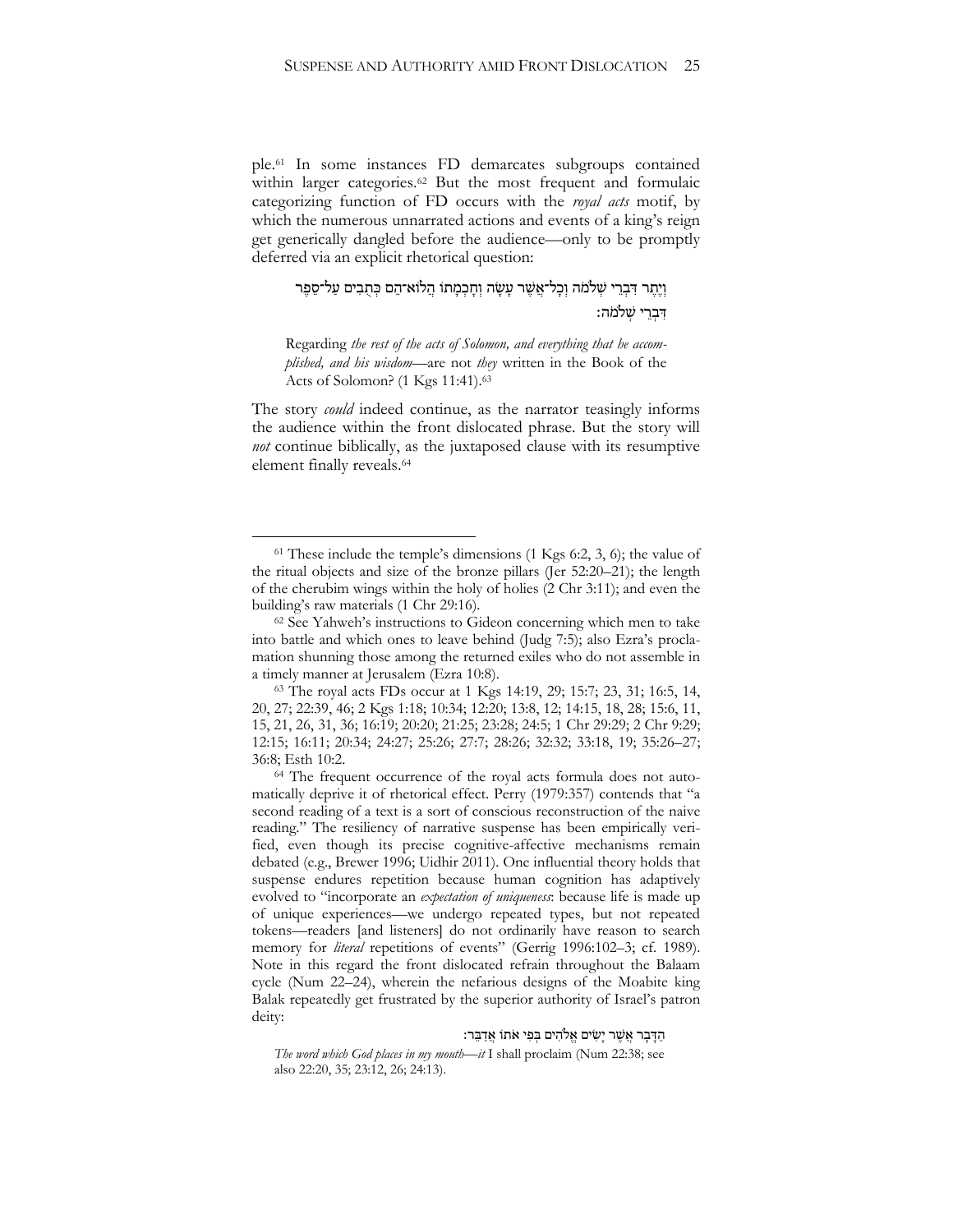#### **4.2. JURIDICAL CONTEXTS**

It is precisely because a front dislocated phrase requires increased cognitive effort from the language-receiver for proper decoding and alignment with the surrounding discourse structures that the language-sender can exercise enhanced dominance over the communication event, imbuing its contents with added authority. One might thus expect language within *juridical* contexts to take advantage of FD, and this is indeed the case for Biblical Hebrew. Front Dislocation constructions are especially prominent amid sections of the legal codes preserved in Exodus, Leviticus, Numbers, and Deuteronomy.<sup>65</sup> A frequent topic involves categorical dietary restrictions, including several within Lev 11:

## כֹּל מַפְרֶסֶת פַּרְסָה וְשֹׁסַעַת שֶׁסַע פְּרָסֹת מַעֲלֵת גֶּרָה בַּבְּהֶמָה אֹתָהּ תאכלו:

*Anything with a divided hoof and cloven hoofs that takes up cud among the animals—it* you may eat (Lev 11:3).

כֹל אֲשֶׁר־לֹו סְנַפִּיר וְקַשְׂקֵשֶׂת בַּמַּיִם בַּיַּמִּים וּבַגְּחַלִים אֹתָם תֹּאכֵלוּ: וְכֹל אֵשֶׁר אֵין־לֹו סְנַפִּיר וְקַשְׂקֵשֶׂת בַּיַּמִּים וּבַנְחַלִים מִכֹּל שֶׁרֵץ הַמַּיִם וּמִכֹּל נֶפֶּשׁ הַחַיַּה אֲשֶׁר בַּמַּיִם שֶׁקֵץ הֶם לַּבֶם:

*Everything on which there are fins and scales in the waters, in the seas and in the rivers—them* you may eat*.* But *everything on which there are not fins and scales in the seas and in the rivers, of every water-swarmer and of every such living creature which is in the waters*—an abomination are *they* for you (Lev 11:9–10).<sup>66</sup>

Proper and improper behaviors with respect to religious offerings and rituals can also be declared via FD:<sup>67</sup>

וְבָל־מַעְשַׂר הָאָרֶץ מִזֶּרַע הָאָרֶץ מִפְּרִי הָעֵץ לַיהוָה הוּא קֹדֶשׁ לַיהוָה:

As for *every tithe of the land, from seed of the ground, from fruit of the tree*—to Yahweh is *it*; holy to Yahweh (Lev 27:30).

<sup>65</sup> Instances of FD which refer to the collective Deuteronomic legal code occur in Deut 13:1 and 30:11. For examples of FD in Qumranic and Mishnaic law, see Khan 1988:100–4.

<sup>66</sup> See also Lev 11:12, 20, 23, 27, 42. Other FDs involving dietary prescriptions and/or restrictions occur in Exod 12:16, 19; Deut 14:6, 19 (cf. Deut 20:20).

<sup>67</sup> See also Exod 30:33; Lev 17:3–4, 8–9; 20:6; 22:3, 28; Num 5:10; 9:13; 18:12.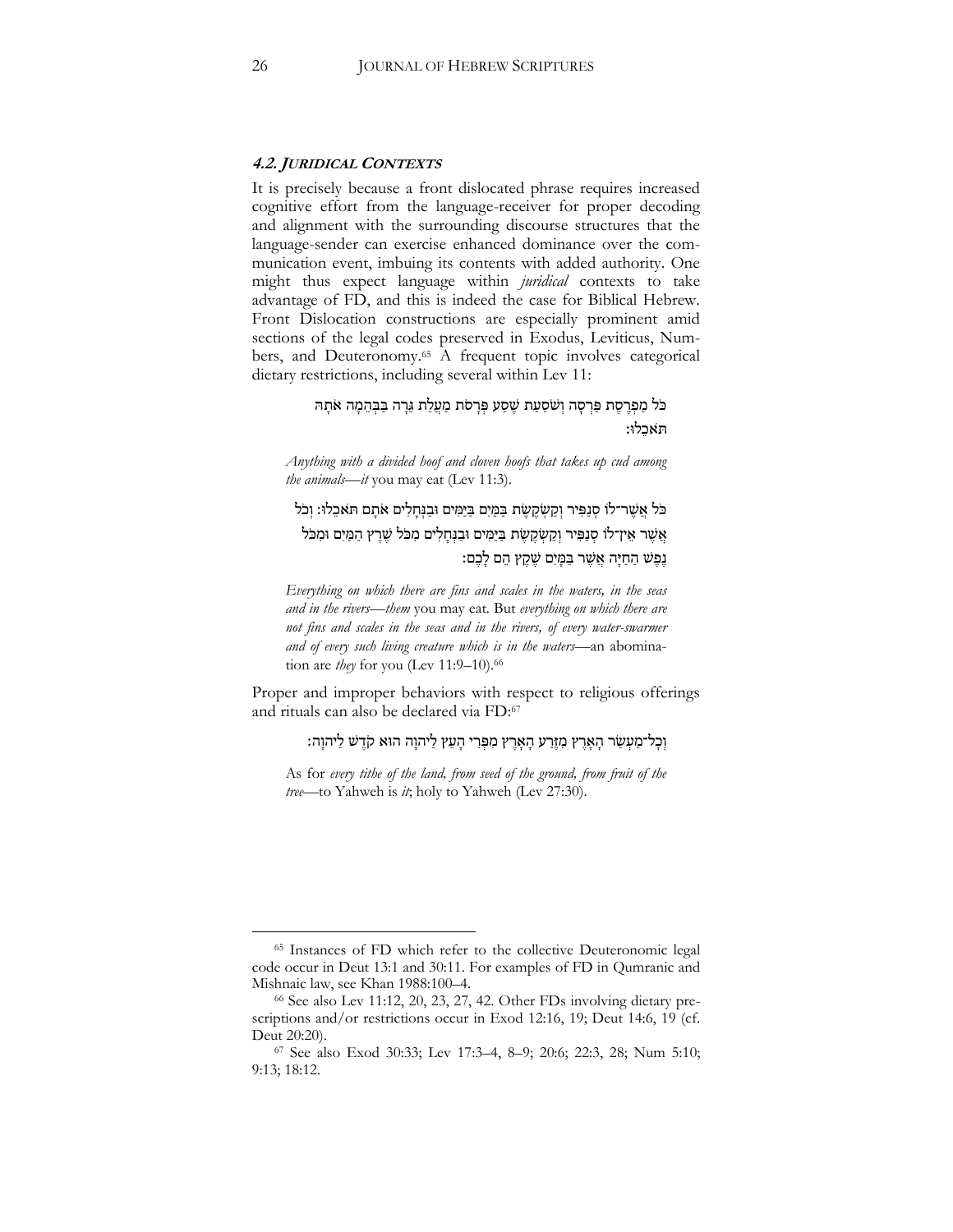עַוֶּרֶת אוֹ שָׁבוּר אוֹ־חַרוּץ אוֹ־יַבֶּלֶת אוֹ גַרָּב אוֹ יַלֵּפֶת לֹא־תַקְרִיבוּ אֶלֶּה לַיהוַה וְאִשֶּׁה לֹא־תִתְּנוּ מֶהֶם עַל־הַמִּזְבֵּחָ לַיהוַה: וְשֹוֹר וַשֶׂה שַׂרוּעַ וְקָלוּט נְדָבָה תַּעֲשֶׂה אֹתוֹ וּלְנֵדֵר לֹא יֵרָצֵה:

[Animals] *blind, or broken, or maimed, or discharging, or scabby, or crusty*—you shall not offer *these* to Yahweh; and a fire-sacrifice you shall not offer with them upon the altar to Yahweh. But *a bull or a sheep extended or stunted*—as a freewill offering you may make *it*; but for a votive offering it will not be accepted (Lev 22:22–23).

Categorical FDs involving ritual purity often encompass both sacrificial and dietary dimensions:<sup>68</sup>

> וְהַגֶּפֶּשׁ אֲשֶׁר־תִּאכַל בַּשָּׂר מִזֶּבַח הַשָּׁלַמִים אֲשֶׁר לַיהוַה וְטִמְאָתוֹ עַלָּיו וְנִכְרְתָה הַגַּפֵּשׁ הַהִוּא מֵעֲמֵיהַ: וְגֵפֵּשׁ כִּי־תִגַּע בִּכְל־טָמֶא בִטְמְאֵת אַדָּם אוֹ בִּבְהֶמָה טְמֶאָה אוֹ בִּבָל־שֶׁקֵץ טָמֶא וְאָבַל מִבְּשַׂר־זֶבָח הַשְּׁלָמִים אֵשֶׁר לַיהוַה וְנִכְרְתָה הַגֲפֵ<sup>ּ</sup>שׁ הַהְוא מֵעֲמֵיהָ:

As for *the mortal who consumes flesh from a sacrifice of well-being which is for Yahweh while his impurity is upon him*—*that mortal* shall be severed from its people. As for *a mortal that touches anything impure (whether human impurity, or an impure animal, or any impure creature), and who consumes from flesh of the sacrifice of well-being which is for Yahweh*—*that mortal* shall be severed from its people (Lev 7:20–21).

Authoritative sexual mores also can be stipulated by FD, and nowhere more categorically so than within the juridical collection of Lev 20:<sup>69</sup>

וְאִישׁ אֲשֶׁר יִנְאַף אֶת־אֵשֶׁת אִישׁ אֲשֶׁר יִנְאַף אֶת־אֵשֶׁת רֵעֲהוּ מוֹת־יוּמַת הַ נֹּאֵף וְהַנֹּאָפֵת: . . . וְאִישׁ אֲשֶׁר יִשְׁכַּב אֶת־כַּלָּתוֹ מֹוֹת יוּמְתוּ שָׁנֵיהֶם

. . . וְאִישׁ אֲשֶׁר יִשְׁכַּב אֶת־זָכָר מִשְׁכִּבֵי אִשֶּׁה תּוֹעֵבָה עָשׂוּ שִׁנֵיהֵם . . . וְ אֵשֶׁה אֲשֶׁר תִּקְרַב אֱל־כַּל־בִּהֶמָה לְרִבְעָה אֹתָהּ וְהַרְגָתַ אֶת־הַאָּשֶׁה וְ אֶת־הַבְּהֶמָה . . . וְאִישׁ אֲשֶׁר־יִשְׁכַּב אֶת־אָשֶׁה דָּוָה וְגִלַּה אֶת־עֶרְוַתָּה אֶת־מְקֹרָהּ הֶעֱרָה וְהִיא גִּלְתָה אֶת־מְקוֹר דָּמֶיהַ וְנִבְרְתוּ שְׁנֵיהֶם מִקֶּרֶב עַ מָּ ם׃

<sup>68</sup> See also Lev 7:9, 25; 27; 17:10, 11, 14; Deut 12:23 (cf. Gen 9:6). For FDs associated with somatic purity issues, see Lev 13:15, 29, 38, 40; 15:16, 18; Num 19:20 (cf. Num 19:15).

<sup>&</sup>lt;sup>69</sup> Quranic Arabic employs FD similarly for juridical pronouncements: <sup>2</sup>azzāniyatu wazzānī fajlidū kulla wāhidin minhumā mi<sup>2</sup>ata jaldatin "The *adulteress and the adulterer*—scourge each one of *them* with a hundred lashes" (Q 24:2); cf. Q 4:16; 5:38; also see Khan 1988:47–49.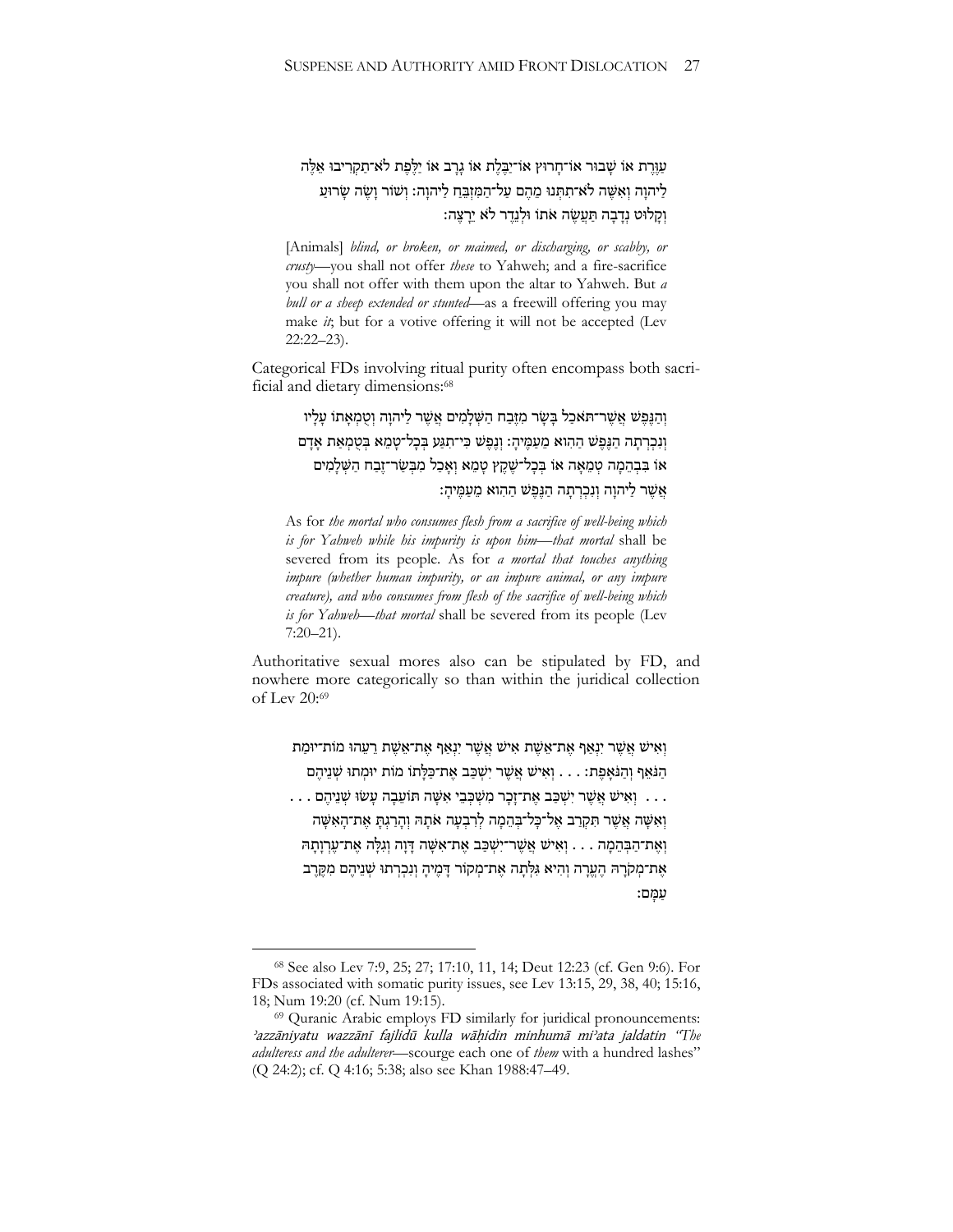Regarding *a man who commits adultery with the wife of a man, who commits adultery with the wife of his neighbor*—the *adulterer* and the *adulteress* shall be put to death . . . Concerning *a man who lies with his daughter-in-law*—*they* both shall be put to death . . . Regarding *a man who lies with a man like the lying of a woman*—*they* both have committed an abomination . . . Regarding *a woman who approaches any beast to copulate with it*—you shall kill the *woman*  and the *beast* . . . Concerning *a man who lies with a menstruating woman, and has revealed her nakedness, and has exposed her flow, and she has revealed the flow of her blood*—*they* both shall be cut off from the midst of their people (Lev 20:10, 12, 13, 16, 18).<sup>70</sup>

The foregoing examples demonstrate that FD phrases employed in juridical contexts function similarly to conditional protases for juxtaposed clausal apodoses (see Gesenius 1910:494 §159i; Waltke and O'Connor 1990:529, 535–36).<sup>71</sup> Unlike the syntactically subordinate protasis of a formal conditional sentence, however, the FD remains syntagmatically indeterminate with respect to its ensuing clause, becoming momentarily suspended within the comprehender's cognitive architecture. In terms of modality, furthermore, FD constructions in juridical contexts present their contents in a prescriptive and declarative (*realis*) manner, whereas conditional sentences are structured as conjectural and contingent (*irrealis*). Rhetorically, this categorical clarity of the FD gets leveraged against its cognitive-semiotic ambiguity, simultaneously demanding attention and postponing clarification. In this regard such FDs function not unlike titles or captions, which declare their own semiotic content even as they defer their full semiotic context.<sup>72</sup>

<sup>70</sup> English translations that literally convey Hebrew word order are frequently awkward, given the divergent morphosyntactic profiles of each language (subject—verb—object and verb—subject—object, respectively). The clausal predication of Lev 20:10, for instance, is structured as *die* (infinitive) + *shall be made dead* (3ms prefix verb) + *adulterer* (participle) + *adulteress* (participle), whereas Lev 20:12 unfolds syntactically as *die*  (infinitive) + *shall be made dead* (3mp prefix verb) + *two-them* (pronominal). Discerning the precise cognitive impacts of differing word orders upon native versus non-native language users would be a fruitful enterprise for cognitive psychology and evolutionary linguistics. Although such data are not directly accessible for an ancient unspoken language such as Biblical Hebrew, comparative and cross-linguistic studies into how the human brain processes morphosyntax would likely shed some light on our homologous ancestors (N.B. Heine and Kuteva 2007; Givón 2009).

<sup>71</sup> Akkadian omen, medical, and legal texts (see Khan 1988:158–59) commonly go so far as to integrate an FD into the protasis of a formal conditional (šumma) syntagm: e.g., šum-ma a-wi-lum hu-bu-ul-lum e-li-šu iba-aš-ši-ma, "If *a man*—a debt upon *him* has happened . . ."

<sup>72</sup> Baicchi (2004:19) observes that "The cataphoric quality of titles derives from their being indexical *signantia*, whose *signata* have to be retrieved from the text base. Although titles are external to the text, they are related to it in terms of contiguity . . . co-interpretability is delayed,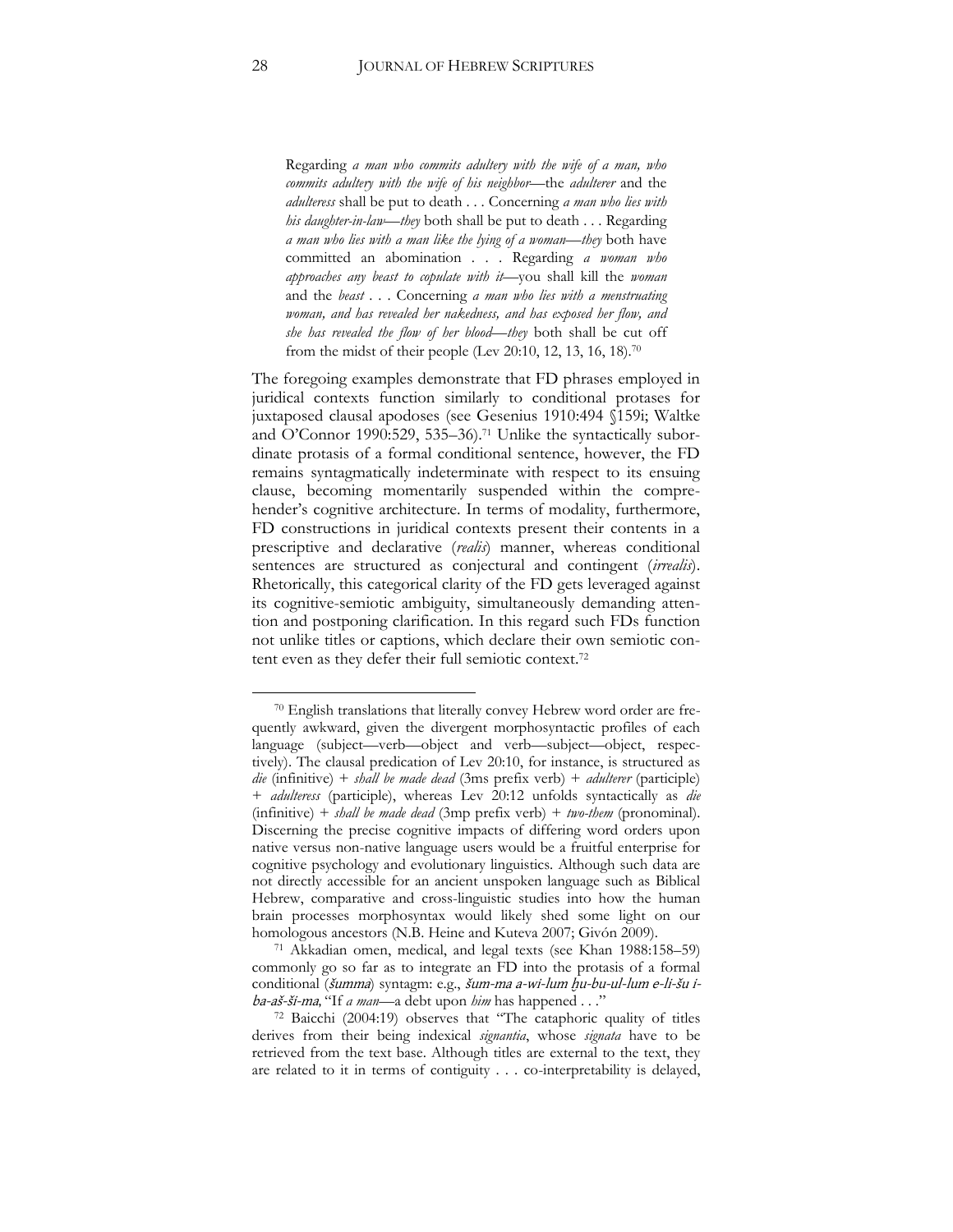#### **4.3. ORACULAR CONTEXTS**

Front Dislocation is also put to rhetorical use within certain *oracular*  utterances by Israel's prophets. This includes the extension of Yahweh's covenant to previously marginalized categories of people:

לַסָּרִיסִים<sup>73</sup> אֲשֶׁר יִשְׁמְרוּ אֶת־שַׁבְּתוֹתַי וּבָחֲרוּ בַּאֲשֶׁר חָפָצְתִּי וּמַחֲזִיקִים . . . בְּבְרִיתִי: וְנַתֲתִּי לָהֶם בִּבֵיתִי וּבְחוֹמֹתֵי יָד וַשֵּׁם טֹוב מִבֲּנִים וּמִבֲנוֹת ּובְ נֵי הַ נֵ כָּ ר הַ נִּלְ וִּ ים עַ ל־יְהוָּ ה לְ שָּ רְ תֹו ּולְ אַ הֲ בָּ ה אֶׁ ת־שֵ ם יְהוָּ ה לִּ הְ יֹות לֹו לַעֲבָדִים כָּל־שֹֹמֵר שַׁבַּת מֵחַלְּלוֹ וּמַחֵזִיקִים בִּבְרִיתִי: וַהֲבִיאוֹתִים אֱל־הַר קדשׁי ושִמֵּחתִּים בִּבִית תִּפִלְּתִי

Concerning *the eunuchs who keep my sabbaths, and choose that which has pleased me, and remain strong in my covenant*—I shall grant to *them*, within my house and within my walls, a monument and a name better than sons or daughters . . . Regarding *offspring of the foreigner who join themselves to Yahweh for his ministry, in order to love the name of Yahweh, to be servants to him; all who keep from profaning the sabbath, and who remain strong in my covenant*—I shall bring *them*  to my holy mountain, and I shall gladden them in my house of prayer (Isa 56:4–5, 6–7).

The eunuchs and foreigners are counseled in Isa 56:3 not to despair, but it is only within these subsequent verses—and only gradually, via suspense-inducing FDs—that Yahweh categorically reveals their new social standings. A similar rhetorical ploy is invoked within the response to the panicked inquiry (Isa 33:14) by the sinful ones regarding their prospects for surviving Yahweh's fiery wrath:

# הֹלֵךְ צְדָקוֹת וְדֹבֶר מֵישַׁרִים מֹאֵס בִּבְצַע מַעֲשָׁקּוֹת נֹעֵר כַּפִּיו מִתְּמֹךְ בַּשֹׁחַד אֹטֵם אָזְנוֹ מִשְׁמֹעַ דָּמִים וְעֹצֵם עֵינָיו מֵרְאוֹת בְּרָע: הוּא מְרוֹמִים יִשְׁכֹּן מִצָּדוֹת סְלָעִים מִשְׂגָּבּוֹ לַחְמוֹ נִתֲן מֵימַיו נֵאֲמָנִים:

*The one who walks righteously and who speaks uprightly, who rejects gain from oppressions, who shakes his hands from grasping a bribe, who stops up his ears from hearing bloodshed, and who shuts his eyes from seeing evil*—*he* atop the heights shall dwell, a rock fortress his stronghold, his bread granted, his water assured (Isa 33:15–16).

Yahweh elsewhere proclaims that transgressors of his covenant will suffer a fate akin to that of the ritually-severed calf used to seal the original pledge (Jer 34:18). Yet precisely what this will entail does not get revealed until the following verses, in a manner both suspenseful and authoritative:

1

sometimes even to the end of the reading process."

<sup>73</sup> For FD introduced by ְל, see Gesenius 1910:458 §143e.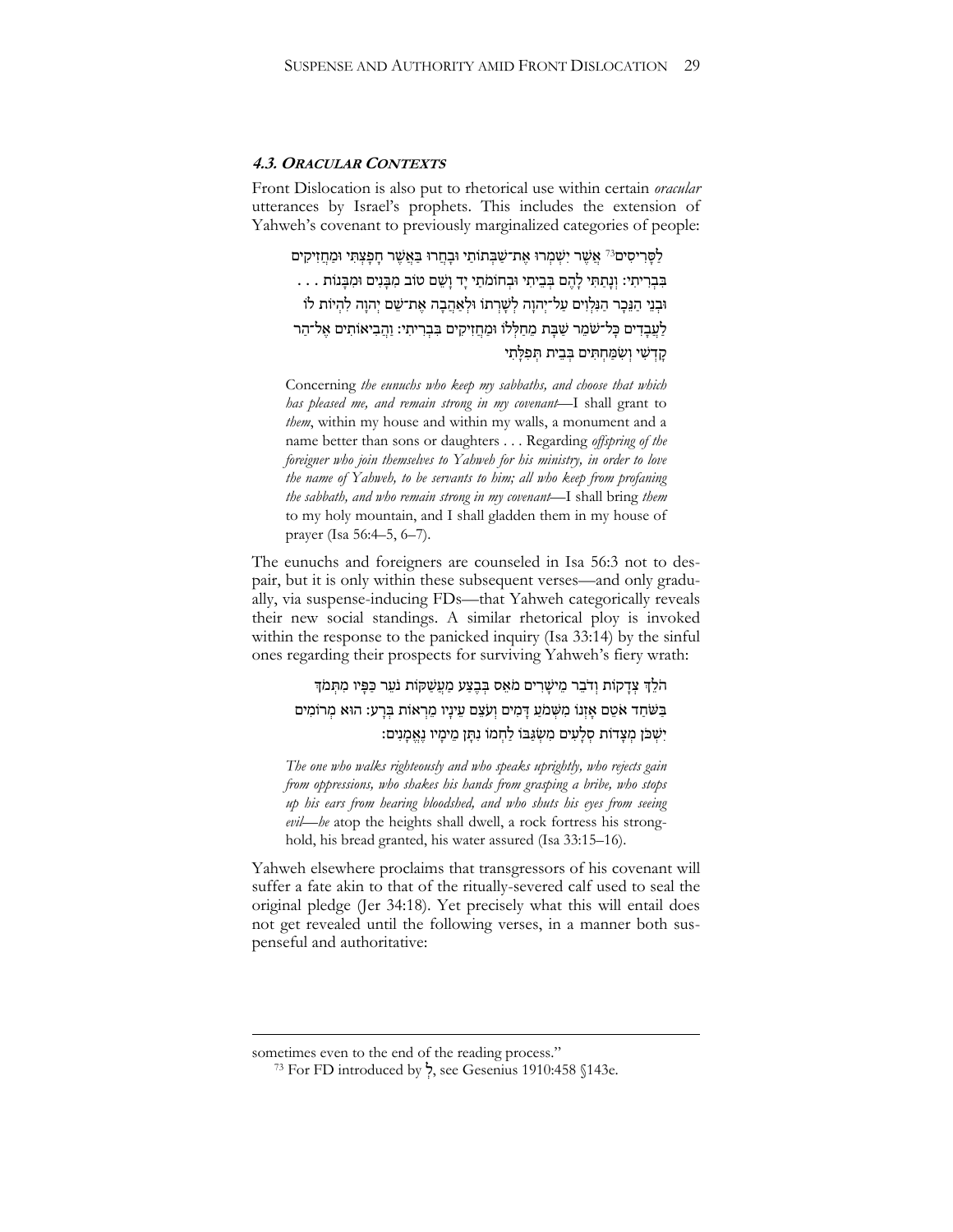שָׂרֵי יְהוּדָה וְשָׂרֵי יְרוּשָׁלַם הַסָּרִסִים וְהַכֹּהֵנִים וְכֹל עַם הָאָרֵץ הַעֹּבְרִים בֵּין בִּתְרֵי הָעֲגֶל: וְנַתֲתִּי אוֹתָם בְּיַד אֹיְבֵיהֶם וּבְיַד מְבַקְשֶׁי נַפְשָׁם

*The princes of Judah and the princes of Jerusalem, the eunuchs and the priests, and all the people of the land, those who passed between the halves of the calf*—I will give *them* into the hand of their enemies, into the power of those who seek their lives (Jer 34:19–20). 74

#### **4.4. LYRICAL CONTEXTS**

*Lyrical* uses of Biblical Hebrew within liturgical and sapiential genres also take rhetorical advantage of FD's cognitive-semiotics. One common application occurs among the *parallelismus membrorum* that correlate with the poetic<sup>75</sup> function of language. Some examples are extant from within the first half of a distych:<sup>76</sup>

#### צְפוֹן וְיָמִין אַתָּה בְרָאתָם תָּבוֹר וְחֶרְמוֹן בְּשִׁמְדָּ יְרַנֵּנוּ:

*North and South*—you yourself created *them*; Tabor and Hermon in your name rejoice (Ps 89:13).

# בִּרְכָּת יְהוַה הִיא תַעֲשִׁיר וְלֹא־יוֹסִף עֶצֶב עִמַּה: . . . מְגוֹרַת רַשָּׁע הִיא תְבוֹאֶנּוּ וְתַאֲוַת צַדִּיקִים יְתֵן:

*The blessing of Yahweh*—*it* makes rich; And toil does not increase with it . . . *The dread of the wicked one*—*it* comes upon him; But the desire of the righteous ones he grants (Prov 10:22, 24).

#### הֶחָבָם עֵינָיו בִּראשׁוֹ וְהַכִּסִיל בַּחֹשֵׁךְ הוֹלֵךְ

*The wise man*—*his* eyes are in his head; But the fool in darkness walks (Qoh 2:14).<sup>77</sup>

ּ אִישׁ אֲשֶׁר יִתֶּו־לֹו הָאֱלֹהִים עֹשֶׁר וּנְכָסִים וְכָבוֹד וְאֵינֶנּוּ חָםֵר לְנַפְשׁוֹ מִכֹּל אֲשֶׁר־

יִתְאַוֶּה וְלֹא־יַשְׁלִיטֶּנּוּ הָאֱלֹהִים לָאֱכֹל מִמֶּנּוּ כִּי אִישׁ נָכְרִי יֹאכֵלֶנּוּ זֶה הֶבֶל וַחֲלִי רַע

הּוא׃

<sup>74</sup> Also see FDs involving divine wrath and judgment in Jer 22:12, 27; 23:34; 27:11; Ezek 16:58; 18:4, 20; 44:15; Hos 7:8; 9:11; 11:5; Zech 1:5; Lam 1:4; 2:22. Note, too, how FD is employed to convey the Yahwistic agency and authority imbuing the oracles of Balaam (see note 64), Micaiah (1 Kgs 22:14), and Jahaziel (2 Chr 20:14). Ignoring or fabricating this divine agency/authority entails dire consequences, as stipulated by the juridical FDs in Deut 18:19–20.

<sup>75</sup> See Berlin 2008 [1985]; Jakobson 1987 [1960].

<sup>76</sup> See also Ps 125:2; Prov 12:16; Job 28:28. For instances in nonliturgical and nonsapiential contexts, see Exod 1:22; Ezek 32:7–8.

<sup>77</sup> Qohelet elsewhere takes full rhetorical advantage of FD's suspenseful and authoritative dynamics in describing the tragedy of fortunes earned and yet not enjoyed:

*A man to whom God has given riches, possessions, and honor, so that nothing is lacking in his life from anything which he desires, and yet God does not empower him to use them, but a foreign man uses them—this* is futility, and a grievous ill is it (Qoh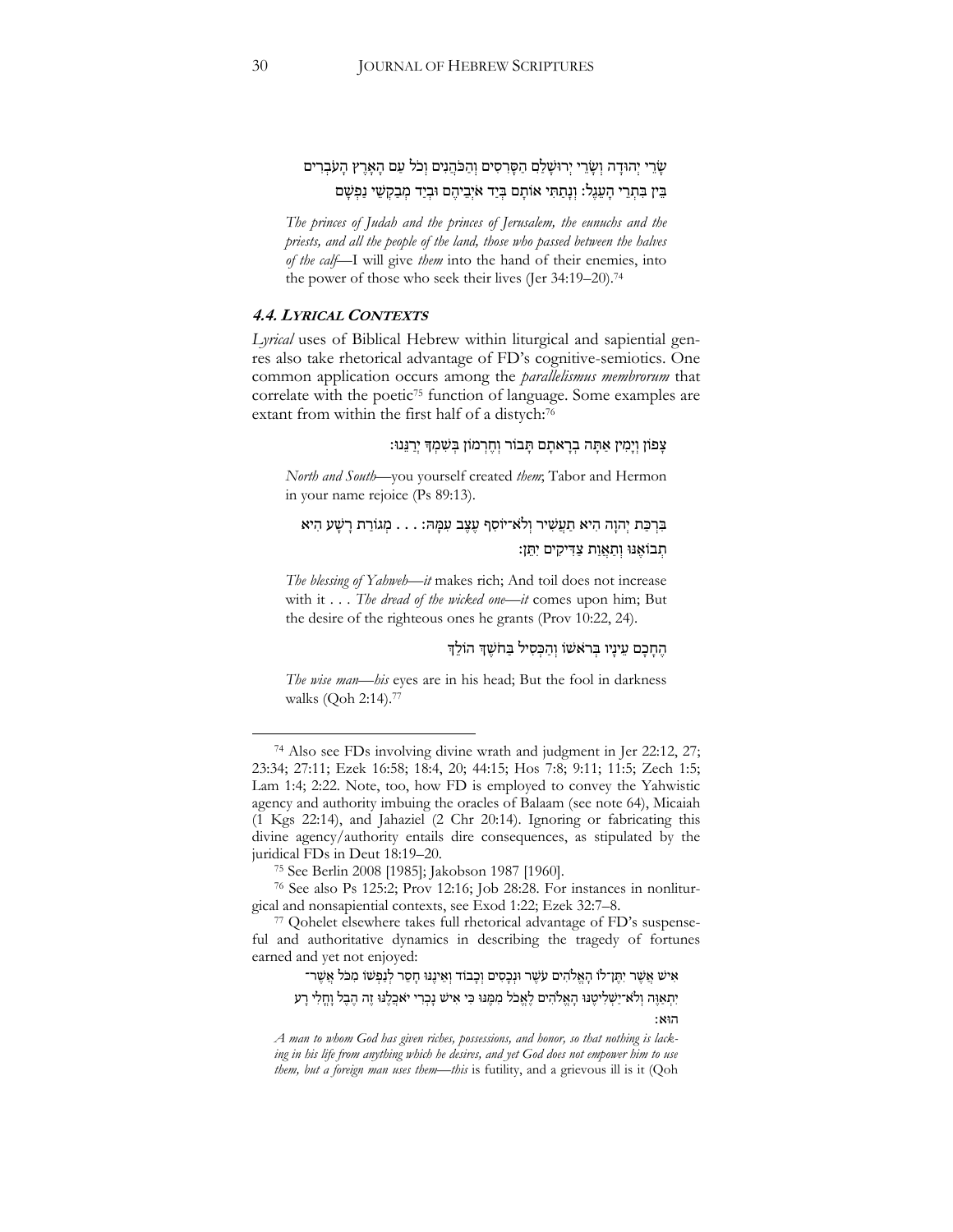Instances of FD within the second half of a distych are even more frequent:<sup>78</sup>

## לְדְּ שַׁמַיִם אַף־לְךָ אָרֵץ תֵּבֶל וּמִלֹאָה אַתָּה יִסַדְתַּם:

To you the heavens, also to you the earth; *The world and its fullness*—you have established *them* (Ps 89:12).

## אֵי־זֶה הַדֶּרֶךְ יִשְׁכַּן־אוֹר וְחֹשֶׁךָּ אֵי־זֶה מְקֹמוֹ: . . . מִבֶּטֶן מִי יַצָּא הַקָּרַח ּוּכְפֹר שֶׁמַיִם מִי יִלָּדוֹ: . . . הֲתֹצִיא מַזָּרוֹת בְּעִתּוֹ וְעַיִּשׁ עַל־בָּנֵיהָ תַנְחֵם:

Where is the path to the dwelling of light? As for *darkness* where is *its* abode? . . . From whose belly does the ice come forth? As for *the frost of heaven*—who birthed *it*? . . . Can you lead out Mazzaroth in its season? As for *the Bear and her cubs* can you guide *them*? (Job 38:19, 29, 32).<sup>79</sup>

## כֹּרֶה־שַׁחַת בַּהּ יִפֹּל וְגֹלֵל אֶבֶן אֶלָיו תַּשׁוּב:

One who digs a pit into it shall fall; As for *one who rolls a stone* to *him* shall it return (Prov 26:27).

Another portion of Proverbs interweaves FDs into an elegant pattern of alternating B/A/B/A distychs:

# נֶפֶּשׁ־בִרָכָה תִדְשָׁן וּמַרְוֵה גַּם־הוּא יוֹרֵא: מֹנֵעַ בָּר יִקְבָהוּ לְאוֹם וּבִרָכָה לְרֹאשׁ מַשְׁבִּיר: שֹׁחֵר טוֹב יְבַקֵּשׁ רָעוֹן וְדֹרֵשׁ רָעָה תְבוֹאֶנּוּ: בּוֹטֵחַ בְעַשְׁרוֹ הוּא יִפּל וְכֶעֲלֶה צַדִּיקִים יִפְרַחוּ:

A generous soul will be enriched; As for *one who waters*—also *he*  will be watered. *One who hoards grain*—the people will curse *him*; But a blessing is on the head of one who sells. One who craves good seeks contentment; As for *one who pursues evil*—it will come upon *him*. *One who trusts in his riches*—*he* shall fall; But like foliage righteous ones will blossom (Prov 11:25–28).<sup>80</sup>

There is even one extant example which incorporates FD into both portions of its distych:

## בּוֹטֵחַ בִּלְבּוֹ הוּא כִסְיל וְהוֹלֵךְ בְּחַכְמָה הוּא יִמַּלֵט:

*One who trusts in his instinct*—*he* is a fool; But *one who proceeds by wisdom*—*he* shall escape (Prov 28:26).

<u>.</u>

<sup>6:2).</sup>

<sup>78</sup> See also Ps 18:41; 20:4; 23:4; 37:9; 90:17; 125:4–5; 140:12; Prov 10:18; 13:3, 13; 18:14; 19:21; 21:29; 29:18; Job 17:15; 29:16 (cf. 1 Sam 25:29; Jer 6:19). In Exod 15:15 the FD occurs within the second portion of a poetic tristych.

 $79$  An FD encompassed by a rhetorical question also occurs in Prov 18:14 (and see note 63).

<sup>80</sup> Also see Ps 89:12–13.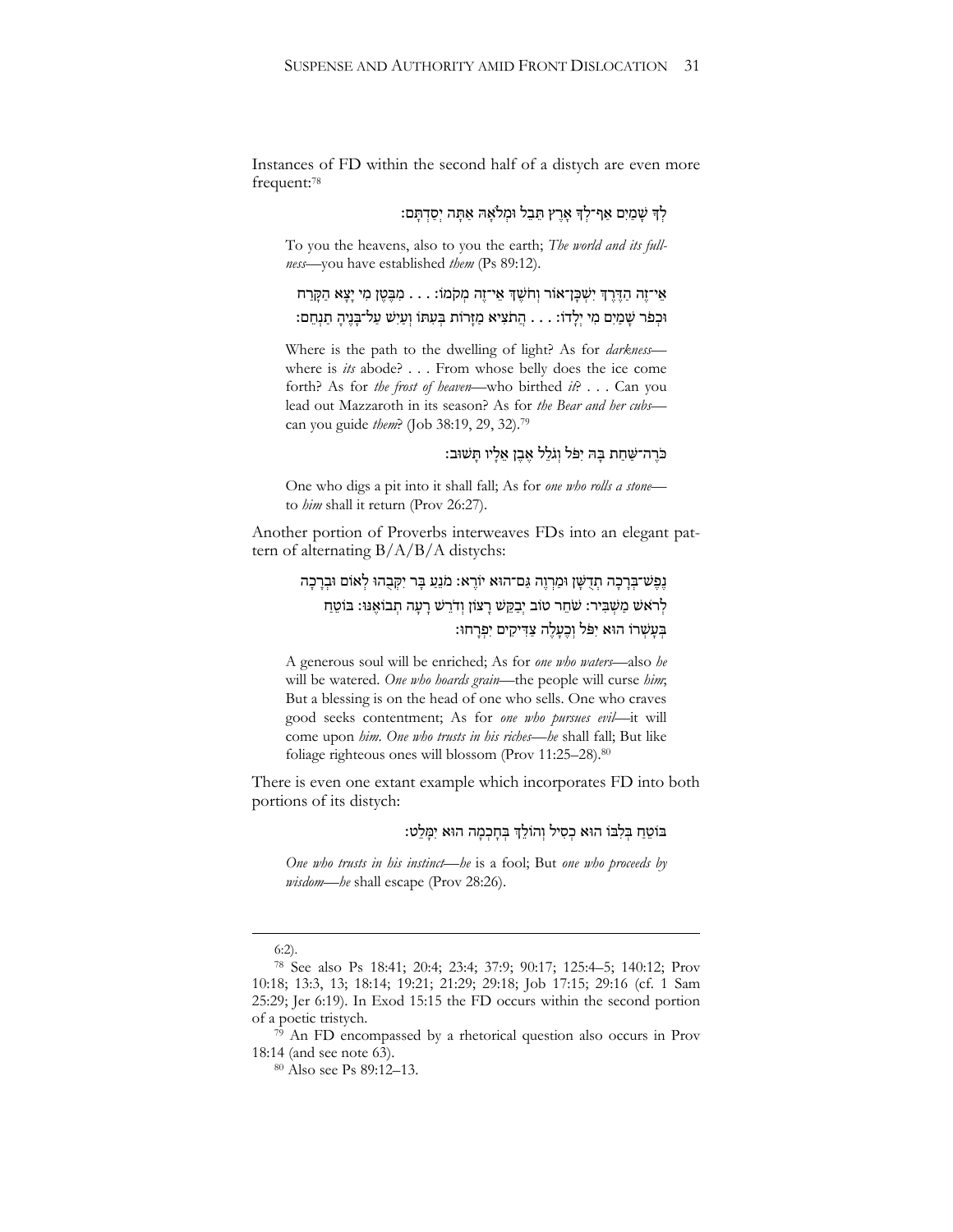Front Dislocation in the foregoing liturgical<sup>81</sup> and sapiential<sup>82</sup> genres is evidently leveraging its semiotic structures and cognitive dynamics to heighten the rhetorical and aesthetic qualities of the associated poetic parallelism, which typically functions in such lyrical contexts as the dominant formal device.<sup>83</sup> By employing an FD to introduce the first portion of a parallel distych, the languagesender often announces a topic shift between the onset of the distych and the immediately foregoing discourse unit: a shift that calls enhanced attention to itself via the added cognitive processing time and effort required from the language-receiver. When using an FD to commence the second portion of a parallel distych, the languagesender introduces increased cognitive load demands at a syntagmatic point that heightens a topic shift<sup>84</sup> between the first and the second portions of the distych itself. FD within poetic parallelism thereby gives rise to bifurcated suspense peaks for the languagereceiver, wherein comprehension slows and attention grows as ambiguity amid active and potential mental structures momentarily spikes, before getting resolved. This unexpected *cognitive* rhythm is thereby brought into a productive and playful tension with the anticipated *metrical* rhythm that is constitutive of Biblical Hebrew parallelism (cf. Tsur 2003:150–53).

#### **4.5. YAHWISTIC CONTEXTS**

 $\overline{a}$ 

Biblical Hebrew also incorporates FD into explicitly *Yahwistic* settings, where the construction's properties are centered upon the supremely authoritative God of Israel. The motif of Yahweh as warrior god who fights for his people when they invade the covenantal land is prevalent within Deuteronomistic texts:<sup>85</sup>

<sup>81</sup> Several instances of liturgical FD do initiate a topic shift within their discourse contexts, as information-structure theory predicts (see Lambrecht 1994:183–84). Rhetorically, however, *all* of the extant examples also speak about their referents in overtly authoritative manners, such as by praising God (Ps 18:31; 145:6; cf. 103:15), or by contrasting the righteous psalmist with the despicable actions of others (Ps 35:13; 41:13; 46:5; 57:5; 59:17; 69:14; 73:28; 101:5).

<sup>&</sup>lt;sup>82</sup> Examples of FD where parallelism is either less prominent or absent include Prov 17:15; 18:9; 20:10, 12, 20; 21:13; 23:8; 24:12, 24; 28:9, 10; 29:12, 14; 30:17; 31:30; Job 3:4, 6; 21:4; 28:5; 36:7; Qoh 1:16.

<sup>83</sup> Khan (1988:89) suggests that in such instances "the major function of extraposition (*sic*) is to place in clause-initial position an element which is required to be in this position by the parallelistic or chiastic matrix of the construction."

<sup>&</sup>lt;sup>84</sup> A topic shift does not necessitate changing to an entirely different discourse topic *per se*. It may also, or instead, involve switching amid multiple referents which are encompassed, information-structurally, by a superordinate discourse topic (see Lambrecht 1994:183–84).

<sup>85</sup> See also Deut 3:22; 31:3, 6, 8; Josh 23:3, 5, 10 (cf. 24:17); 1 Sam 17:37; elsewhere, cf. Isa 47:4.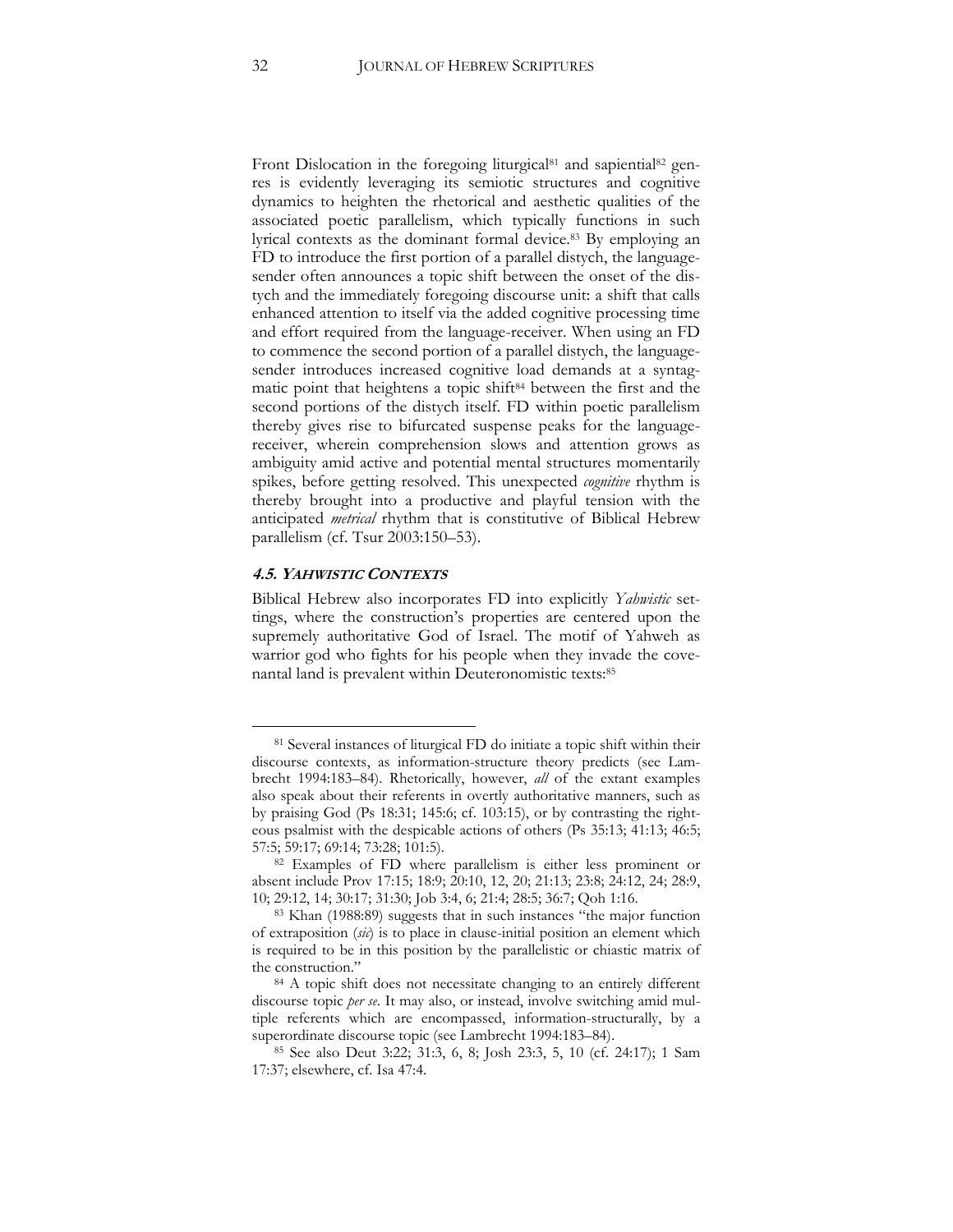## וְיָדַעְתָּ הַיּּוֹם כִּי יְהוָה אֱלֹהֶיךָ הוּא־הָעֹבֵר לְפָּנֶיךָ אֵשׁ אֹכְלָה הוּא יַשְׁמִידֵם וְהוּא יִכְנִיעָם לְפַנִיךָ

You shall realize today that, *Yahweh your God*—*he* is the one crossing before you, a devouring fire is he; he will destroy them, and he himself will subdue them before you (Deut 9:3).

These examples tend to be situated narratively amid moments of acute apprehensiveness as the Israelites contemplate attacking formidable, even militarily superior, enemies. By conventional strategic standards the anticipated outcomes are in no way encouraging.<sup>86</sup> Aware of this situation, these texts funnel the resultant anxiety into the cognitive choke-point of an FD construction, thereby rhetorically crescendoing suspense and maximizing attention, before dissolving suspense and redirecting attention into an authoritative assertion. Elsewhere, Yahweh's radical exclusivity with respect to Israelite worship is conveyed via FD, implying dire consequences for divided allegiance:<sup>87</sup>

# הִשָּׁמְרוּ לָכֶם פֵּן־תִּשְׁבְחוּ אֶת־בְרִית יְהוָה אֱלֹהֵיכֶם אֲשֶׁר כְּרַת עִמְּכֶם וַעֲשִׂיתֵם לַכֶּם פֵּסֶל תִּמוּנַת כֹּל אֲשֶׁר צִוּךְ יְהוַה אֱלֹהֵיךָ: כִּי יְהוַה אֱלֹהֵיךָ אֵשׁ אֹכְלַה הוּא אֱל קַנַּאּ:

Watch yourselves, lest you forget the covenant of Yahweh your God which he cut with you, and you make for yourselves any sculpted image about which Yahweh your God commanded you. Because *Yahweh your God*—a devouring fire is *he*, a jealous god (Deut 4:23–24).<sup>88</sup>

FDs are further employed<sup>89</sup> to depict Yahweh as not simply a jealous deity, but as the one and only valid God:

<sup>&</sup>lt;sup>86</sup> This is masterfully conveyed by the ominous descriptions provided in Deut 9:1–2 (which preface the FD in 9:3): "Hear, O Israel! You are today crossing the Jordan to enter and dispossess nations greater and more mighty than you; great cities fortified sky-high; a people big and tall, the Anakites, of whom you know, and of whom you have heard [said], 'Who can withstand the sons of Anak?'."

<sup>87</sup> See also Exod 34:14; 2 Kgs 17:36; Isa 8:13.

<sup>88</sup> The dominant function of this FD (and numerous others: Deut 3:22; 4:35, 39; 7:9; 10:17; 31:6; Josh 23:3, 5, 10; 2 Sam 22:31; 1 Kgs 8:60; 18:39; Ps 50:6; 100:3; 2 Chr 16:9; 33:13) is neither to shift nor to (re)activate a topic within the discourse information-structure, but rather to momentarily dissociate an *already* highly activated topic (here, *Yahweh your God* [Deut 4:2, 3, 4, 10, 19, 21]) from its larger syntagmatic framework. This has the effect of acutely decontextualizing the referent for a language-receiver, requiring increased cognitive effort for its (re)integration into the ongoing communicative event. Such instances of heightened attention are optimal times, both cognitively and rhetorically, for a language-sender to speak in authoritative manners.

<sup>89</sup> See also Deut 7:9; 10:17; Josh 2:11; 1 Kgs 8:60; 18:39; Ps 100:3; 2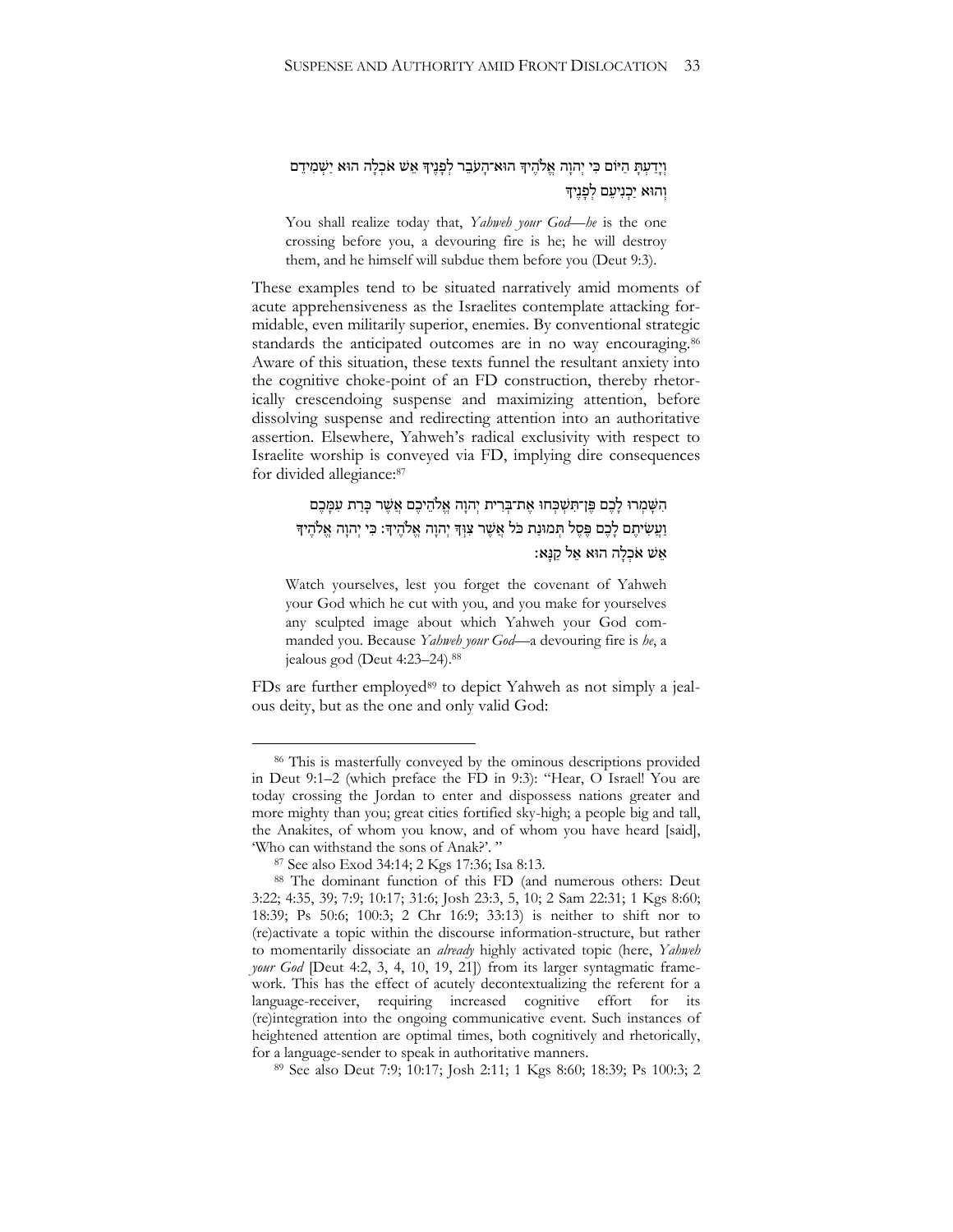# אַתָּה הַרְאֶתָ לַדֲעַת כִּי יְהוַה הוּא הָאֱלֹהִים אֵין עוֹד מִלְבָדוֹ: . . . וְיַדַעְתָּ הַיֹּוֹם וַהֲשֵׁבֹתָ אֱל־לִבָּבֶדְּ כִּי יְהוֵה הוּא הָאֱלֹהִים בַּשָּׁמַיִם מִמַּעַל וְעַל־ הָאָרֵץ מִתָּחַת אֵין עוֹד:

You have been shown in order to understand that *Yahweh*—*he*  is God; there is not another beside him . . . So you know now and you ruminate that *Yahweh*—*he* is God in heaven above and on earth below; there is no other (Deut 4:35, 39).<sup>90</sup>

All three doxologies in the book of Amos also employ FDs, suspensefully and authoritatively depicting Yahweh as the supreme creator and sole master of the universe:<sup>91</sup>

## כִּי הִגֶּה יוֹצֵר הַרִים וּבֹרֵא רוּחַ וּמַגִּיד לְאַדַם מַה־שֵׂחוֹ עֹשֶׂה שַׁחַר עֵיפַּה וִדֹרְדְ עַל־בַּמַתִי אָרִץ יִהוָה אַלהִי־צַבְאָוֹת שַׁמֹוֹ:

Most truly: *The one who formed the mountains and who created the*  wind, and who has declared to man his will; the one who makes dawn *[from] darkness, and who treads upon the heights of the earth*—Yahweh God of the Hosts is *his* name (Amos 4:13).

# עֹשֵׂה כִּימַה וּכִסְיל וְהֹפֵדְ לַבֹּקֵר צַלְמָוֶת וְיוֹם לַיְלַה הֶחְשִׁיךְ הַקּוֹרֵא לְמֵי־ הַ יָּם וַ יִּשְ פְ כֵ ם עַ ל־פְ נֵי הָּ אָּ רֶׁ ץ יְהוָּ ה שְ מֹו׃

*The one who made Pleiades and Orion, and who turns into morning deep gloom, and day into night darkens; the one who commands the waters of the sea, and pours them out upon the face of the earth*—Yahweh is *his*  name (Amos 5:8).

וַאדֹנַי יְהוְה הַצְּבָאוֹת הַנּוֹגֶעַ בַּאָרֵץ וַתֲּמוֹג וְאָבְלוּ כָּל־יוֹשְׁבֵי בָה וְעַלְתַּה כַיְאֹר כָּלָּהּ וְשָׁקִעָּה כִּיאֹר מִצְרָיִם: הַבּוֹנֵה בַשָּׁמַיִם [מעלותו] מַעֵלוֹתָיו וַ אֲגֶדָּתוֹ עַל־אֶרֵץ יִסָדָּהּ הַקֹּרֵא לְמֵי־הַיָּם וַיִּשְׁפִּכֵם עַל־פְּנֵי הָאָרֵץ יִהוָה שְמֹו:

The Lord, Yahweh of the Hosts:<sup>92</sup> *The one who touches the earth and it melts, and all who dwell on it mourn, and all of it rises like the Nile and sinks like the Nile of Egypt; the one who built in the heavens* 

Chr 33:13; and cf. Deut 32:4; 2 Sam 22:31; Ps 50:6; Job 37:23; 2 Chr 16:9. Regarding Yahweh as the tribe of Levi's exclusive inheritance, see the FDs at Deut 10:9; 18:2; Josh 13:33.

<sup>90</sup> Cf. Quranic Arabic: *allāhu lā 'ilāha 'illā huwa*, "Allah—there is no god but *Him*" (Q 2:255).

<sup>91</sup> These instances could just as reasonably be categorized under the lyrical examples (see section 4.4 above); a certain degree of stylistic fluidity is to be expected.

<sup>92</sup> Viewed against the morphosyntactic structures of the other two doxologies, this prefatory Yahwistic nomenclature is almost certainly a later addition, evidently intended by its redactor to clarify the topic and to dispel any ambiguity—and alas, any suspense and requisite cognitive effort!

<u>.</u>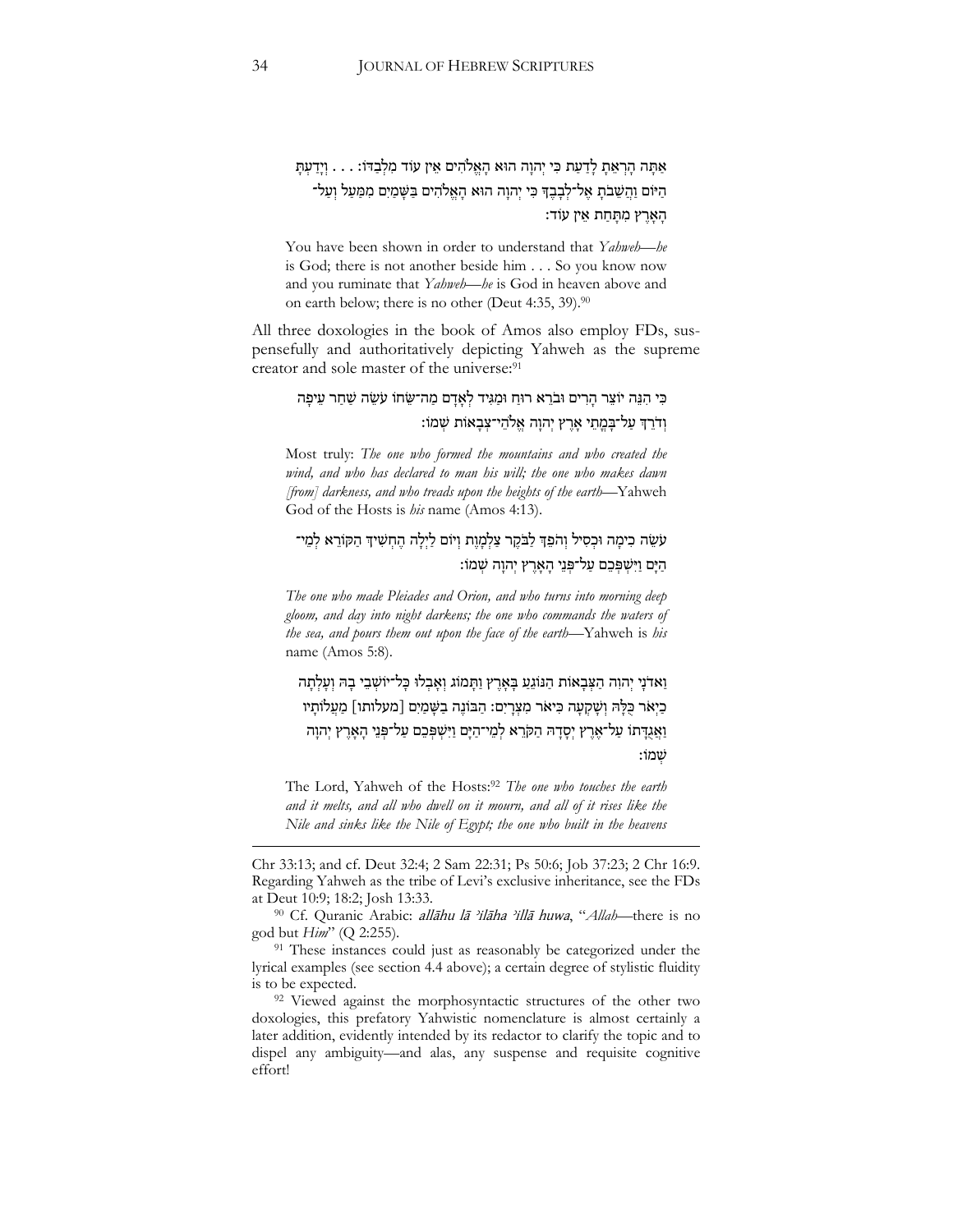*his upper chambers, and as for his vault—upon the earth he founded it*; 93 *the one who commands the waters of the sea and pours them out upon the face of the earth*—Yahweh is *his* name (Amos 9:5–6).

## **5.0. RHETORICAL INVERSIONS**

The numerous foregoing examples have amply demonstrated the range of communicative contexts—narrative, juridical, oracular, lyrical, and Yahwistic—across which Biblical Hebrew frequently employs the FD construction in order to elicit increased cognitive effort from the language-receiver amid authoritative pronouncements by the language-sender. By way of concluding, it is fascinating to observe how this technique occasionally gets *inverted* within narrative contexts, being invoked by/for agencies that manifestly lack the authority ostensibly being conveyed by the statements. The rhetorical impacts of these inversions range from subtle irony to outright satire. There is, for example, this response by a panicky Adam to Yahweh's persistent interrogations:

## הָאִשָּׁה אֲשֶׁר נָתָתָּה עִמַּדִי הִוא נַתְנַה־לִּי מִן־הָעֵץ וַאֹּכֵל:

*The woman whom you put beside me*—*she* gave to me from the tree, and I ate (Gen 3:12).

Adam here makes an audacious—yet ultimately fruitless—effort to divert blame from himself, and he does this not only in what he says, but also in how he says it: by structuring his response as an FD syntagm so characteristic of authoritative pronouncements. Yet the rhetorical chasm which the narrative here rends between Adam's last-ditch appeal and Yahweh's inevitable verdict could hardly be more gaping, especially when this is contrasted with the authoritatively *appropriate* use of FD by Yahweh himself earlier in the story:

## וּמֵעֵץ הַדַּעַת טוֹב וַרַע לֹא תאכַל מִמֵּנּוּ

But concerning *the tree of the knowledge of good and evil*—you shall not eat from *it* (Gen 2:17; cf. 3:3).

A posturing authority is also adopted by the impatient Israelites at the foot of God's holy mountain as they instruct Aaron to craft for them new patron deities, in defiance of Moses'—and hence, Yahweh's—authoritative legitimacy:

קוּם עֲשֵׂה־לָּנוּ אֱלֹהִים אֲשֶׁר יֵלְכוּ לְפָּנֵינוּ כִּי־זֶה מֹשֶׁה הָאִישׁ אֲשֶׁר הֶעֱלָנוּ מִאָּרִץ מַצַרִים לֹאַ יִדַענוּ מַה־הִיה לֹוֹ:

<sup>93</sup> Notice how one FD construction (located within the second portion of a parallel distych) has been nested within the larger FD that composes the bulk of the doxology.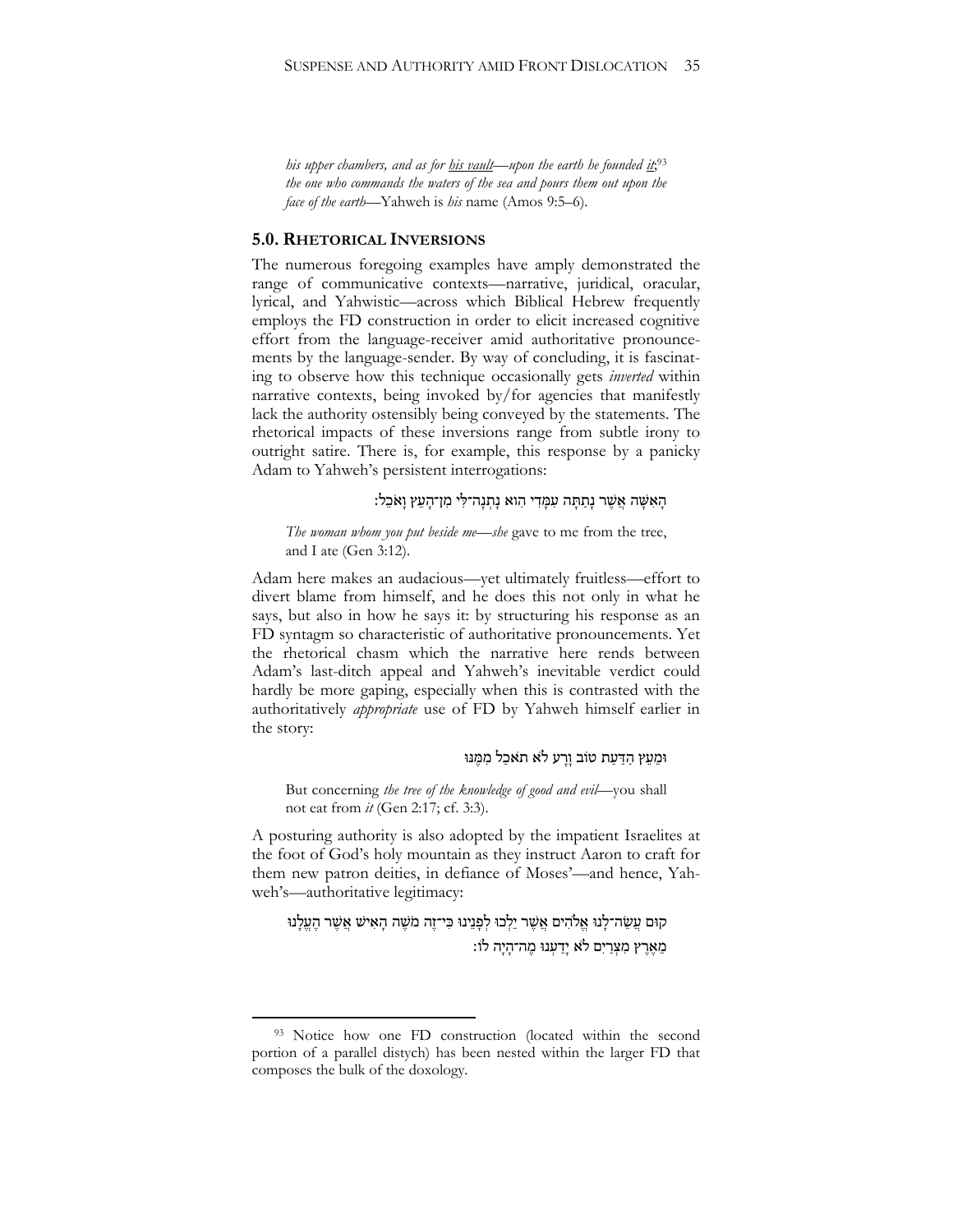Get up, make for us gods who will go before us; because *this Moses, the man who brought us up from the land of Egypt*—we do not know what has happened to *him* (Exod 32:1; cf. 32:23).

This brash insubordination is duly trumped by Moses' eventual return from the mountaintop, carrying objects infinitely more authoritative than gold-wrought gods, and bringing Yahweh's eternal edicts into direct contention with the people's ephemeral idols:

# וְהַלֻּחֹת מַעֲשֶׂה אֱלֹהִים הֵמֶּה וְהַמִּכְתָּב מִכְתַּב אֱלֹהִים הוּא חָרוּת עַל־ הַ לֻ חֹת׃

Regarding *the tablets*—the work of God were *they*; as for *the writing*—the writing of God was *it*, inscribed upon the tablets (Exod 32:16).

During Israel's wilderness wanderings, the comrades who have spied out the land of Canaan with Caleb attempt to refute the latter's martial aggressiveness by masking their own cowardice behind the authority-enhancing structure of FD:

## הָאָרֶץ אֲשֶׁר עָבַרְנוּ בָהּ לָתוּר אֹתָהּ אֶרֶץ אֹכֶלֶת יוֹשְׁבֶיהָ הִוא וְכָל־הָעָם אֲ שֶׁ ר־רָּ אִּ ינּו בְ תֹוכָּ ּה אַ נְשֵ י מִּ דֹות׃

*The land which we crossed into to survey therein*—a land<sup>94</sup> devouring its settlers is *it*, and all the people who we saw in the midst of it are huge men (Num 13:32).

But the narrative soon makes clear that it is Caleb's view which should, and ultimately does, prevail—a view validated by Yahweh's *genuinely* authoritative FD pronouncements upon the cowardly:

# וְטַפְּכֶם אֲשֶׁר אֲמֵרְתֶּם לָבָז יִהְיֶה וְהֶבִיאתִי אֹתָם וְיַדְעוּ אֶת־הָאָרֶץ אֱשֶׁר מְ אַ סְ תֶׁ ם בָּ ּה׃ ּופִּ גְ רֵ יכֶׁ ם אַ תֶׁ ם יִּפְ לּו בַ מִּ דְ בָּ ר הַ זֶׁ ה׃

*Your little ones whom you said would become spoil*—I shall make *them*  enter, and they shall know the land which you have rejected. As for *you*95—*your* corpses will drop in this wilderness (Num 14:31–32).

<sup>&</sup>lt;sup>94</sup> The same lexeme (אֲרֵץ) is here employed in both the FD and the juxtaposed clause, though it appears as definite in the former and indefinite in the latter. This combination of cataphora and anaphora undoubtedly enhances the cognitive accessibility of the lexeme as a referent (see Gernsbacher and Robertson 2005). Yet it is not until the language-receiver encounters the resumptive pronoun  $(N\vert\vec{n})$  at the end of the predication that "*the* land" and "*a* land" can be verified as one and the same referent.

<sup>95</sup> Although text critical witnesses are lacking, the syntagmatic typology of FD constructions argues for here transposing the independent pronoun and the nominal subject, thereby juxtaposing the latter with its governing verb and slotting the former into the front dislocated portion of the syntagm: וּאֲתֶּם פִּגְרֵיכֶם יִפְּלוּ (cf. Gen 17:4, 9; Exod 9:30; 14:16–17;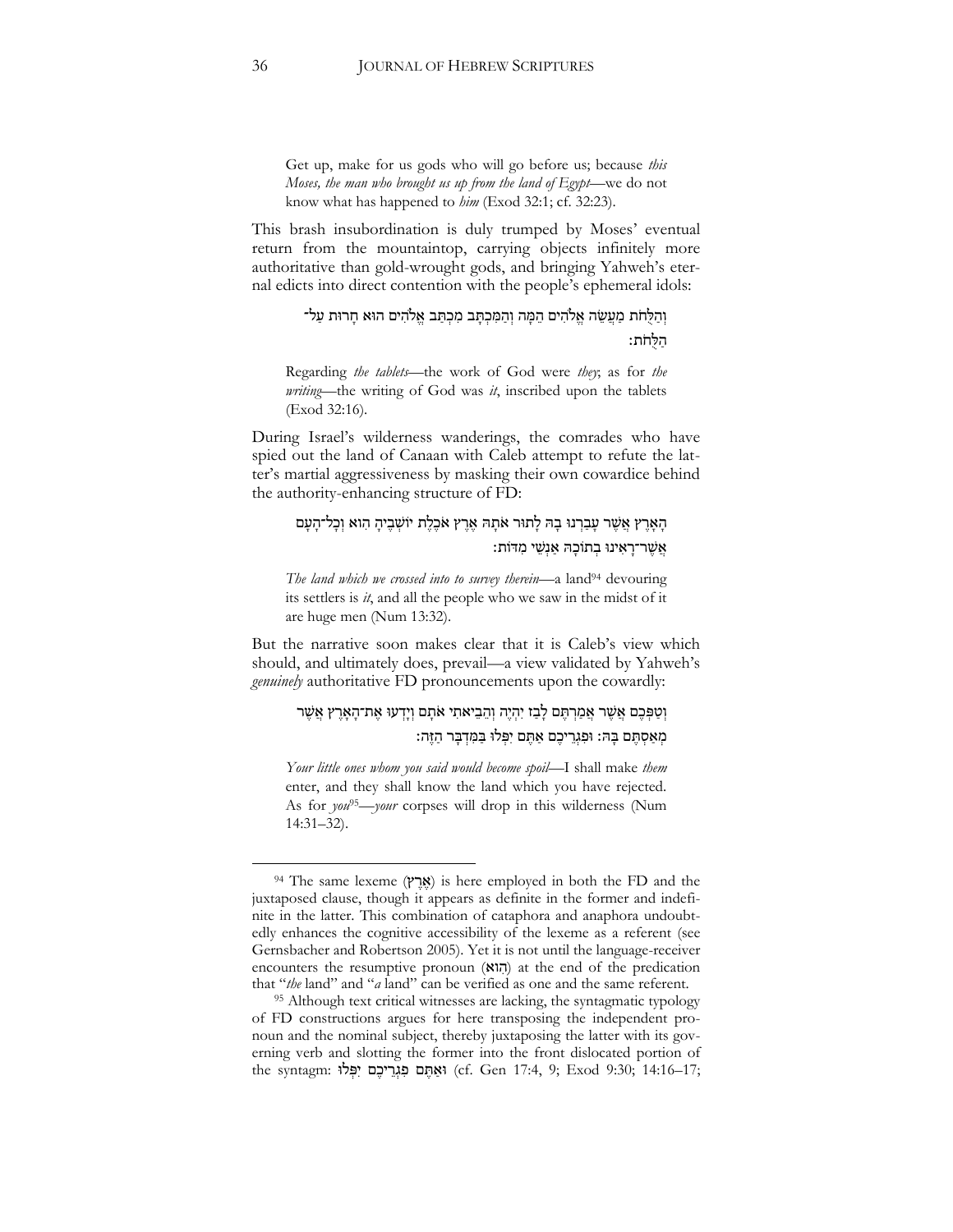Another example of rhetorical inversion with FD occurs during the Israelite military campaigns into the land of the Canaanites, as even the mightiest of the latter's city-states proves no match for the former's divinely sanctioned *Blitzkrieg*:

> וַיָּשֶׁב יְהוֹשָׁעַ בָּעֵת הַהִיא וַיִּלְכֹּד אֶת־חַצּוֹר וְאֶת־מַלְכָּהּ הִכָּה בֶחָרֶב כִּי־ חָּ צֹור לְ פָּ נִּים הִּ יא ר ֹאש כָּ ל־הַ מַ מְ לָּ כֹות הָּ אֵ לֶׁ ה׃

Joshua swung around at that time and captured Hazor, and its king he smote by the sword; after all, *Hazor*—beforehand *it*  was the head of all these kingdoms (Josh 11:10).

But no longer, of course. Indeed, to drive home this point, Joshua exercises his authority in order to render the formerly supreme citystate forever supine:

# רַק כָּל־הֶעָרִים הָעֹמְדוֹת עַל־תִּלָּם לֹא שְׂרָפָם יִשְׂרָאֵל זוּלָתִי אֵת־חָצוֹר לִבְדָּה שַׂרַף יְהוֹשָׁעַ:

Yet, *all the cities standing upon their mounds*—Israel did not burn *them*; except for *Hazor*—only *it* Joshua burned (Josh 11:13).<sup>96</sup>

A less triumphalist rhetorical inversion occurs later in the story, where the narrator concedes at the end of Judah's tribal allotments that Israelite power has met its match within the (future) Holy City:

# וְאֶת־הַיְבוּסִי יוֹשָׁבֵי יְרוּשֵׁלַם לֹא־[יוכלו] יַכְלוּ בְנֵי־יְהוּדַה לְהוֹרִישֵׁם וַיֵּשֵׁב הַיְבוּסִי אֱת־בְּנֵי יְהוּדַה בִּירוּשָׁלַם עַד הַיּוֹם הַזֶּה:

But as for *the Jebusites, the inhabitants of Jerusalem*—the Judahites were not able to dispossess *them*; and so the Jebusites dwell with the Judahites in Jerusalem to this day (Josh 15:63).

Later on, the Transjordanian tribes of Reuben, Gad, and Manasseh resort to the authoritative rhetoric of juxtaposed FD syntagms in prefacing their (ultimately successful) effort to deflect blame for their suspicious construction of a Yahwistic altar on the east bank of the Jordan:

## אֵל אֱלֹהִים יְהוַה אֵל אֱלֹהִים יְהוַה הוּא יֹדֵעַ וְיִשְׂרָאֵל הוּא יֵדַע

*Supremely divine Yahweh! Supremely divine Yahweh!—he* knows; as for *Israel*—let *it* know (Josh 22:22).

1

Num 3:12; 18:8; 1 Kgs 9:4; Isa 59:21; Jer 1:18; 26:14; 40:10; Ps 69:14; 73:28; Qoh 1:16; 1 Chr 22:7). Alternatively, the extant text might intend to convey something like: "As for *your very own corpses*—*they* will drop in this wilderness" (see Gesenius 1910:438 §135f).

<sup>&</sup>lt;sup>96</sup> Notice the categorizing dimension of these FDs, and cf. 1 Sam 15:9, where rhetorical tension is generated by King Saul's *selective* implementation of Yahweh's command for *categorical* destruction of the Amalekites (see also Lev 27:28; Josh 6:19).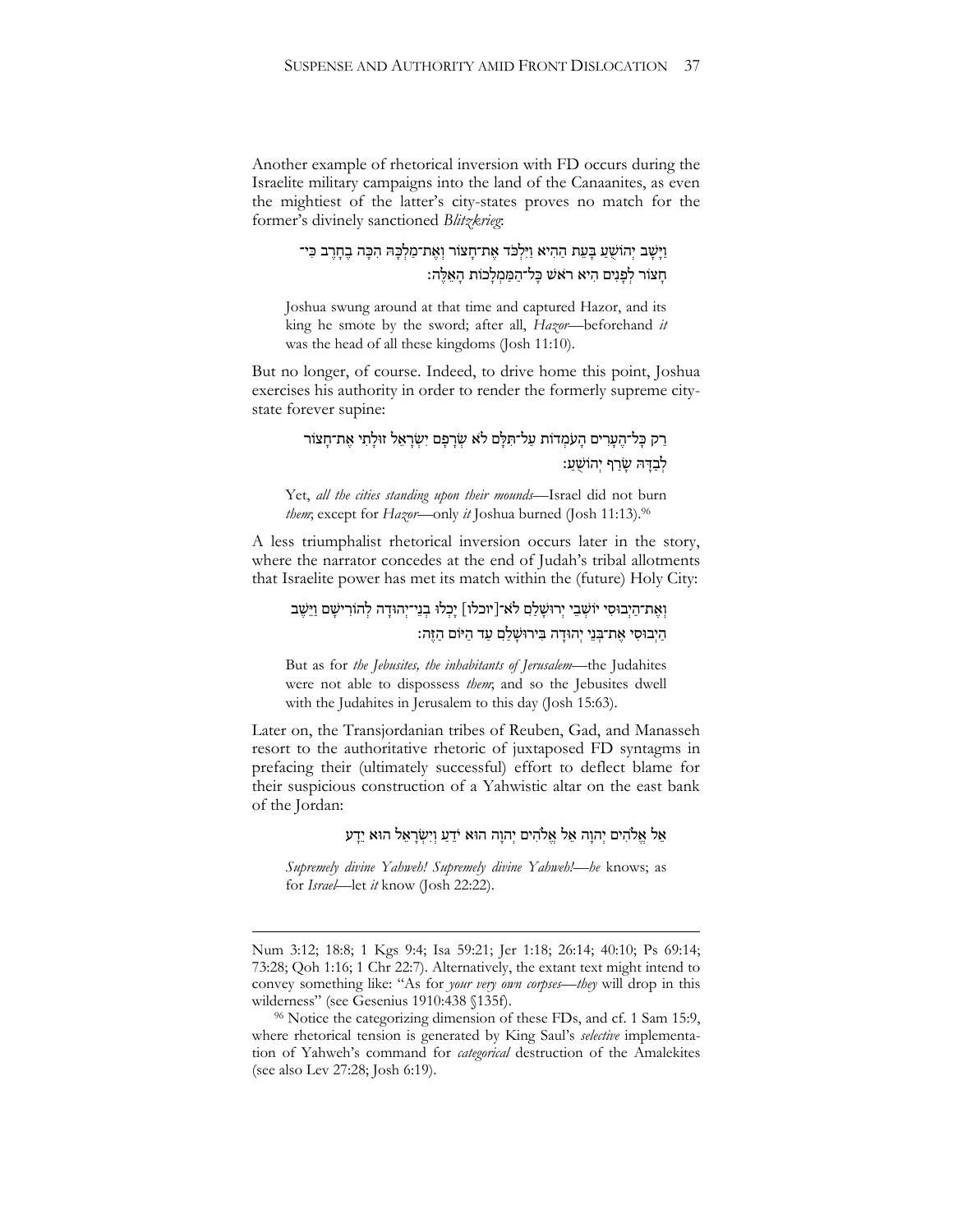An FD is even employed to turn the rhetorical tables on King David, as he unwittingly convicts himself of lacking the very type of protective mercy toward his son Absalom that he authoritatively grants for the wise woman of Tekoa:

## הַמְדַבֵּר אֵלַיִךְ וַהֲבָאתוֹ אֵלֵי וְלֹא־יֹסִיף עוֹד לַגַעַת בַּךְ:

*Anyone who speaks* [thus] *to you*—you shall bring *him* before me, and he will not again pester you (2 Sam 14:10).

Soon after the woman's ruse is revealed so too is its chief perpetrator, via the suspenseful and authoritative dynamics of another FD, this time directed from a female subject to her sovereign:

```
וַ יֹאמֶר הַמֶּלֵךְ הֵיַד יוֹאָב אִתַּךְ בְּכָל־זאת וַתַּעַן הַאִּשֶּׁה וַת<sup>ָ</sup>אמֶר חֵי־נַפְשָׁךְ
אֲדֹנִי הַמֶּלֵךְ אִם־אִ<sup>ָּ</sup>שׁ לְהֵמִין וּלְהַשְׂמִיל מִכֹּל אֲשֶׁר־דִּבֵּר אֲדֹנִי הַמֶּלֵךְ כִּי־
 עַבְדְךָ יֹוֹאָב הוּא צִוָּּנִי וְהוּא שָׂם בְּפִי שִׁפְּחָתָךְ אֵת כָּל־הַדְּבָרִים הָאֵלֵּה:
```
The king said, "Is the power of Joab with you in all this?" And the woman answered, saying, "By your life, my royal lord, one is not able to turn right or to turn left from all which my lord the king has said; because *your servant Joab*—*he* commanded me, and he placed in the mouth of your maidservant all these words" (2 Sam 14:19).

When, centuries later, the Israelites are ruled by foreign kings, the hapless Haman laments his ostensibly high standing at court via the authoritative style of an FD, thereby ironically amplifying the actual fragility of his situation:

# וְכָל־זֶה אֵינֵּנּוּ שֹׁוֶה לִי בִּכָל־עֵת אֲשֶׁר אֲנִי רֹאֵה אֲת־מָרְדֶכֵי הַיִּהוּדִי יוֹשֵׁב בִשַׁער המֵלֹדְ:

Yet even *all of this*—*it* is like nothing to me, every time that I see Mordechai the Jew sitting in the gate of the king (Esth 5:13).

#### **6.0. CONCLUSIONS**

Although there does exist a topical—one might even say, a *topicalizing*—resemblance between FD and topicalization syntagms (see, e.g., Prince 1998; Gregory and Michaelis 2001; Westbury 2010:124– 25), such similarity is outweighed by their respective formal and functional differences. When encountering a fronted substantival unit in a written medium such as the Hebrew Bible, a reader undertaking the process of building mental structures might well experience a moment of initial syntagmatic ambiguity, until it becomes clear whether that unit is dislocated from a juxtaposed predication (with a resumptive element) or whether that unit remains within the predication (without any resumptive). Such ambiguity typically gets quickly resolved by the visual compre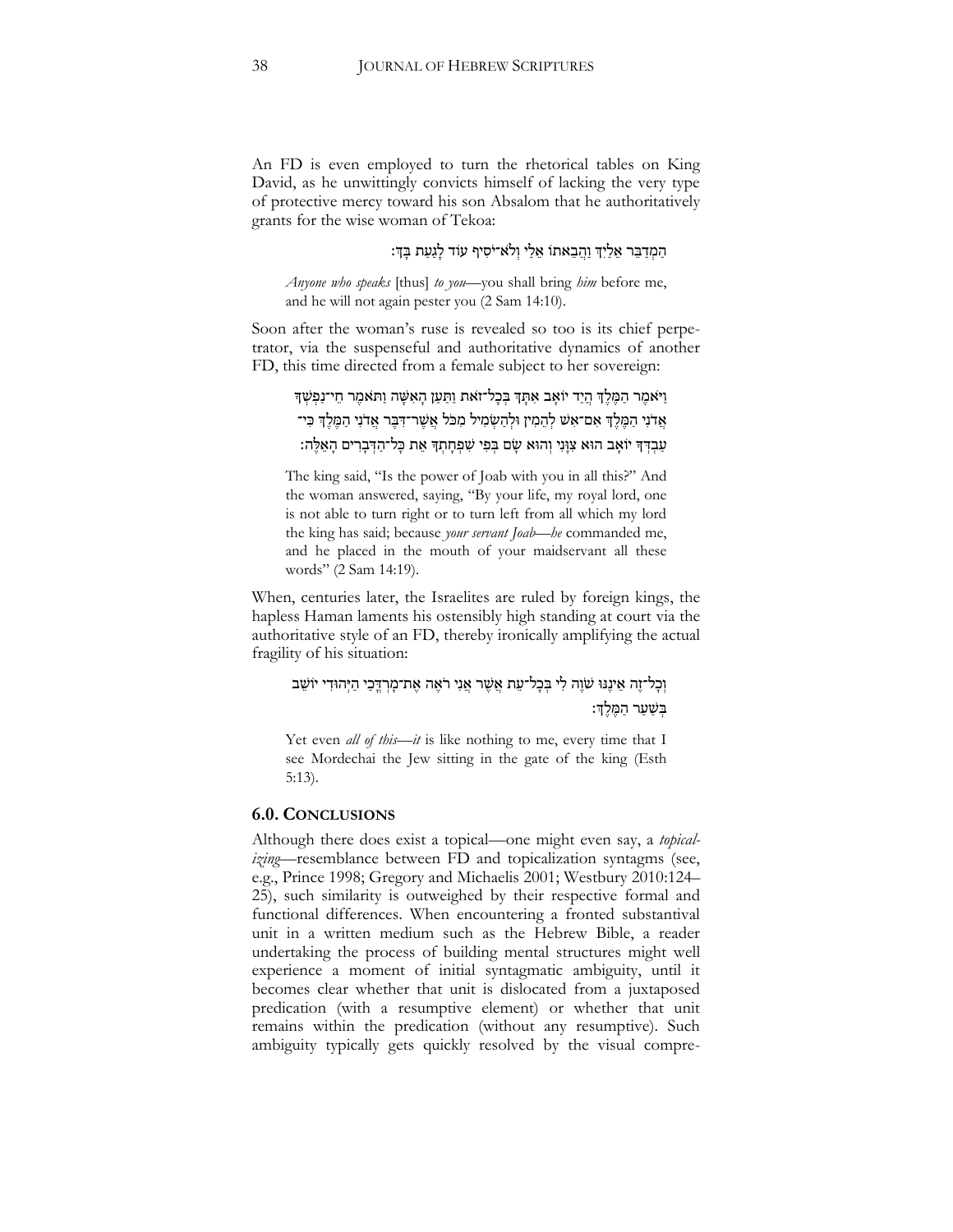hender<sup>97</sup> and then cognitively (re)routed into an appropriate mental structure. For FD, this is facilitated by the presence of cataphoric and anaphoric lexemes and/or morphemes linking the substantival unit and its resumptive element; for topicalization, this is facilitated by the absence of such morphosyntactic features (see notes 3 and 4). In an oral-aural medium, however, both the language-sender and the language-receiver have access to additional cognitive cues in the way of prosodic features such as *length* and *pitch* (see Cruttenden 1997:2–12, 175–77; Repp and Drenhaus 2015). By employing increased length and rising pitch amid an initial substantival unit, a language-sender can craft a cataphoric intonation group<sup>98</sup> and can thereby signal to the language-receiver the onset of a front dislocated construction. This, in conjunction with the morphosyntax, cognitively primes the language-receiver for processing a mental structure that is simultaneously imminent and yet deferred. That Biblical Hebrew availed itself of such prosodic features is quite likely, judging by modern cross-linguistic evidence (see note 42). But further suggestive evidence resides within the biblical corpus itself, given that FD is so frequently employed within syntagms involving *direct discourse* between the characters of a narrative, as well as within *proclamatory* utterances amid juridical, oracular, lyrical, and Yahwistic contexts.

At the level of a communicative event's information-structure, FD does indeed possess a cross-linguistic utility for signaling the (re)activation of a particular topic in the given discourse.<sup>99</sup> But the foregoing study has shown how Biblical Hebrew<sup>100</sup> frequently puts

<sup>&</sup>lt;sup>97</sup> This is often resolved graphically by the use of a comma or an emdash to separate the FD from its clause.

<sup>98</sup> A familiar contemporary example of cataphoric prosody is operative in English's *High Rising Terminal*, colloquially known as "upspeak," whereby a rising intonation pattern is employed at or near the end of a preliminary assertion (akin to interrogative prosody) in order to introduce a referent that figures into the subsequent conversation: e.g., "So, y'know what? I have a pro*fessor*, 'n *he* . . ." (Gernsbacher and Jescheniak 1995:54; cf. Warren 2005).

<sup>99</sup> Biblical Hebrew is certainly no stranger to this function of FD. Some instances where topic shifting is prominent include Num 11:7 (Israelites  $\rightarrow$  manna); Josh 17:3 (Manassites  $\rightarrow$  Zelophehad); 1 Sam 9:20 (Saul  $\rightarrow$  asses); Ps 46:5 (sea  $\rightarrow$  river); 69:14 (drunkards  $\rightarrow$  psalmist); 73:28 (licentious  $\rightarrow$  psalmist); 103:15 (Yahweh  $\rightarrow$  mortals). Although the information-structure functions and the rhetorical functions proceeding from FD are not coextensive, neither do they preclude each other.

<sup>100</sup> Whether and to what degrees other languages so utilize FD remain to be explored (cf. Arabic in notes 69, 90). Koine Greek is clearly acquainted with it:

ὁ δὲ ἀποκριθεὶς εἶπεν ὁ ἐμβάψας μετ' ἐμοῦ τὴν χεῖρα ἐν τῷ τρυβλίῳ οὗτός με παραδώσει.

So he answered, saying: "*He who has dipped with me the hand in the bowl*—*this one* will hand me over" (Matt 26:23).

Following his accusation in v. 21 (ἀμὴν λέγω ὑμῖν ὅτι εἷς ἐξ ὑμῶν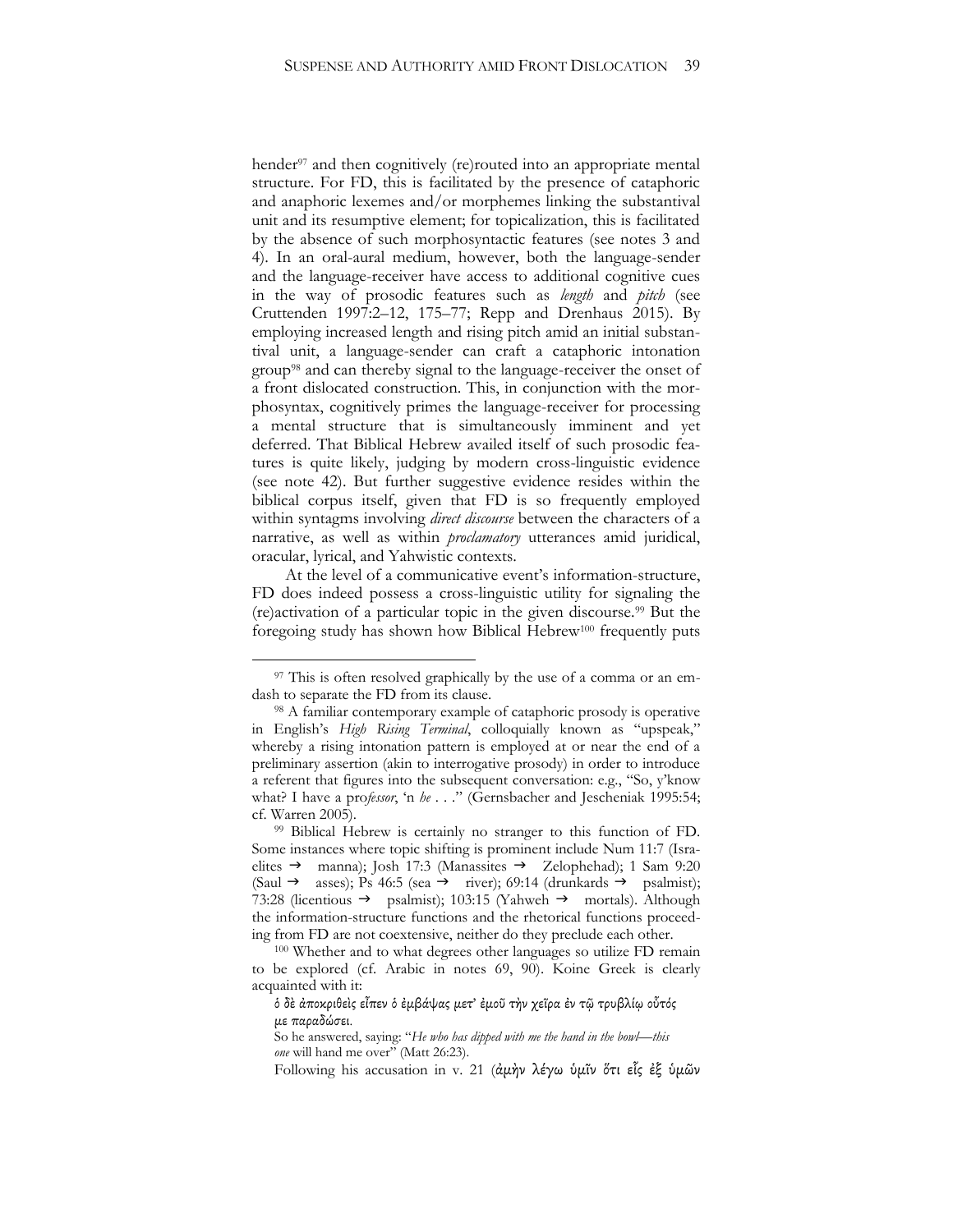the semiotic structures and cognitive dynamics inherent in FD to effective rhetorical use by cultivating listener vulnerability and speaker control. In so availing itself of Front Dislocation syntagms, Biblical Hebrew nimbly leverages the friction between *langue* and *parole* in order to spark mental processes that ignite suspenseful and authoritative communication.

#### **REFERENCES**

1

- Andrason, A. 2011. The Biblical Hebrew Verbal System in Light of Grammaticalization: The Second Generation. *Hebrew Studies*  52:19–51.
- Baicchi, A. 2004. The Cataphoric Indexicality of Titles. Pp. 17– 38 in *Discourse Patterns in Spoken and Written Corpora*, eds. K. Aijmer and A. Stenström. Amsterdam: John Benjamins.
- Barrett, H. C. and R. Kurzban. 2006. Modularity in Cognition: Framing the Debate. *Psychological Review* 113/3:628–47.
- Berlin, A. 2008 [1985]. *The Dynamics of Biblical Parallelism*. Revised and expanded edition. Grand Rapids: William B. Eerdmans.
- Brewer, W. F. 1996. The Nature of Narrative Suspense and the Problem of Rereading. Pp. 107–27 in *Suspense: Conceptualizations, Theoretical Analyses, and Empirical Explorations*, eds. P. Vorderer, H. Wulff and M. Friedrichsen. Mahwah N.J.: Lawrence Erlbaum Associates.
- Brockelmann, C. 1956. *Hebräische Syntax*. Neukirchen, Kreis Moers: Buchhandlung des Erziehungsvereins.
- Casielles-Suárez, E. 2003. Left-Dislocated Structures in Spanish. *Hispania* 86/2:326–38.
- Cecchetto, C. 1999. A Comparative Analysis of Left and Right Dislocation in Romance. *Studia Linguistica* 53/1:40–67.
- Chiarcos, C., B. Clause and M. Grabski. 2011. Salience in Linguistics and Beyond. Pp. 1–30 in *Salience: Multidisciplinary Per-*

παραδώσει με) and the professed incredulity by his disciples in v. 22 (μήτι ἐγώ εἰμι κύριε), Jesus in v. 23 ostensibly clarifies his claim. Yet the singular piece of information that is most urgently sought after by the language-receivers (*who is the betrayer?*) remains shrouded in mystery, having been cloaked by the language-sender within an FD substantival phrase which postpones full comprehension (*Have not all of the disciples been eating, and possibly dipping, with Jesus? Is he who has dipped the hand into the bowl about to be convicted, or exonerated?*). Even once the FD gets integrated into its juxtaposed clause ("*this one* will hand me over"), its referential ambiguity persists (*who specifically?*). The language-receivers have been placed into a momentarily extended state of cognitive-semiotic vulnerability, permitting the language-sender to exercise enhanced rhetorical dominance over the communication event. Such control here entails theological ramifications, for even as Jesus is about to lose his freedom, and his very life, the Son of Man (v. 24) remains firmly in charge of his destiny. Cf. Runge (2008:13\*– 14\*), who here acknowledges Matthew's rhetorical use of FD "to create a dramatic build-up."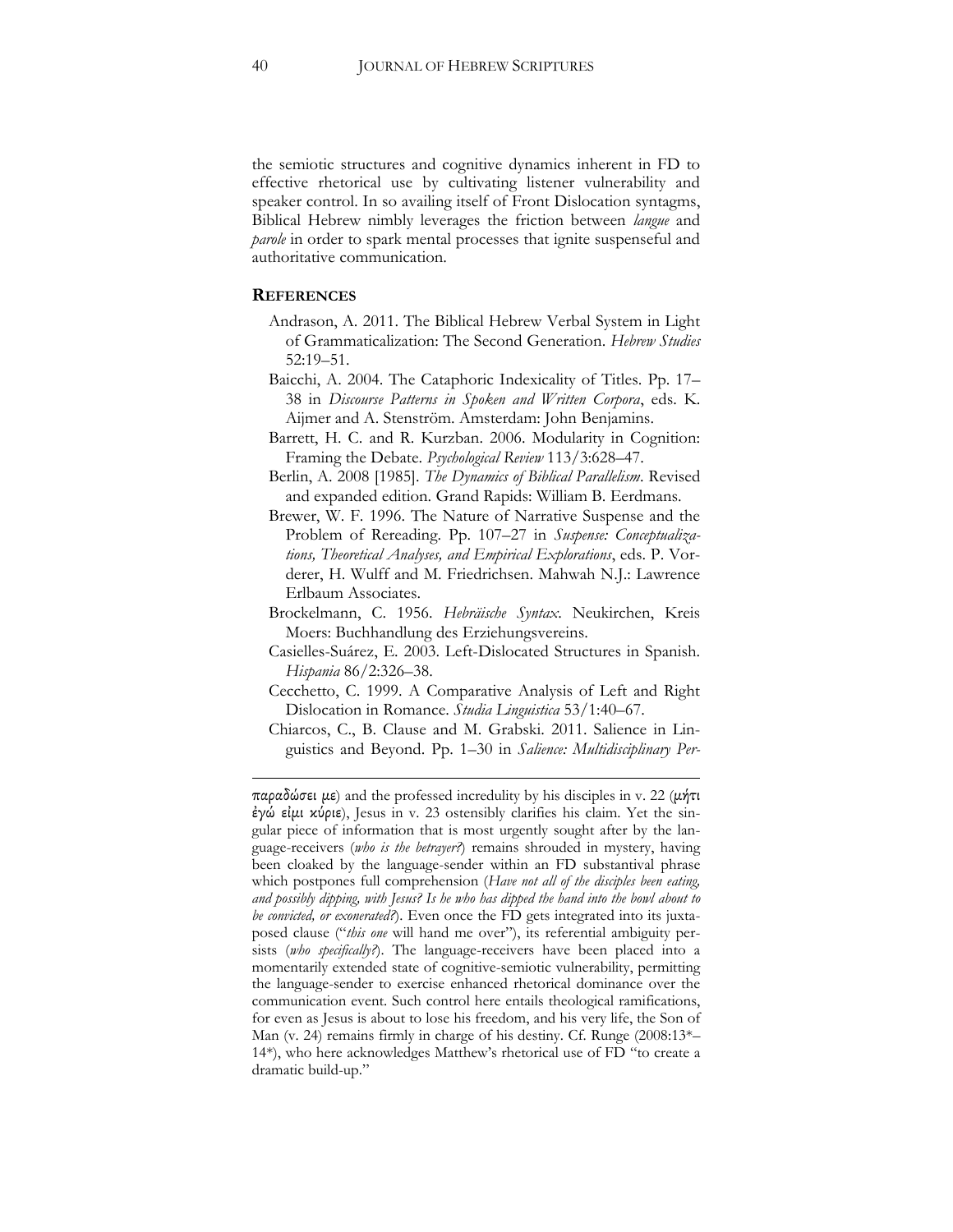*spectives on its Function in Discourse*, eds. C. Chiarcos, B. Clause and M. Grabski. Berlin: Walter de Gruyter.

- Corballis, M. C. 2012. Lateralization of the Human Brain. Pp. 103–22 in *Progress in Brain Research (Vol. 195)—Evolution of the Primate Brain: From Neuron to Behavior*, eds. M. A. Hofman and D. Falk. Amsterdam: Elsevier.
- Cruttenden, A. 1997. *Intonation* (2d ed.). Cambridge: Cambridge University Press.
- De Cat, C. 2004. Apparent Non-Nominative Subjects in L1 French. Pp. 51–88 in *The Acquisition of French in Different Contexts: Focus on Functional Categories*, eds. P. Prévost and J. Paradis. Amsterdam: John Benjamins.
- \_\_. 2006. Do Root Infinitives Ever Have an Overt Subject in Child French? Pp. 57–76 in *Paths of Development in L1 and L2 Acquisition*, eds. S. Unsworth, T. Parodi, A. Sorace and M. Young-Scholten. Amsterdam: John Benjamins.
- Deppermann, A. 2011. Pragmatics and Grammar. Pp. 425–60 in *Foundations of Pragmatics*, eds. W. Bublitz and N. Norrick. Berlin: Walter de Gruyter.
- Driver, S. R. 1998 [1892]. *A Treatise on the Use of the Tenses in Hebrew and Some Other Syntactical Questions* (3d ed.). Grand Rapids: William B. Eerdmans.
- Endriss, C. and S. Hinterwimmer. 2007. Direct and Indirect Aboutness Topics. *Interdisciplinary Studies on Information Structure*  6:83–96.
- Feldhausen, I. 2010. *Sentential Form and Prosodic Structure of Catalan*. Amsterdam: John Benjamins.
- Floor, S. J. 2004. *From Information Structure, Topic and Focus, to Theme in Biblical Hebrew Narrative*. DLitt dissertation, University of Stellenbosch.
- Frey, W. 2004. Notes on the Syntax and the Pragmatics of German Left Dislocation. Pp. 203–34 in *The Syntax and Semantics of the Left Periphery*, eds. H. Lohnstein and S. Trissler. Berlin: Walter de Gruyter.
- Geluykens, R. 1992. *From Discourse Process to Grammatical Construction: On Left-Dislocation in English*. Amsterdam: John Benjamins.
- Gernsbacher, M. A. 1989. Mechanisms that Improve Referential Access. *Cognition* 32/2:99–156.
- \_\_. 1990. *Language Comprehension as Structure Building*. Hillsdale, N.J.: Lawrence Erlbaum Associates.
- \_\_. 1991. Cognitive Processes and Mechanisms in Language Comprehension: The Structure Building Framework. *Psychology of Learning and Motivation* 27:217–63.
- \_\_. 1997. Attenuating Interference during Comprehension: The Role of Suppression. *Psychology of Learning and Motivation* 37:85– 104.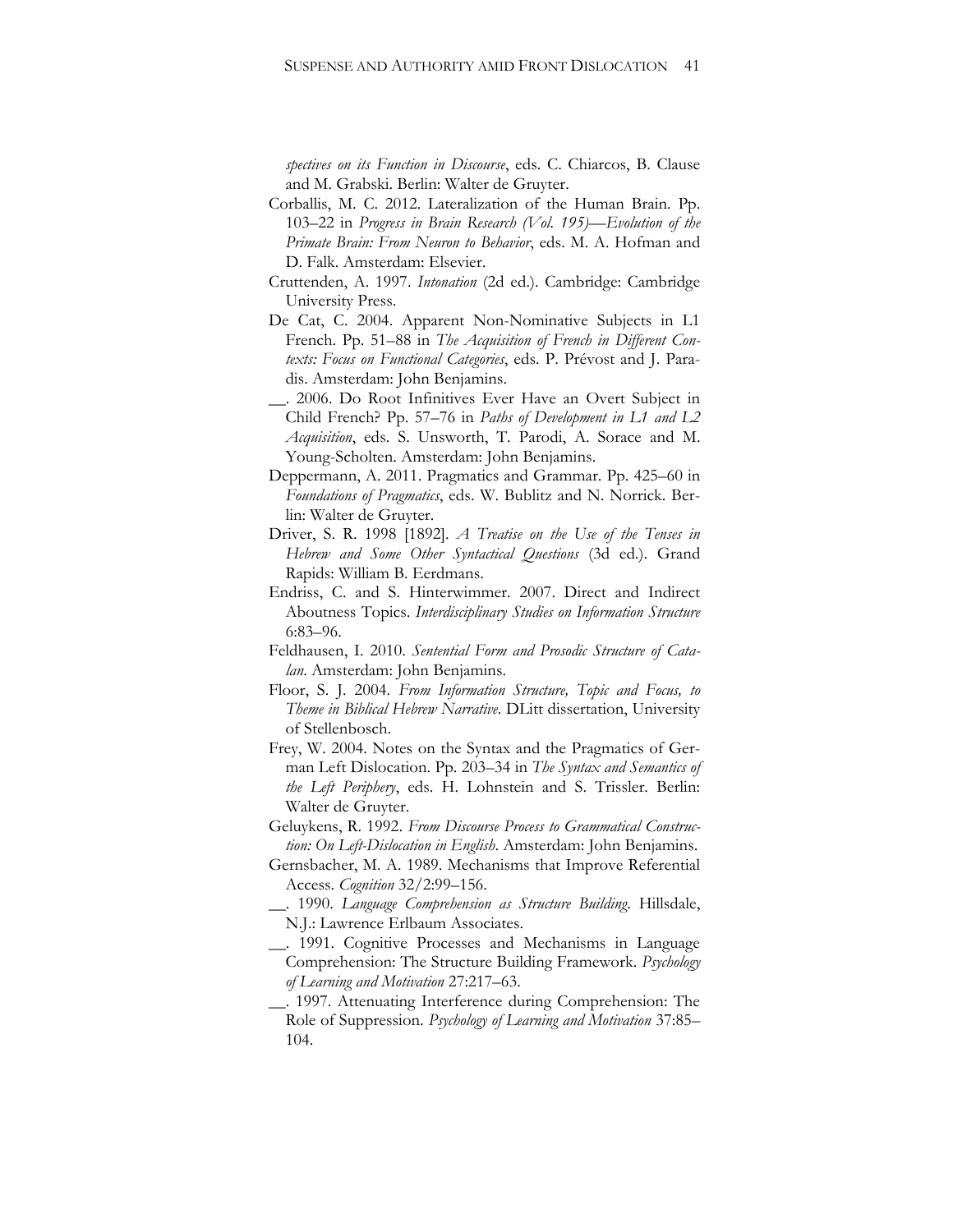- Gernsbacher, M. A. and M. Faust. 1991. The Mechanism of Suppression: A Component of General Comprehension Skill. *Journal of Experimental Psychology: Learning, Memory, and Cognition*  17:245–62.
- \_\_. 1995. Skilled Suppression. Pp. 295–327 in *Interference and Inhibition in Cognition*, eds. F. Dempster and C. Brainerd. San Diego: Academic Press.
- Gernsbacher, M. A. and D. Hargreaves. 1992. The Privilege of Primacy: Experimental Data and Cognitive Explanations. Pp. 83–116 in *Pragmatics of Word Order Flexibility*, ed. D. Payne. Amsterdam: John Benjamins.
- Gernsbacher, M. A., D. Hargreaves and M. Beeman. 1989. Building and Accessing Clausal Representations: The Advantage of First Mention versus the Advantage of Clause Recency. *Journal of Memory and Language* 28/6:735–55.
- Gernsbacher, M. A. and J. D. Jescheniak. 1995. Cataphoric Devices in Spoken Discourse. *Cognitive Psychology* 29:24–58.
- Gernsbacher, M. A., B. Keysar, R. R. W. Robertson and N. K. Werner. 2001. The Role of Suppression and Enhancement in Understanding Metaphors. *Journal of Memory and Language*  45:433–50.
- Gernsbacher, M. A. and D. A. Robertson. 2005. Watching the Brain Comprehend Discourse. Pp. 157–67 in *Experimental Cognitive Psychology and its Applications*, ed. A. Healy. Washington, D.C.: American Psychological Association.
- Gernsbacher, M. A. and R. R. W. Robertson. 1999. The Role of Suppression in Figurative Language Comprehension. *Journal of Pragmatics* 31:1619–30.
- Gernsbacher, M. A., R. R. W. Robertson and N. K. Werner. 2002. The Costs and Benefits of Meaning. Pp. 119–37 in *On the Consequences of Meaning Selection: Perspectives on Resolving Lexical Ambiguity*, ed. D. Gorfein. Washington, D.C.: American Psychological Association.
- Gernsbacher, M. A. and M. St. John. 2002. Modeling Suppression in Lexical Access. Pp. 47–65 in *On the Consequences of Meaning Selection: Perspectives on Resolving Lexical Ambiguity*, ed. D. Gorfein. Washington, D.C.: American Psychological Association.
- Gerrig, R. J. 1989. Suspense in the Absence of Uncertainty. *Journal of Memory and Language* 28:633–48.
- \_\_. 1996. The Resiliency of Suspense. Pp. 93–105 in *Suspense: Conceptualizations, Theoretical Analyses, and Empirical Explorations*, eds. P. Vorderer, H. Wulff and M. Friedrichsen. Mahwah N.J.: Lawrence Erlbaum Associates.
- Gesenius, W. 1910. *Hebrew Grammar*. Edited and enlarged by E. Kautzsch; 2d English ed. by A. E. Cowley. Oxford: Clarendon.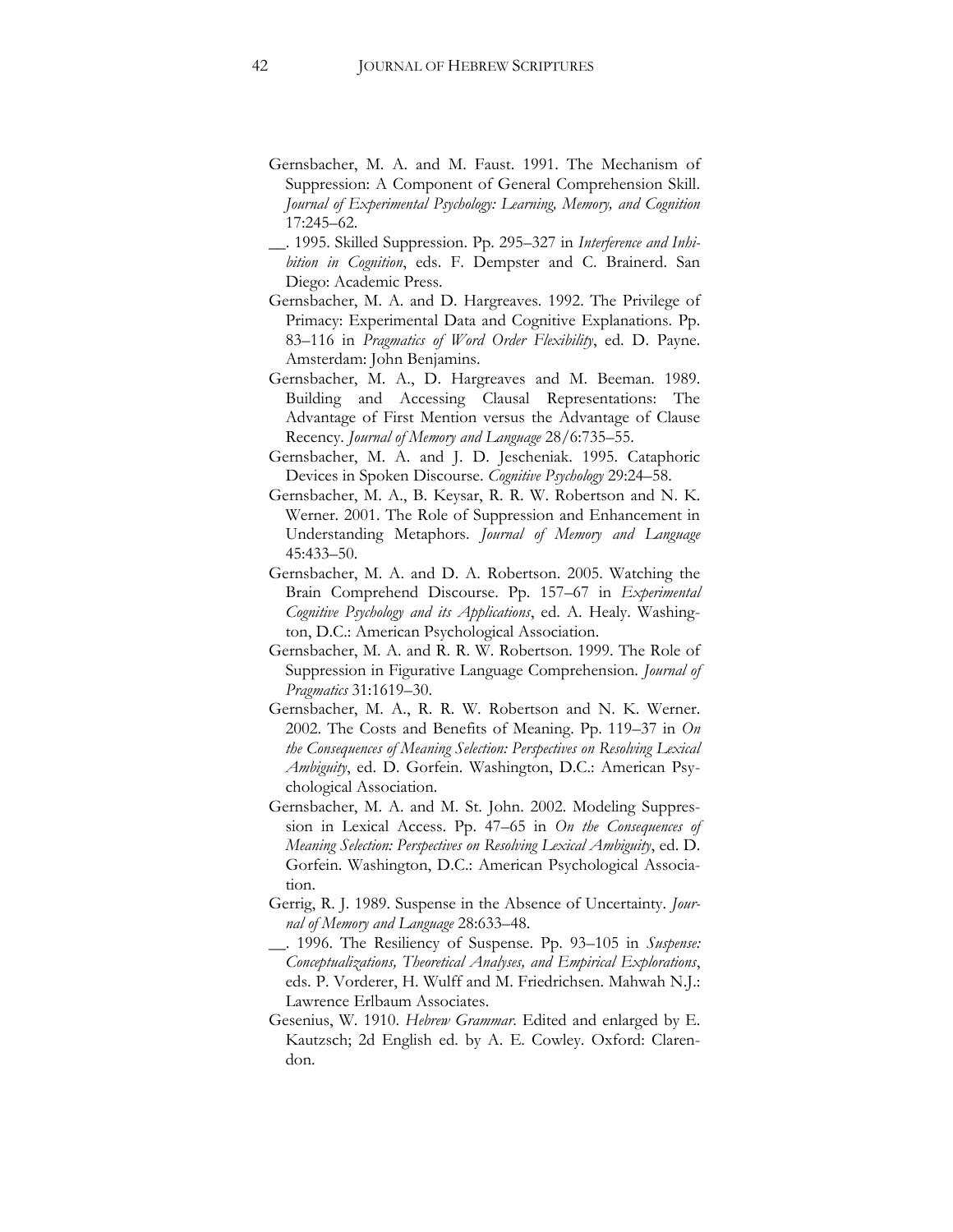- Giora, R. 1996. Review of M. A. Gernsbacher, *Language Comprehension as Structure Building*. *Journal of Pragmatics* 26:417–36.
- Givón, T. 2001. *Syntax: An Introduction*. Revised. edition. 2 Vols. Amsterdam: John Benjamins.
- \_\_. 2009. *The Genesis of Syntactic Complexity*. Amsterdam: John Benjamins.
- Gregory, M. L. and L. A. Michaelis. 2001. Topicalization and Left-Dislocation: A Functional Opposition Revisited. *Journal of Pragmatics* 33:1665–706.
- Grice, H. P. 1975. Logic and Conversation. Pp. 41–58 in *Syntax and Semantics,* Vol. 3: *Speech Acts*, eds. P. Cole and J. Morgan. New York: Academic Press.
- Grohmann, K. K. 2003. *Prolific Domains: On the Anti-Locality of Movement Dependencies*. Amsterdam: John Benjamins.
- Gross, W. 1987. *Die Pendenskonstruktion im Biblischen Hebräisch*. St. Ottilien: EOS.
- Heimerdinger, J.-M. 1999. *Topic, Focus and Foreground in Ancient Hebrew Narratives*. Sheffield: Sheffield Academic Press.
- Heine, B. and T. Kuteva. 2007. *The Genesis of Grammar: A Reconstruction*. Oxford: Oxford University Press.
- Hodgson, D. 2011. The First Appearance of Symmetry in the Human Lineage: Where Perception Meets Art. *Symmetry* 3:37– 53.
- Holmstedt, R. D. and A. R. Jones. 2014. The Pronoun in Tripartite Verbless Clauses in Biblical Hebrew: Resumption for Left-Dislocation or Pronominal Copula? *Journal of Semitic Studies* 59/1:53–89.
- Jakobson, R. 1987 [1960]. Linguistics and Poetics. Reprinted in *Language in Literature*, eds. K. Pomorska and S. Rudy. Cambridge: Belknap, 62–94.
- \_\_. 1985. *Verbal Art, Verbal Sign, Verbal Time* (eds. K. Pomorska and S. Rudy). Minneapolis: University of Minnesota Press.
- \_\_. 1990. Langue and Parole: Code and Message. Pp. 80–109 in *On Language*, eds. L. Waugh and M. Monville-Burston. Cambridge: Harvard University Press.
- Joüon, P. and T. Muraoka. 2006. *A Grammar of Biblical Hebrew* (2d revised English ed.). Subsidia Biblica 27. Roma: Pontificio Istituto Biblico.
- Khan, G. 1988. *Studies in Semitic Syntax*. Oxford: Oxford University Press.
- Krapova, I. and G. Cinque. 2008. Clitic Reduplication Constructions in Bulgarian. Pp. 257–88 in *Clitic Doubling in the Balkan Languages*, eds. D. Kallulli and L. Tasmowski. Amsterdam: John Benjamins.
- Lambrecht, K. 1994. *Information Structure and Sentence Form: Topic, Focus and the Mental Representations of Discourse Referents*. Cambridge: Cambridge University Press.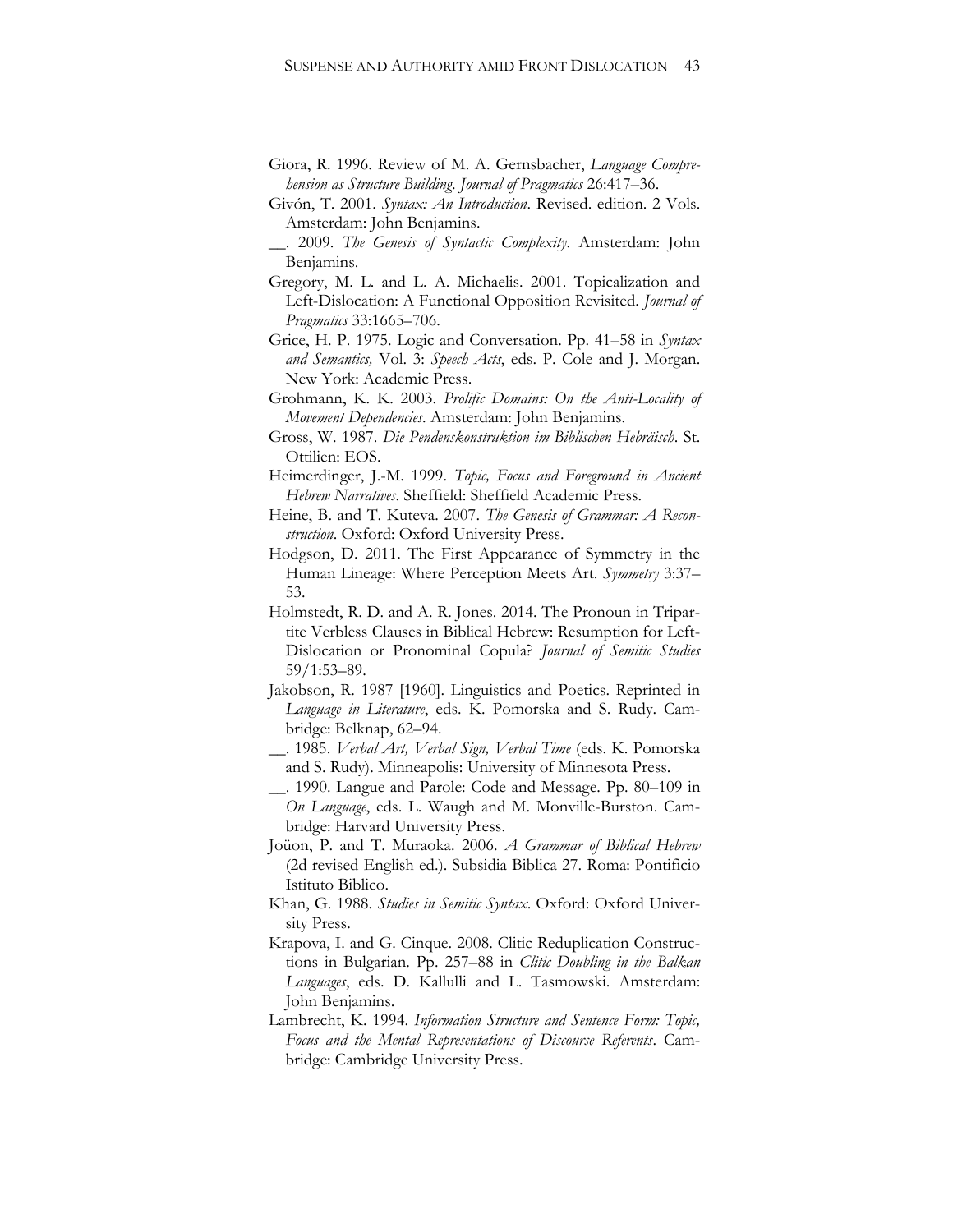- \_\_. 2001. Dislocation. Pp. 1050–78 in *Language Typology and Language Universals*, ed. M. Haspelmath. Vol. 2. Berlin: Walter deGruyter.
- Leech, G. 2000. Grammars of Spoken English: New Outcomes in Corpus-Oriented Research. *Language Learning* 50/4:675– 724.
- Lincoln, B. 1994. *Authority: Construction and Corrosion*. Chicago: University of Chicago Press.
- Lunn, N. P. 2006. *Word-Order Variation in Biblical Hebrew Poetry: Differentiating Pragmatics and Poetics*. Milton Keynes, UK: Paternoster.
- Mertens, P. 2006. A Predictive Approach to the Analysis of Intonation in Discourse in French. Pp. 65–101 in *Prosody and Syntax*, eds. Y. Kawaguchi, I. Fónagy and T. Moriguchi. Amsterdam: John Benjamins.
- Miller, J. 2011. *A Critical Introduction to Syntax*. London: Continuum.
- Moshavi, A. 2010. *Word Order in the Biblical Hebrew Finite Clause: A Syntactic and Pragmatic Analysis of Preposing*. Winona Lake: Eisenbrauns.
- Muraoka, T. 1985. *Emphatic Words and Structures in Biblical Hebrew*. Jerusalem/Leiden: Magnes/Brill.
- Ohler, P. and G. Nieding. 1996. Cognitive Modeling of Suspense-Inducing Structures in Narrative Films. Pp. 129–47 in *Suspense: Conceptualizations, Theoretical Analyses, and Empirical Explorations*, eds. P. Vorderer, H. Wulff and M. Friedrichsen. Mahwah N.J.: Lawrence Erlbaum Associates.
- Pereltsvaig, A. 2008. *Copular Sentences in Russian: A Theory of Intra-Clausal Relations*. New York: Springer.
- Perry, M. 1979. Literary Dynamics: How the Order of a Text Creates Its Meanings. *Poetics Today* 1/12:35–64, 311–61.
- Prince, E. F. 1997. On the Functions of Left-Dislocation in English Discourse. Pp. 117–44 in *Directions in Functional Linguistics*, ed. A. Kamio. Amsterdam: John Benjamins.
- \_\_. 1998. On the Limits of Syntax, with Reference to Topicalization and Left-Dislocation. Pp. 281–302 in *The Limits of Syntax*, eds. P. Culicover and L. McNally. New York: Academic Press.
- Repp, S. and H. Drenhaus. 2015. Intonation Influences Processing and Recall of Left-Dislocation Sentences by Indicating Topic vs. Focus Status of Dislocated Referent. Pp. 1–23 in *Language, Cognition and Neuroscience* 30/3:324–46.
- Ross, J. R. 1967. *Constraints on Variables in Syntax*. PhD dissertation. Massachusetts Institute of Technology.
- Runge, S. E. 2008. Left-Dislocations and Their Contribution to Information Structure. Paper presented at the annual meeting of the Society of Biblical Literature, Boston, 1\*–17\*.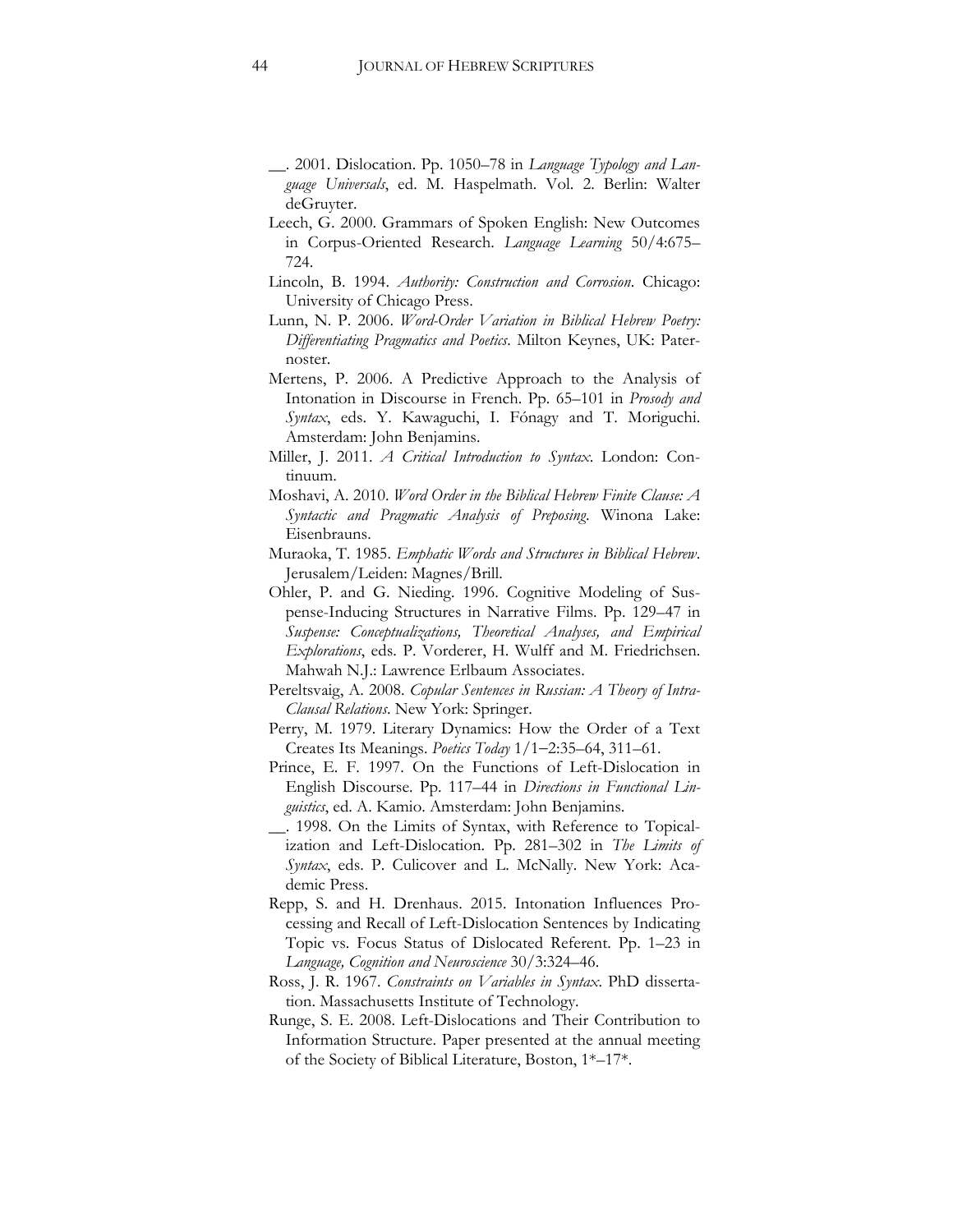- Salmon, N. 2007. About Aboutness. *European Journal of Analytic Philosophy* 3/2:59–75.
- Sanders, T. J. M. and M. A. Gernsbacher. 2004. Accessibility in Text and Discourse Processing. *Discourse Processes* 3/2:79–89.
- Saussure, F. de. 1959 [1916]. *Course in General Linguistics* (ed. C. Bally and A. Sechehaye; trans. W. Baskin). New York: McGraw-Hill.
- Sternberg, M. 1985. *The Poetics of Biblical Narrative: Ideological Literature and the Drama of Reading*. Bloomington: Indiana University Press.
- \_\_. 1990. Time and Space in Biblical (Hi)story Telling: The Grand Chronology. Pp. 81–145 in *The Book and the Text: The Bible and Literary Theory*, ed. R. M. Schwartz. Oxford: Basil Blackwell.
- \_\_. 2003a. Universals of Narrative and Their Cognitivist Fortunes (I). *Poetics Today* 24/2:297–395.
- \_\_. 2003b. Universals of Narrative and Their Cognitivist Fortunes (II). *Poetics Today* 24/3:517–638.
- Sturgeon, A. 2008. *The Left Periphery: The Interaction of Syntax, Pragmatics and Prosody in Czech*. Amsterdam: John Benjamins.
- Stutterheim, C. F. P. 1981. Time in Language and Literature. Pp. 163–79 in *The Voices of Time: A Cooperative Survey of Man's Views of Time as Expressed by the Sciences and by the Humanities*, ed. J. T. Fraser (2d ed.). Amherst: University of Massachusetts Press.
- Tan, E. and G. Diteweg. 1996. Suspense, Predictive Inference, and Emotion in Film Viewing. Pp. 149–88 in *Suspense: Conceptualizations, Theoretical Analyses, and Empirical Explorations*, eds. P. Vorderer, H. Wulff and M. Friedrichsen. Mahwah N.J.: Lawrence Erlbaum Associates.
- Tsur, R. 2003. *On the Shore of Nothingness. Space, Rhythm, and Semantic Structure in Religious Poetry and its Mystic-Secular Counterpart: A Study in Cognitive Poetics*. Charlottesville: Imprint Academic.
- Uidhir, C. M. 2011. The Paradox of Suspense Realism. *Journal of Aesthetics and Art Criticism* 69/2:161–71.
- Van der Merwe, C. H. J., J. A. Naudé and J. H. Kroeze. 1999. *A Biblical Hebrew Reference Grammar*. Sheffield: Sheffield Academic Press.
- Van der Merwe, C. H. J. and E. Talstra. 2002–2003. Biblical Hebrew Word Order: The Interface of Information Structure and Formal Features. *Zeitschrift für Althebraistik* 15/16:68–107.
- Van Riemsdijk, H. 1997. Left Dislocation. Pp. 1–10 in *Materials on Left Dislocation*, eds. E. Anagnostopoulou, H. Riemsdijk and F. Zwarts. Amsterdam: John Benjamins.
- Waltke, B. K. and M. O'Connor. 1990. *An Introduction to Biblical Hebrew Syntax*. Winona Lake: Eisenbrauns.